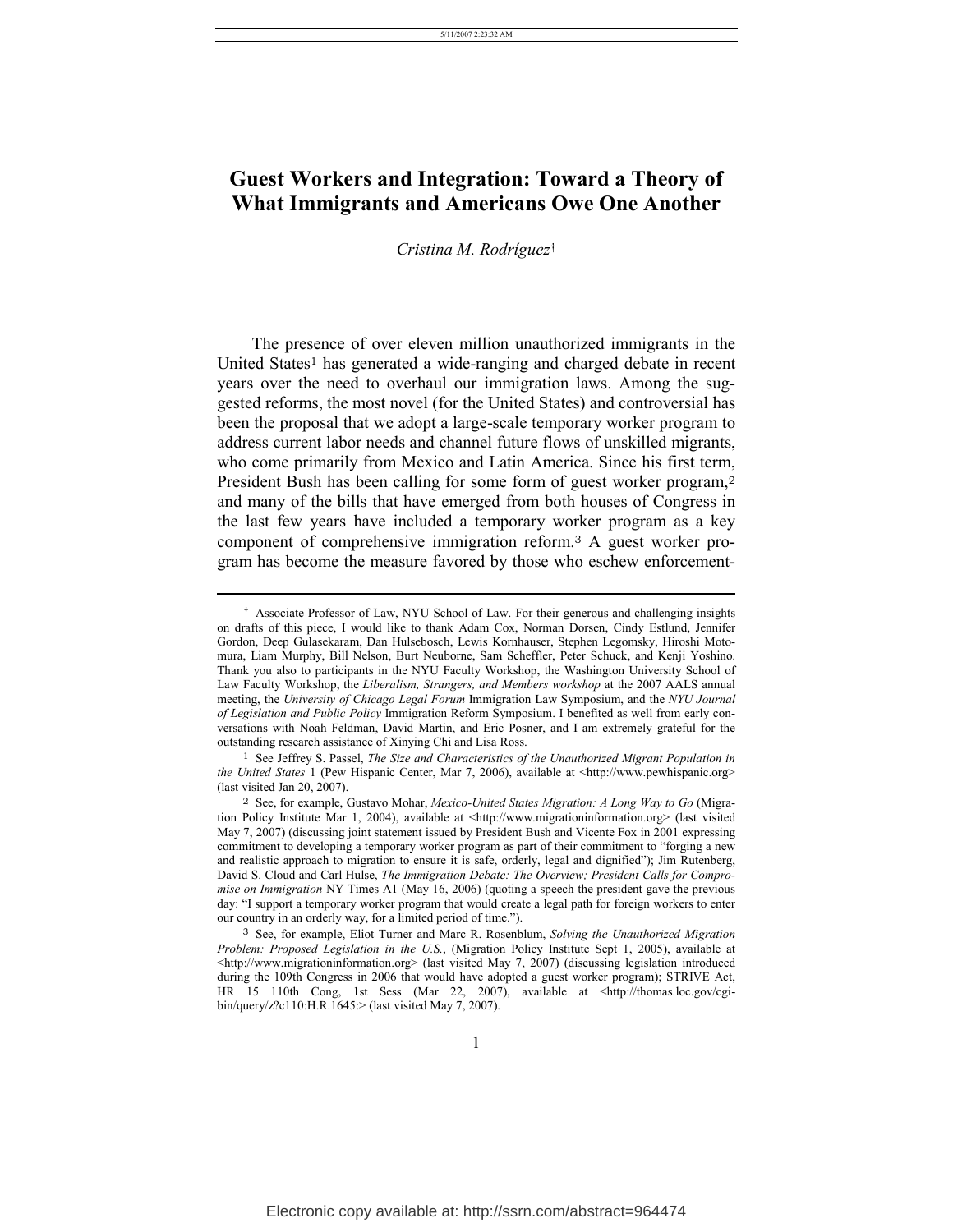only strategies in favor of reform that accommodates the market realities that have generated the unauthorized population. Advocates of a guest worker program acknowledge that the legal admissions system, as currently designed, cannot manage the patterns of migration generated by these market forces. A temporary worker program would address current institutional limitations by creating new legal mechanisms for channeling the migration likely to persist in the future, no matter how long or high a border wall Congress resolves to build. A guest worker program thus represents a critical forward-looking complement to legalization programs that would permit millions of unauthorized migrants already in the United States to become lawful residents, ultimately obviating the need for largescale legalization programs in the future.

This need to devise a solution to the problem of unauthorized migration, that recognizes the limitations of enforcement-only strategies in an integrated hemisphere, is urgent. Unsurprisingly, powerful interest groups and public officials in both the United States and Mexico support a temporary worker program.4 Such a program seemingly would suit the labor market needs of the U.S., satisfying domestic employers and consumers, and the development needs of Mexico, which depends heavily on remittances from abroad.5 In addition, the regularization of cross-border traffic appeals to our humanitarian impulses by providing a legal avenue of migration for those who otherwise are willing to risk their lives by crossing the Arizona or Texas deserts illegally. Similarly, regularization promises to protect immigrants from exploitation by smugglers and employers, as well as from the general anxiety typical of undocumented migrants' lives. Temporary worker programs also appeal to current and potential migrants by providing them with legal means to support their families in the short-term or raise money to finance home construction or business ventures in their countries of origin. Add to these promises the allure of cosmopolitanism, or the desire to have our immigration policy reflect the fact that we live in an increasingly globalized world in which people travel back and forth across borders carrying more than one set of political and social allegiances, and it is easy to see why diverse parties on both sides of the U.S.- Mexico border support a policy that facilitates temporary or cyclical migration.

l

Electronic copy available at: http://ssrn.com/abstract=964474

<sup>4</sup> See, for example, Michael S. Teitelbaum and Philip Martin, No such thing as 'temporary workers,' Christian Sci Monitor 9 (Dec. 12, 2005) (explaining that a guest worker program is being pushed because "some employer and ethnic lobbies expect to benefit" and that "small, concentrated, and wellfinanced interest groups . . . expect to profit significantly in the short term"); Francisco Alba, Mexico: A Crucial Crossroads, (Migration Policy Institute Mar 2004), available at Crossroads, (Migration Policy Institute Mar 2004), available at <http://www.migrationinformation.org> (last visited May 7, 2007) (describing history of Mexico's efforts to negotiate a temporary worker program with the United States).

<sup>5</sup> See Multilateral Investment Fund, Sending Money Home: Leveraging the Development Impact Remittances 1 (Inter-American Development Bank 2006), available at <http://www.iadb.org/IDBDocs.cfm?docnum=823579> (last visited May 9, 2007).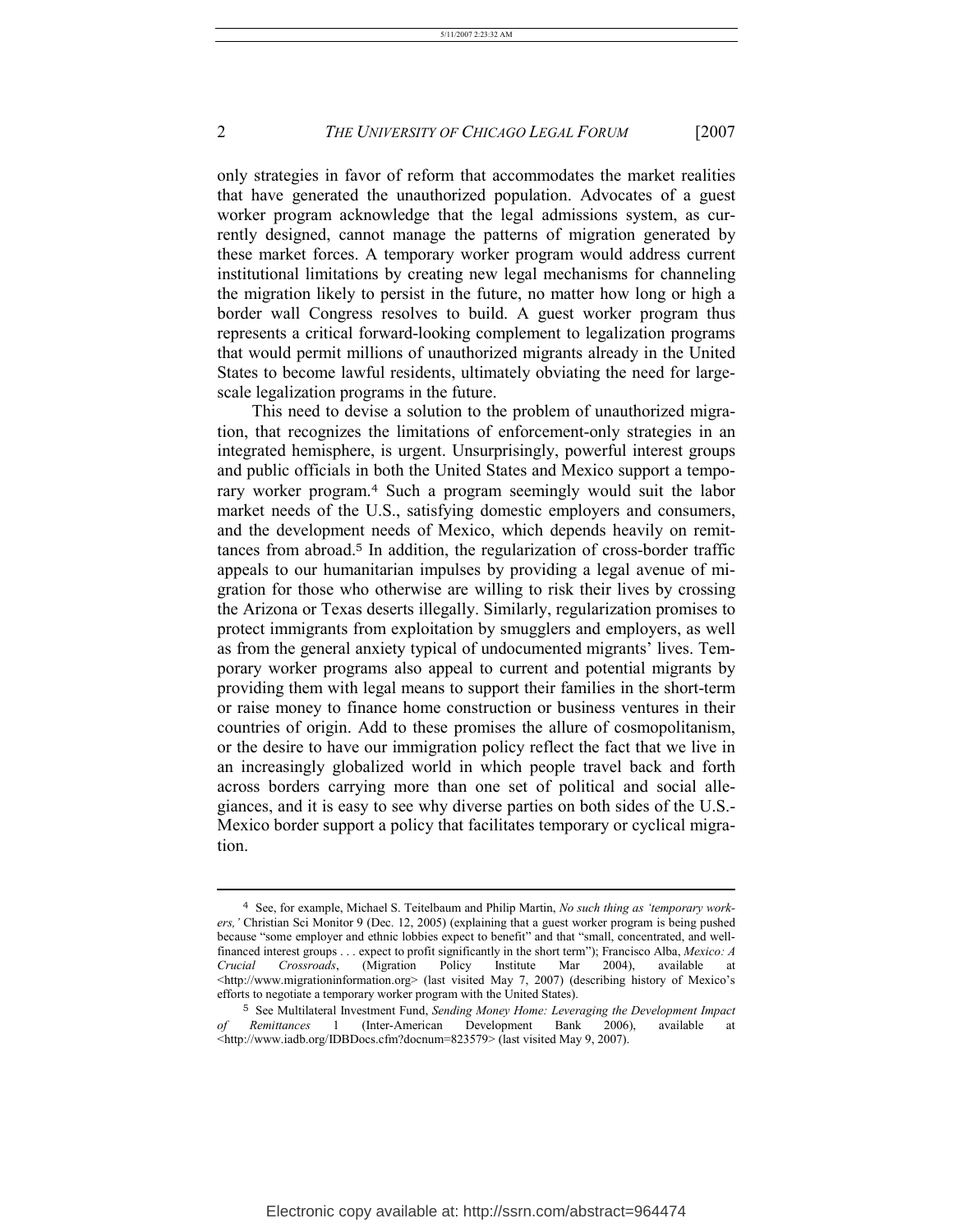Despite the idea's appeal, however, I argue in this Article that we should resist the temptation to adopt a large-scale guest worker program, because such a program is likely to fail on two interrelated counts: It will fail to achieve the short-term objectives supporters claim for it, and it will thwart what should be the long-term goals of our immigration policy. On the first count, the implicit promise of the guest worker program is that it will satisfy the United States' labor needs while reducing illegal immigration, thus restoring the rule of law to the system and enabling the government to better track immigrants to the U.S.6 As studies of guest worker programs consistently reveal, however, though a guest worker program may address labor market demands, it will do so at the risk of compounding the illegal immigration problem and perpetuating the poor treatment of migrant workers.

But second, and more importantly, though a guest worker program may satisfy many short-term interests, in the long term it will compromise our ability to integrate immigrants effectively into the American body politic, in large part precisely because it will fail to prevent the emergence of a new undocumented population. This insight has not been clearly articulated in the debate over the guest worker idea, but it should be central to the discussion. Important participants in the current immigration debate have emphasized that the United States can no longer do without a meaningful integration policy to complement our immigration control measures.7 But whether the U.S. should adopt a separate integration policy or not, it is critical that the system of immigrant admissions and controls itself reflects integrationist aspirations. Proposed reforms should be judged in part by whether they will facilitate the incorporation of immigrants and their descendants into American social and civic life. In this Article, I make the case that a guest worker program fails this test.

Both of these conclusions depend on the assumption that many of the migrants who are now here illegally, as well as their counterparts in the future, have or will form the intent to remain in the United States for prolonged periods of time, if not permanently, for reasons that implicate Americans' own needs and preferences as much as the migrants' aspirations.8 Because of this intent to remain, guest worker programs designed to

<sup>6</sup> See, for example, Rutenberg, Cloud, and Hulse, The Immigration Debate, NY Times (cited in note 2) (reviewing President Bush's speech defending guest worker programs as a means of reducing human smuggling, replacing illegal workers with lawful taxpayers, and making certain we know who is in our country and why).

<sup>7</sup> See Spencer Abraham, et al, Immigration and America's Future: A New Chapter xix–xx (Migration Policy Institute 2006), Executive Summary available <http://www.migrationpolicy.org/task\_force/new\_chapter\_summary.pdf> (last visited Jan 20, 2007).

<sup>8</sup> See, for example, Marta Tienda, Be Our Guest?, Am Prospect 19 (Nov 2005) ("Unskilled immigration is likely to continue—through legal or clandestine means—owing to brisk growth in industries requiring limited skills, the exodus of native workers from declining industries, and the powerful role of social networks in recruiting fellow compatriots eager for a share of the American wage pie.").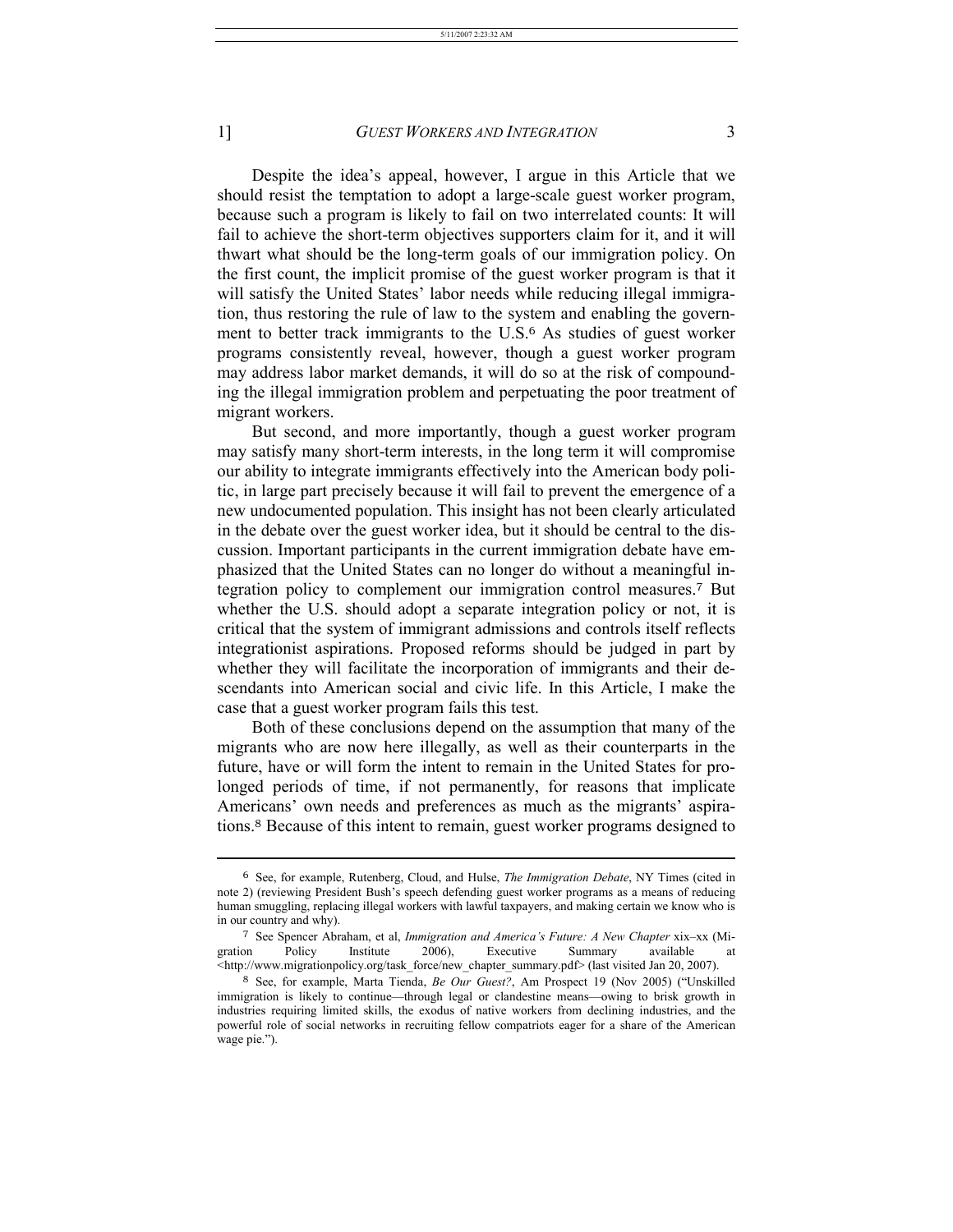admit workers for limited periods of time are likely to prevent the emergence of an undocumented population only temporarily. And because of migrants' intent to remain, it is essential that our admissions policies reflect our long-term interest in ensuring the assimilation9 of immigrants and their children into American society.

Temporary worker programs ultimately thwart this incorporation objective, because they erect undesirable and otherwise avoidable obstacles to the integration process by constraining the two key mechanisms of immigrant integration: mobility and reciprocity. Incorporation depends on immigrants having mobility—the ability to move freely among society's various sectors as well as in and out of ethnic communities. Receiving societies logically and rightly expect immigrants to adapt to their new surroundings, but immigrants cannot make good on that obligation without mobility. This mobility depends on immigrants' ability to emerge from immigrant sectors of the economy and to develop the social and cultural capital necessary for interacting with people and institutions at large—both of which depend on the security of what I call the right to remain, or the security of a continued presence in the U.S. that guest worker programs do not provide.

Incorporation also depends on extant members of the receiving society displaying a reciprocal willingness to adapt to the presence of immigrant communities.10 A society's failure to adapt blocks immigrant assimilation by preventing immigrants from becoming part of important social institutions and community relations. The failure to treat immigrants as potential members also reflects an absence of the spirit of social cooperation that should characterize a democratic society. Implicit in this concept of reciprocity is another important assumption I defend throughout this Article. The role the United States and her citizens have played in generating the forces that produce migration, through our trade, immigration, and foreign policies, as well as our economic preferences, coupled with our resulting dependence on immigrants from Mexico and Latin America in particular, gives rise to the need for an obligation to adapt to immigrant presence.

Guest worker programs ultimately fail to encourage either mobility or reciprocity. They impose bureaucratic requirements that constrain immigrant mobility in the economy and therefore in society at large. Indeed, guest worker programs historically have compounded immigrant isolation

<sup>9</sup> The term "assimilation" carries a lot of freight. I use it interchangeably with the terms "integration" and "incorporation" and define what I mean by these concepts in Part I A.

<sup>10</sup> In its 1997 recommendations, the U.S. Commission on Immigration Reform emphasized the reciprocal obligations immigration creates. "Immigrants must accept the obligations we impose—to obey our laws, to pay taxes, to respect other cultures and ethnic groups. At the same time, citizens incur obligations to provide an environment in which newcomers can become fully participating members of our society." United States Commission on Immigration Reform, Becoming an American: Immigration and Immigrant Policy 7 (1997).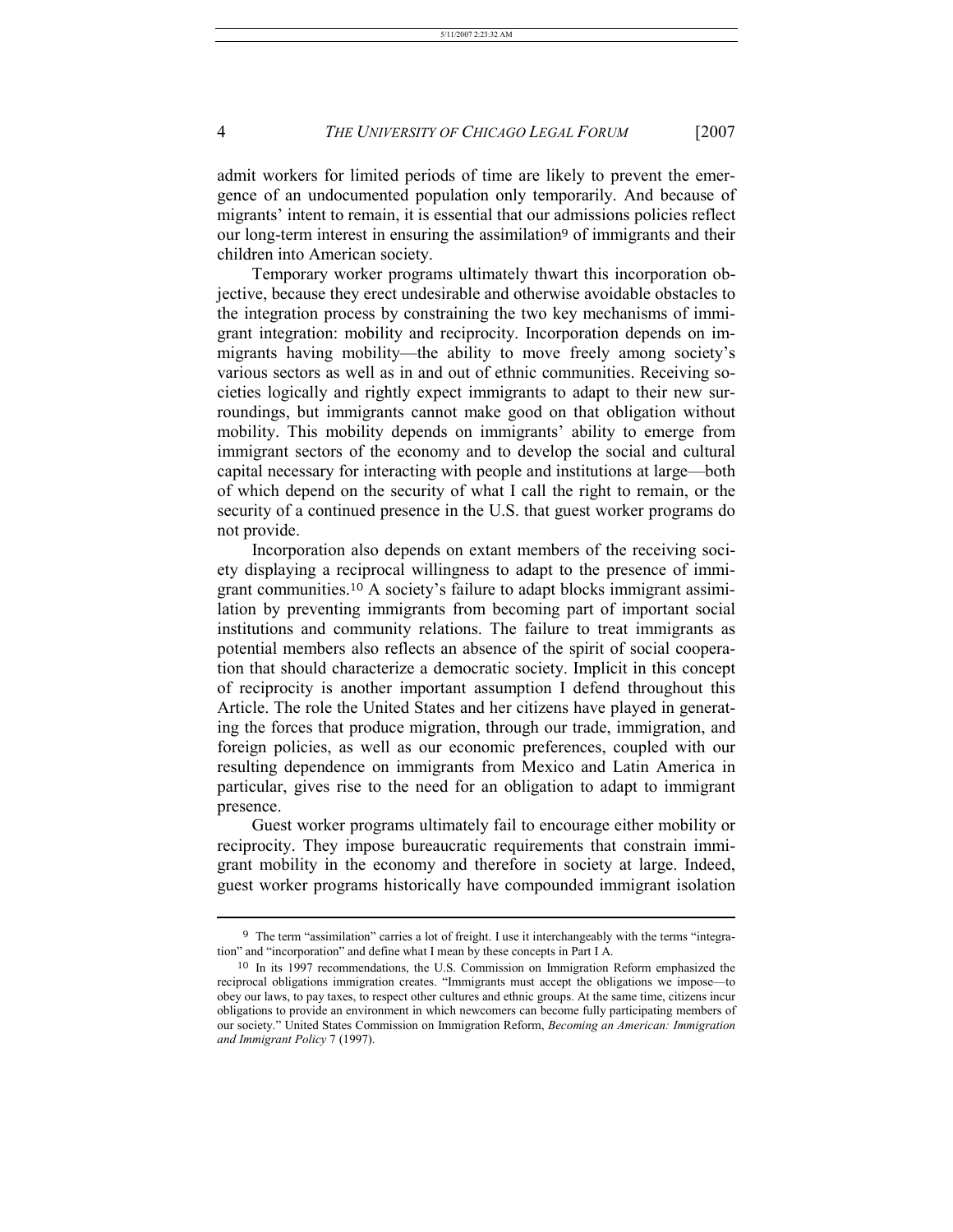and resulted in serious exploitation, both in the U.S. and in other societies.11 These restraints are exacerbated by the uncertainty guest workers experience regarding their long-term prospects in the United States. What is more, by treating the immigrant as a temporary fix for the domestic economy's current labor needs, guest worker programs encourage the receiving society to treat immigrants as mere means to an end rather than as potentially permanent members of their communities. The treatment of the immigrant as a temporary guest contributes to a climate of inflexibility and intolerance vis-à-vis the cultural pluralism immigrants inevitably generate—a belief that immigrants should be temporary and should not change the "character" of our communities. Temporary worker programs thus give the receiving society no incentive to adapt to demographic changes or to incorporate immigrants into mainstream institutions. The United States' relative success at assimilating large groups of immigrants over time has depended on our willingness to treat immigrants as potentially permanent members of our society, but current guest worker proposals attempt to address a large demographic phenomenon without calling upon that willingness.<sup>12</sup>

Of course, various guest worker models exist, and some models are more likely to compromise the incorporation objective than others. We can think of immigrant admissions policies as existing on an integration continuum, with the status quo of high levels of illegal immigration on one end and the admission of immigrant workers for permanent residence on the other. Closest to the illegal immigration model, under which workers' complete lack of legal status dramatically compromises their ability to integrate, is the sort of program advocated by the White House in the 2007 incarnation of its immigration proposals. The program would allocate temporary visas to workers for a maximum of six years, require guest workers to leave the country every two years for six months at a time, and prohibit workers from bringing spouses and children with them.13 This model closely resembles the guest worker programs of the infamous Bracero era

<sup>11</sup> Martin Ruhs, Temporary foreign worker programmes: Policies, adverse consequences, and the need to make them work, 6 Perspectives on Labour Migration 10–15 (2003), available at <http://www.ilo.org/public/english/protection/migrant/download/pom/

pom6e.pdf> (last visited Jan 20, 2007) (analyzing the consequences of major temporary foreign worker programs adopted by several societies in the recent past, including creation of immigrant sectors in the economy and conditions of exploitation).

<sup>&</sup>lt;sup>12</sup> A guest worker program could include a path to permanent residency and citizenship, of course; the McCain-Kennedy bill proposed in the spring of 2006, for example, would have permitted guest workers to apply for adjustment of status at the end of their visa cycles. See Secure American and Orderly Immigration Act, S 1033/H R 2330 (109th Congress). Without question, no guest worker program should be adopted without the possibility of adjustment to permanent status, and the path should be relatively clear of bureaucratic obstacles. Though this possibility of adjustment would address directly the dangers I identify, I remain skeptical (for reasons given below) that this solution would ensure that a guest worker program does not create an outsider class or second class of workers.

<sup>13</sup> See Talking Nonsense: Bush Administration's Plan on Immigration Is Divorced from Reality, Wash Post A14 (Apr 2, 2007).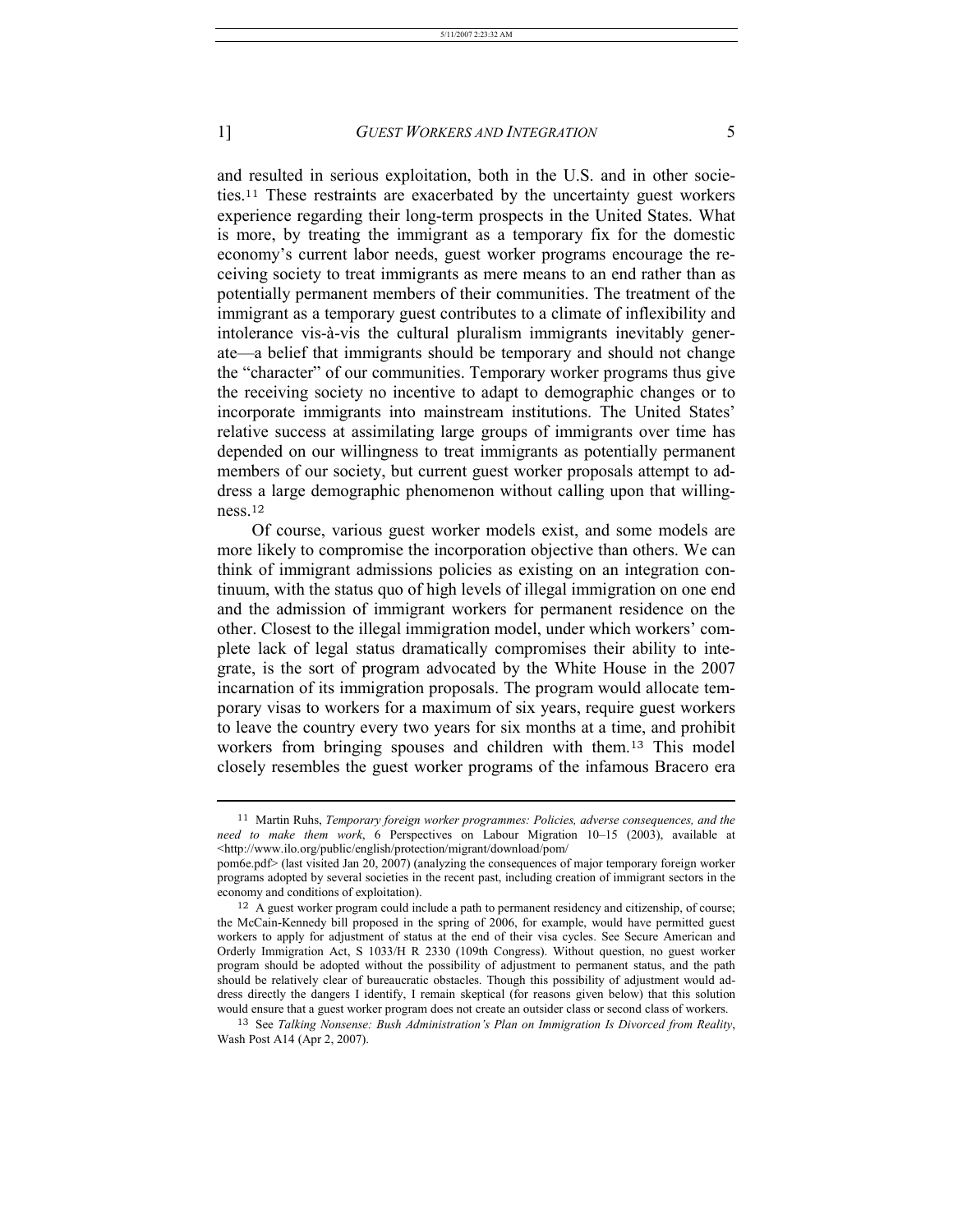in the U.S.14 and the models adopted by various developed nations around the world. The histories of these programs suggest that they create as many problems as they solve.<sup>15</sup>

But an alternative model that more closely resembles admission for permanent membership does exist, in the form of a provisional worker program that gives visa holders the opportunity to adjust to lawful permanent status, putting workers on a path to citizenship as long as they meet certain criteria. This option has been advocated by Senators Edward Kennedy and John McCain in their proposed legislation and is less likely to impose integration costs than the sort of program currently advocated by the White House. What is more, within this model institutional design can make the program more or less conducive to integration: adjustment to permanent status can be made easy or difficult, and features such as portability of visas from employer to employer and the ability to sponsor spouses and children will help determine the success of guest worker programs. In other words, in considering whether to adopt a guest worker program, the choice is not of the all-or-nothing variety; some guest worker programs will be more likely than others to thwart integrationist objectives.

That said, even if superior institutional design or other ameliorative adjustments might address some of the failures common to guest worker policies adopted in other times and places, those experiences provide us with powerful cautionary tales that should not go underappreciated. What is more, even a guest worker program that successfully reduces undocumented immigration might not meet the criteria of fairness. The United States' adoption of a large-scale guest worker program in response to the current crisis of undocumented immigration would signal an important and risky shift in our conceptualization of immigration—from an immigration policy designed to create permanent members to a policy dependent on temporary and ad hoc solutions to inescapable problems.16 This paradigm shift may be satisfying in the short-term to immigrants and employers, but it represents a troubling turn for a democratic society based on principles of social cooperation. The structure of the guest worker program is not consistent with the political obligations we owe to those who, in Michael Walzer's terms, do "socially necessary work,"17 and with whom we voluntarily associate because of our economic preferences. Though my primary aim in

 $\overline{a}$ 

<sup>&</sup>lt;sup>14</sup> See Mae M. Ngai, *Impossible Subjects: Illegal Aliens and the Making of Modern America* 127– 66 (Princeton 2004) (detailing the history of the Bracero program of the 1940s, 50s, and 60s). I discuss the Bracero experience in Part II B.

<sup>15</sup> For a discussion of this point, see Part II.

<sup>16</sup> Though our immigration system currently supports a number of small-scale temporary worker programs, presenting a large-scale guest worker program as a solution to the unauthorized migration crisis would signal a departure from an important commitment to constructing our immigration policy to create permanent forms of membership.

<sup>&</sup>lt;sup>17</sup> Michael Walzer, Spheres of Justice: A Defense of Pluralism and Equality 60 (Basic Books 1983).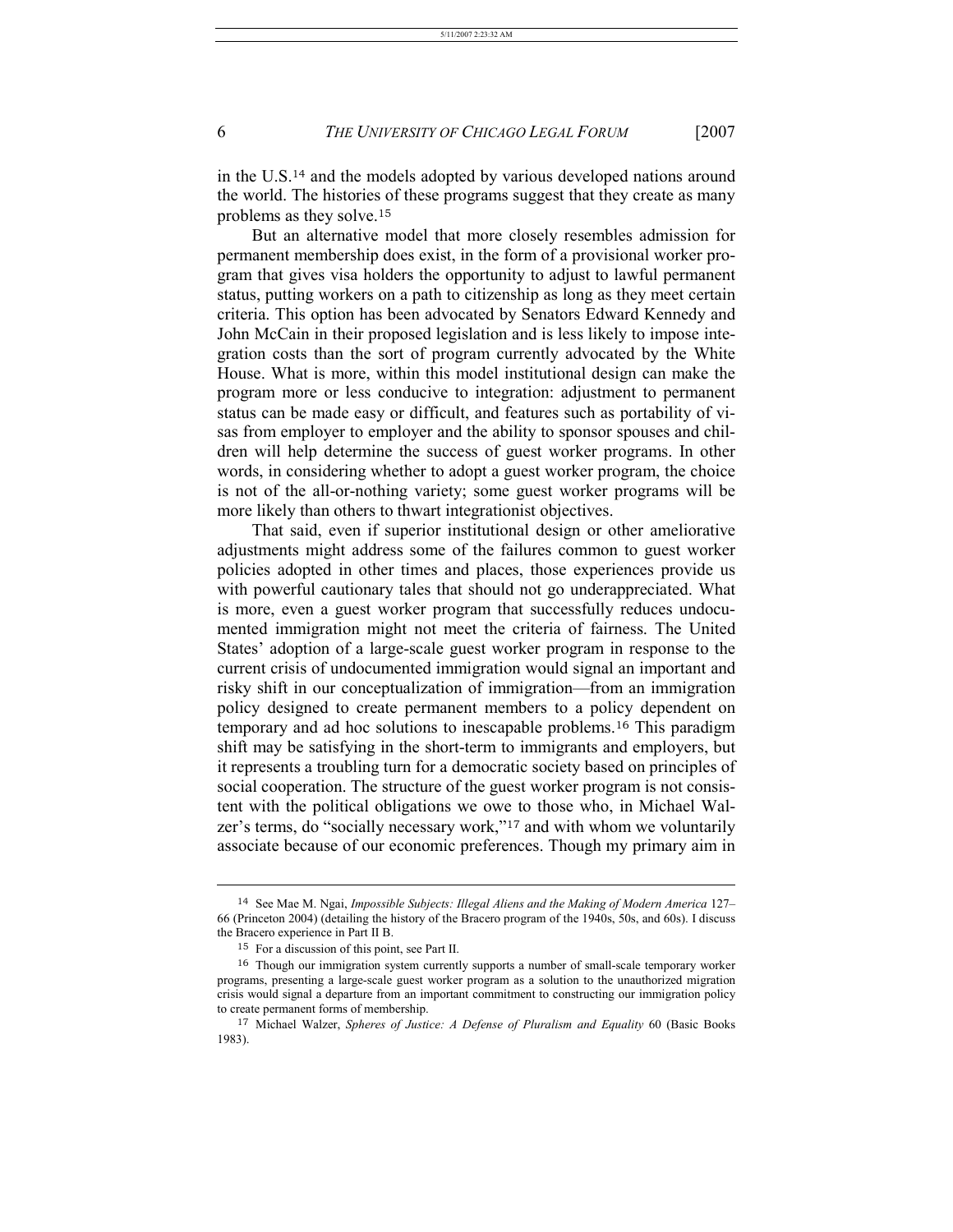this Article is to demonstrate how guest worker programs threaten immigrant integration and are therefore questionable policy, I also take the guest worker debate as an opportunity to open up a new and crucial line of inquiry into the political obligations we owe both current and future migrants.

To establish why we should resist the shift toward the type of temporary solutions embodied by the guest worker program, I explore the practical and theoretical dimensions of this question in turn. In Part I, I define integration and assimilation by considering what the process of incorporating immigrants into American life entails for both the immigrant and the receiving society. I identify the types of mobility crucial for immigrants as well as the forms of reciprocity that facilitate successful incorporation. In so doing, I consider the extent to which reciprocity is required as both a practical matter and as a matter of obligation. In Part II, I consider the ways in which a temporary worker program would frustrate immigrant mobility and social reciprocity and argue that we should respond to the apparent breakdown of the immigrant admissions system by substantially increasing the number of permanent visas available to semi-skilled and unskilled workers. Of course, political support and administrative capacity might not exist for such a reform, and the status quo of high levels of unauthorized migration is untenable: undocumented immigrants are not mobile, and their presence erodes support for immigration, making reciprocity difficult to achieve. I therefore give brief consideration to how a temporary worker policy should be designed as a second best solution with features that will prevent our immigration policy from losing sight of the long-term objectives of immigrant assimilation.

This inquiry into the relationship between guest worker programs and immigrant integration requires the reconciliation of two apparently contradictory ideas. On the one hand, we must acknowledge that we are not in complete control of our borders; labor markets and transnational social networks are beyond the capacity (and will) of the U.S. government to fully regulate. As the result of these forces, migrants develop transnational identities, forging lives and affiliations without complete respect for borders. On the other hand, national citizenship remains a vital institution—an essential framework for grounding belonging and organizing political and social cooperation. Our vision of who qualifies as a citizen must take into account the social and market forces that produce migration, both legal and illegal. And the policies we implement to manage that migration at the entry stage must not lose sight of the need to produce an integrated body politic that mirrors the complexities of migration.

In assessing guest worker programs for their compatibility with the integrationist objective, I am not suggesting that our admissions policies should not also serve other important goals, nor do I mean to imply that each of the components of mobility and reciprocity I identify must be a part of any admissions policy. We certainly should strive through the im-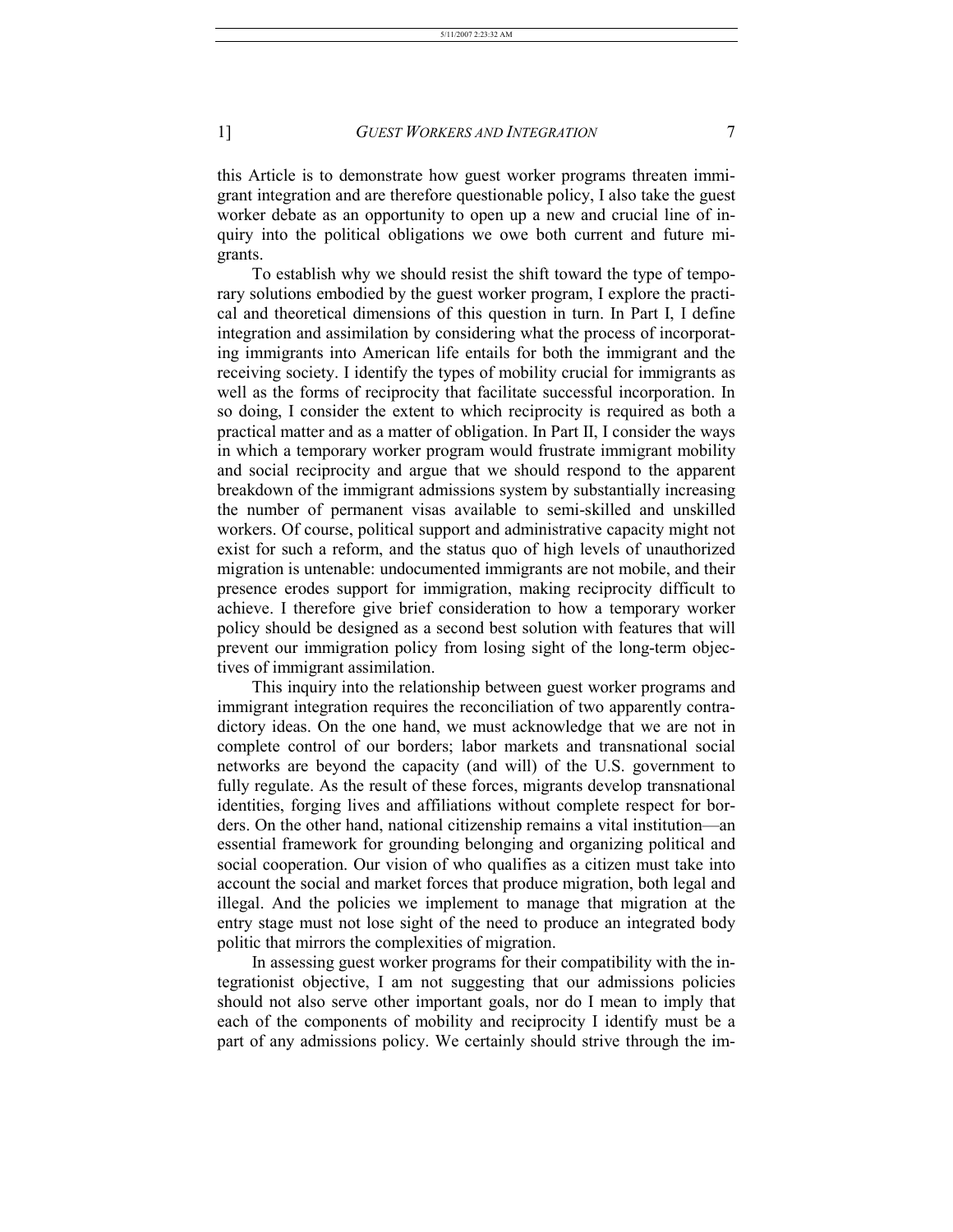migration laws to harness the benefits of immigration to our economy and our social life, and matters of political viability and cost will limit the extent to which the components of integration can be fully realized. At the same time, however, our admissions policies should reflect who is seeking entry and why—the only way truly to address the problem of unauthorized migration. Lawmakers should approach the issue in a decidedly pragmatic way and ask: Taking certain amounts and types of immigration as a given (low-skilled and family-oriented immigration predominantly from Latin America), how do we devise an immigration system that ensures effective absorption of immigrants in the long-term?

Though this approach can be used to frame debates about nearly every aspect of our immigration system, I focus in this Article on the compatibility of one major policy proposal with the incorporationist objective. Because guest worker programs are designed to address one particular type of immigration, my observations regarding integration are made with this particular group in mind, which is defined by the three interrelated features of class, culture, and geography. The migrants who are undocumented today and who would become guest workers consist of low-skilled workers and their families who are responding to the imperatives of a semiintegrated hemispheric market. Though migrants from all over the world continue to come to the United States, immigration since 1965 has been overwhelmingly Latin American and Asian,<sup>18</sup> and the unauthorized migration that proposed guest worker programs would address is predominantly from Mexico and other parts of Latin America.19 Thus not only is this migration enabled by the labor market, but geography also contributes to its persistence. Because the United States has an extended and largely flat land border with Mexico, migrants are able to cross into the United States with regularity, the Border Patrol notwithstanding. At its core, then, the current debate over guest workers is of a piece not only with discussions of the rights of workers, but also with consideration of the dramatic growth of the Latino population and what that means for the future of American society. Much of my discussion will be applicable to other types of migration and to other societies, but the characteristics of current unauthorized migration

<sup>&</sup>lt;sup>18</sup> See Marcelo M. Suárez-Orozco, Everything You Ever Wanted to Know About Assimilation But Were Afraid To Ask, in Marcelo M. Suárez-Orozco, Carola Suárez-Orozco, and Desirée Baolian Qin, eds, The New Immigration: An Interdisciplinary Reader 67 (Routledge 2005) (explaining that today more than 50 percent of all immigrants are from Latin America and 27% are from Asia). At this stage, an obvious but extremely underappreciated point should be made. Latin American immigration is not strictly a post-1965 phenomenon, and the Latino presence in the United States is not exclusively the result of immigration. Rather, the current wave of immigration is adding to and changing a longentrenched and politically powerful population marked by a complex but identifiable "ethnic" (for lack of a better word) character. This dynamic underscores that the issue of how to incorporate a Latino population into American life is not a strictly transitional matter, in the sense that immigration from Eastern Europe, Germany, or Italy has been.

<sup>19</sup> Passel, Size and Characteristics of the Unauthorized Migrant Population at  $i$ –ii (cited in note 1) (noting that 56 percent of the unauthorized population of 11.5–12 million comes from Mexico, and another 22 percent comes from the rest of Latin America).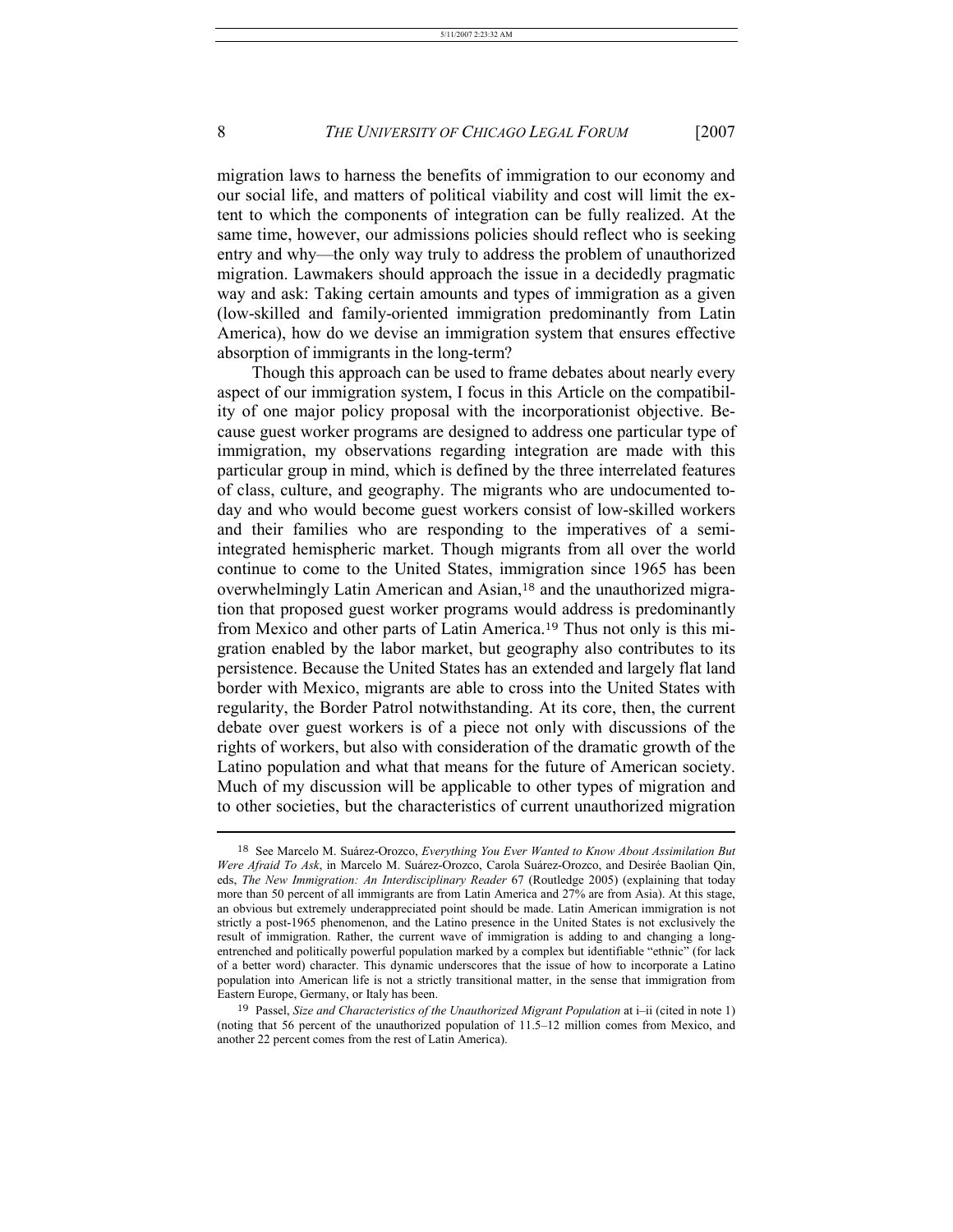to the U.S. render skepticism regarding guest workers particularly warranted.

I. MOBILITY, RECIPROCITY, AND SOCIAL CHANGE THROUGH INTEGRATION

Before considering what immigrant incorporation entails, it is important to establish why incorporation should be our goal. After all, guest worker programs are arguably designed with the explicit intention of preventing immigrants from integrating into the body politic. Though it is fine to debate the moral legitimacy of immigration controls—to have the open borders debate—and to contemplate whether we should prefer high-skilled, English-speaking immigrants, certain realities require a reorientation of the admissions debate. First, some demographers suggest that a substantial amount of immigration by unskilled or low-skilled individuals and their families, particularly from Latin America, will persist into the future.20 As sociologists Alejandro Portes and Rubén Rumbaut have emphasized, social interconnectedness survives economic imperatives. "Once migrant networks have consolidated, they can become sufficiently powerful to sustain the movement in the absence of the original economic incentives."21 Of course, some new research suggests that the push factors emanating from Mexico may dissipate in the next decade.22 But whether that proves to be the case, our need for labor is likely to persist. As Dowell Myers explains in his new study of the relationship between immigration and the aging baby boomers, immigrant workers across the skilled to unskilled spectrum are essential to our economy's future.23 Any policy discourse or normative theorizing regarding the objectives of immigration policy in a liberal state that proceeds without these realities at its center is destined for irrelevance.<sup>24</sup>

<sup>20</sup> See Mary C. Waters and Tomás R. Jiménez, Assessing Immigrant Assimilation: New Empirical and Theoretical Challenges, 31 Ann Rev Sociol 105, 107 (2005) ("The social, political, and economic forces that spur and perpetuate migration appear to be well entrenched, and we believe that there will be a resulting replenishment of immigrants that is likely to be a defining characteristic of American immigration for years to come.").

<sup>21</sup> See Alejandro Portes and Rubén G. Rumbaut, Immigrant America: A Portrait 18 (California 3d ed 2006). See also Douglas S. Massey, Luin Goldring, and Jorge Durand, Continuities in Transnational Labor Migration: An Analysis of Nineteen Mexican Communities, 99 Am J Sociol 1492, 1500 ("Migration also changes the cultural context within which decisions are made, and international movement becomes increasingly attractive for reasons that are not purely economic.").

<sup>&</sup>lt;sup>22</sup> See, for example, Shannon O'Neil, *Will we have enough workers?* Palm Beach Post 12A (Apr 9, 2007) (citing study by Organization for Economic Cooperation and Development indicating that over the next ten years roughly five million fewer workers will enter the United States, suggesting that "demography may accomplish what border enforcement has not").

<sup>23</sup> See Dowell Myers, Immigrants and Boomers: Forging a New Social Contract for the Future of America 37–38 (Russell Sage 2007).

<sup>24</sup> By emphasizing this reality, I do not mean to suggest it would be illegitimate for immigration policy makers or theorists to consider creating incentives for certain types of immigrants, namely highskilled immigrants, to come to the United States, or that it would be illegitimate or ill-advised to set caps on the numbers of immigrants permitted to enter each year. Of course, our efforts to attract highlyskilled immigrants raises another vexing moral issue concerning the extent to which such policies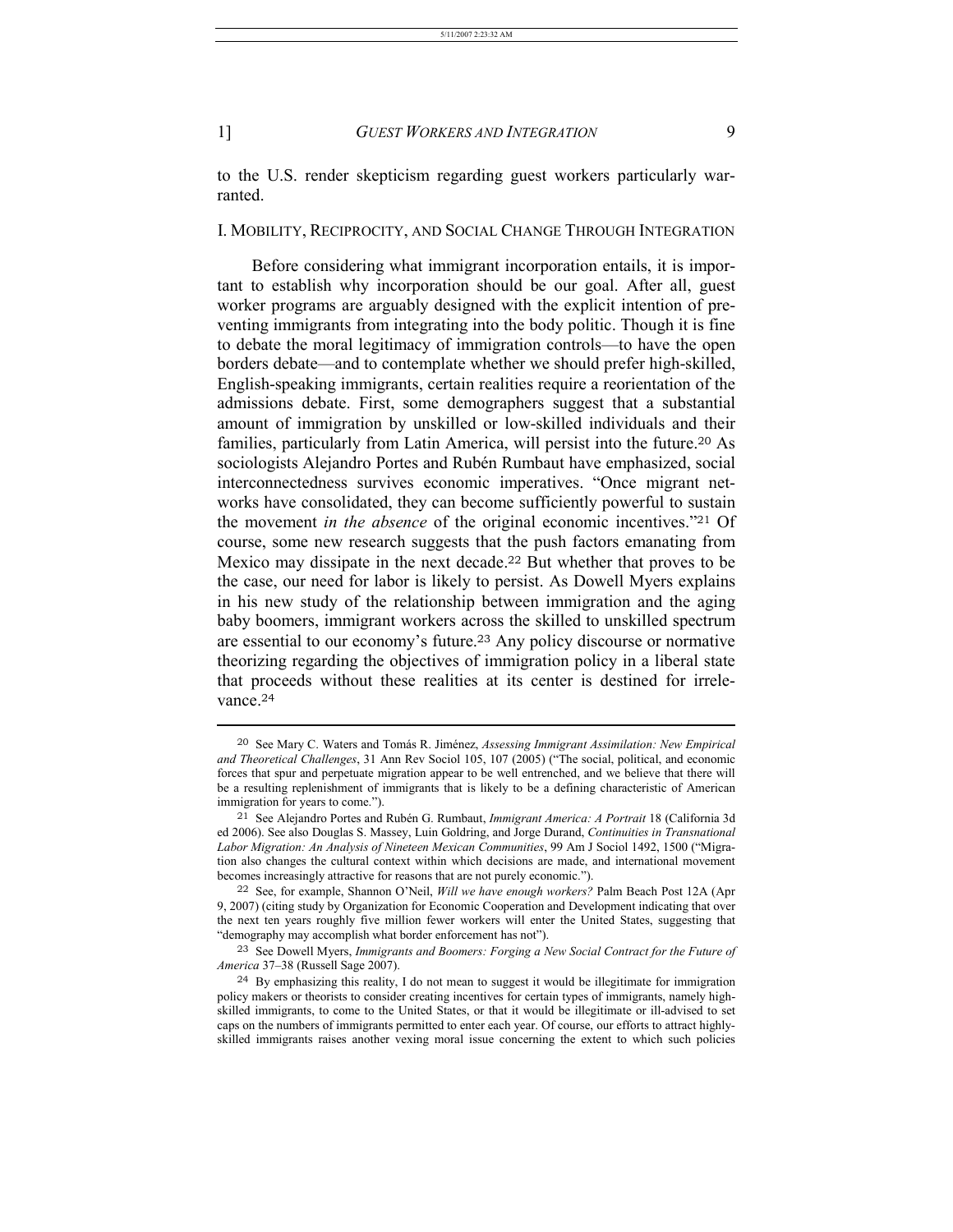Given these realities, a focus on integration would promote social peace. It is in our interest to acknowledge that migrants are here to stay and to facilitate their becoming functional and well-adjusted members of our society. As Myers contends in calling for a new social contract between immigrants and Americans, investing in the integration of immigrants today will create the workers and taxpayers we will depend on in the future.25 And as Hiroshi Motomura has emphasized, the European societies that recruited foreign workers in the 1960s and '70s without making a corresponding commitment to integrating them into their societies now face serious social cleavages as a result.<sup>26</sup>

A focus on integration is also proper as a political matter. As I develop in detail in Part II of this Article, the people to whom guest worker visas would be made available are people to whom we have associative obligations. Their migration is inspired not simply by the lack of employment or development in their home countries, but also by choices Americans have made at the level of trade policy, as well as by the more quotidian desire for the less expensive consumer goods that immigrant labor facilitates. These economic choices give rise to social relationships whereby immigrant workers become connected to lawful residents and U.S. citizens. By virtue of our participation in the creation of these forms of association, we have a political duty to take account of and cooperate with these social networks, which means incorporating immigrants into our society as more than laborers. Hemispheric economic integration is giving rise to a need for political union of some kind marked by a sense of shared governance and

display.cfm?id=581> (last visited Apr 3, 2007).

 $\overline{a}$ 

compromise the ability of developing countries to continue their development. Whether "brain drain" always impedes development is debated, and the relationship between migration and development is complex. But efforts by receiving countries to attract high-skilled workers from developing countries must be understood as raising substantial moral concerns. In addition, it may be that temporary worker programs that provide incentives for migrants to return to their home countries are optimal from a development perspective—an outcome that should inform our own policy and sense of obligation. The connections between migration, development, temporary worker programs, and remittances are just now coming to be understood. For a discussion of the links between temporary migration programs and development, consider Dovelyn Agunias, *Linking Temporary Worker Schemes with Development*, (Migration Policy Institute Feb 1, 2007), available at (Migration Policy Institute Feb 1, 2007), available at <http://www.migrationinformation.org/Feature/display.cfm?id=581> (last visited Apr 3, 2007); Peggy Levitt and Ninna Nyberg-Sørensen, Global Migration Perspectives: The transnational turn in migration studies (Global Commission on International Migration 2004), available <http://www.gcim.org/gmp/Global%20Migration%20Perspectives%

<sup>20</sup>No%206.pdf> (last visited Apr 3, 2007); Raul Delgado-Wise and Luis Eduardo Guarnizo, Migration and Development: Lessons from the Mexican Experience (Migration Policy Institute 2007), available at <http://www.migrationinformation.org/Feature/

<sup>25</sup> See Myers, Immigrants and Boomers at 258 (cited in note 23) ("A[n important] step in building the hopeful future is to accelerate the rate of integration of immigrants into the mainstream of U.S. society and the U.S. economy. We need to assist their economic advancement and their full participation in our society, including early incorporation into our democratic political process. . . . [Another] necessary step is for citizen-voters and taxpayers to embrace the homegrown strategy and increase their investment in the education of the next generation.").

<sup>26</sup> See Hiroshi Motomura, Choosing Immigrants, Making Citizens, 59 Stan L Rev 857, 869–70 (2007).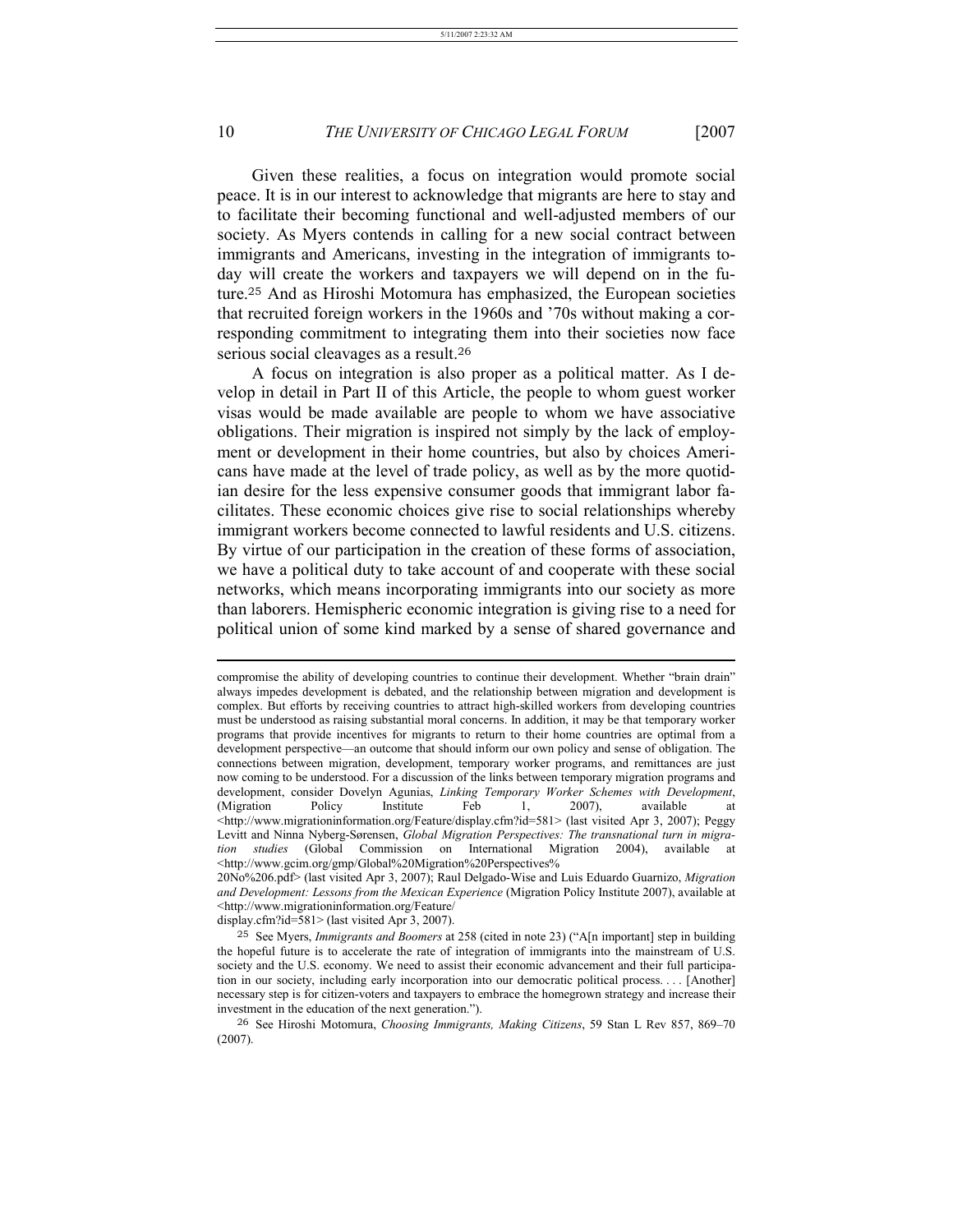reciprocal political rights and duties. One way to make these broader forms of cooperation possible is to integrate into our political and social institutions those individuals who have relocated to the U.S. and thus participate in the person-to-person contact that creates the need for forms of political engagement across borders and without respect to legal citizenship status.

Finally, striving to integrate new populations into existing political and social structures is itself worthwhile. It is important to avoid overinvestment in the cultural or demographic status quo, or in insulating ourselves from the change that integration inevitably brings.27 As I have explained in previous work, cultural evolution is not only unavoidable, it represents an inherent good—not just for the assimilating immigrant, but for the receiving society, which depends on the regular infusion of striving immigrants for its continuing vitality.28 As I make clear below, I am agnostic with respect to what American society ultimately should look like as an aesthetic and cultural matter. The point is that we should not resist the political imperatives that require integration in an effort to stop the change that immigrant incorporation produces, in part because that change produces value.

#### A. Incorporation as Process

Before we can establish how guest worker programs threaten immigrant incorporation, we must explore in more detail what incorporation entails. The process by which immigrants become Americans has been described using various terms. The term "assimilation" has an inescapably political dimension, and attempts to define and critique the concept fill volumes.29 At the level of public discourse and ideology, "assimilation" is synonymous with a melting pot narrative according to which immigrants shed the customs of their homelands as they become true Americans. For some, assimilation is inexorable and romantic. For others, the melting pot narrative oversimplifies a process that is complex and involves change that is not necessarily linear for either the immigrant or society. For still others, the association of "assimilation" with the melting pot view of American identity renders it a loaded word, redolent of a historical tradition of coer-

<sup>27</sup> Compare K. Anthony Appiah, Cosmopolitanism: Ethics in a World of Strangers 101, 113 (W W Norton & Co 2006) (discussing the value of cultural contamination, in the context of the debate over the effects of mass culture on local traditions, and noting that "[w]e do not need, have never needed, settled community, a homogeneous system of values, in order to have a home. Cultural purity is an oxymoron.").

<sup>28</sup> I have discussed my view of the instrumental and democracy-promoting value of cultural challenge in change elsewhere. See Cristina M. Rodríguez, Language and Participation, 94 Cal L Rev 687, 726–28 (2006).

<sup>&</sup>lt;sup>29</sup> See, for example, Richard Alba and Victor Nee, Remaking the American Mainstream: Assimilation and Contemporary Immigration 17–66 (Harvard 2003) (describing and critiquing various assimilation theories). Consider Suárez-Orozco, Suárez-Orozco, and Qin, eds, The New Immigration (cited in note 18).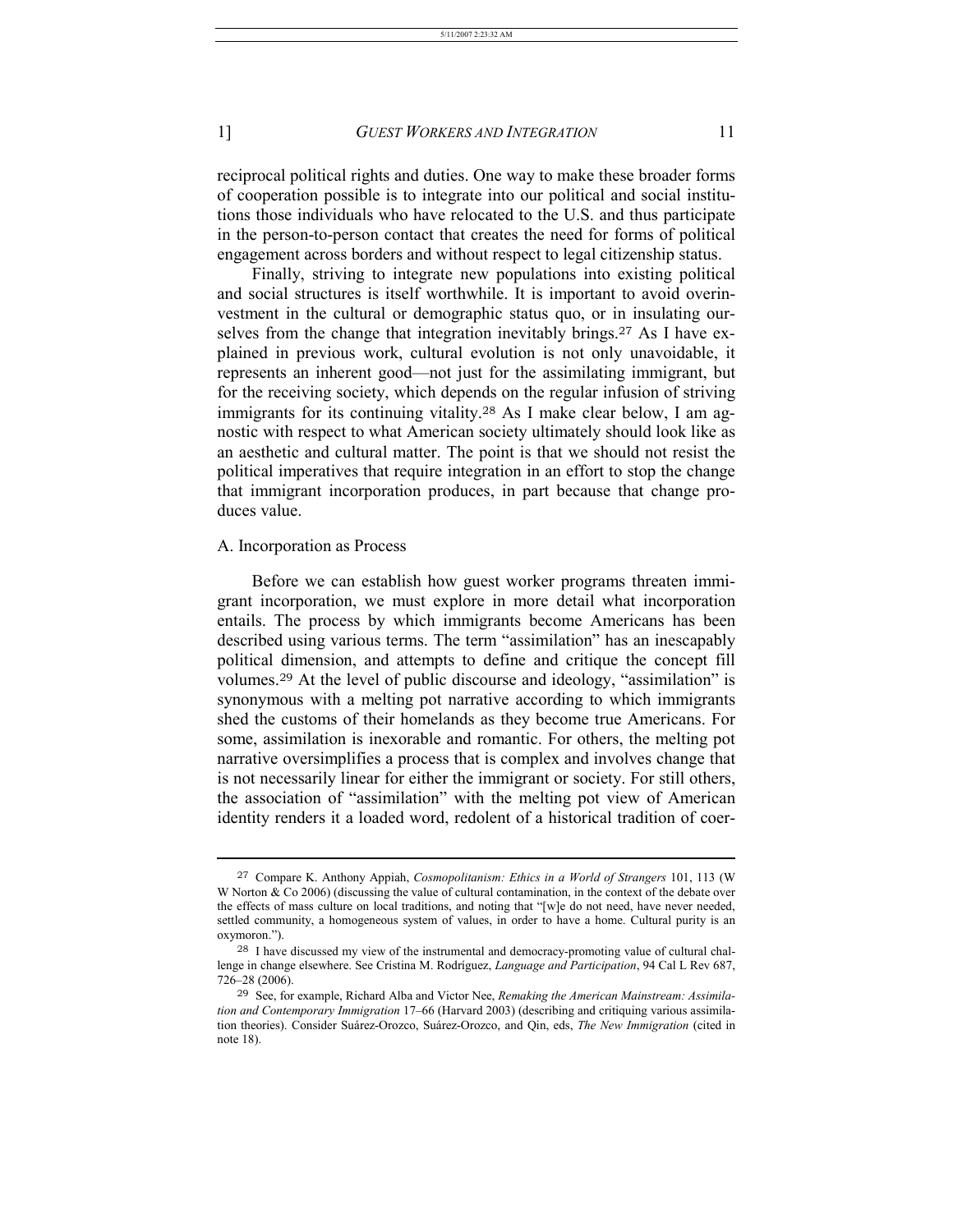cion, xenophobia, and disrespect for the cultural differences embodied by immigrants and minority communities in the United States.

But assimilation is also descriptive. I invoke it in this Article alongside the terms integration and incorporation to describe a process of inevitable change—a conception of assimilation highlighted in a recent report of the Pew Hispanic Center, which noted that the term "is now broadly accepted as a way to describe the ways that immigrants and their offspring change as they come in contact with their host society."30 When used in this way, assimilation "does not imply any superiority in the host society's views or a particular value to the changes in attitudes and behavior among immigrants across generation [sic]."<sup>31</sup>

Current sociological use of the term takes this focus on change one step further by emphasizing its bidirectional nature. Sociologists define "assimilation" as a two-way phenomenon, as opposed to a linear and complete absorption of the immigrant into a static and extant culture, and use assimilation to describe "the process by which the characteristics of members of immigrant groups and host societies come to resemble one another."32 In other words, assimilation is a phenomenon that changes immigrants and the host society alike.

Of course, from a policymaker's perspective, simply describing the process of change might be beside the point. He or she might want to identify an acceptable endpoint to the assimilation process to know when it has occurred and to direct the process toward the socially desired objective. Classical assimilation theory identifies such an endpoint. It describes immigrants as "following a 'straight-line' convergence," according to which they increasingly resemble the host society as time passes, beginning with "close social relations" with members of the host society, "followed by large-scale intermarriage," and ending in "ethnic identification" with the mainstream.33 This definition presupposes the existence of an identifiable mainstream, and it suggests that it is possible to measure the success or failure of assimilation by comparing the current state of members of an immigrant group to the Americanized end state they are supposed to achieve through assimilation.

But, of course, the "mainstream" is elusive. Even contemporary "melting pot" theorists<sup>34</sup> emphasize that the assimilation process changes the host society, making it difficult to identify assimilation's endpoint.

 $\overline{a}$ 

<sup>30</sup> See Pew Hispanic Center, Assimilation and Language: Survey Brief 1 (Pew Hispanic Center March 2004), available at <http://www.pewhispanic.org> (last visited Jan 20, 2007).

<sup>31</sup> Id.

<sup>32</sup> Susan K. Brown and Frank D. Bean, Assimilation Models, Old and New: Explaining a Long-Term Process 1 (Migration Policy Institute Oct 1, 2006), available at <http://www.migrationinformation.org/Feature/print.cfm?ID=442> (last visited Jan 20, 2007).

<sup>33</sup> Id.

<sup>34</sup> For an example of contemporary melting pot theory and an attempt to revive and redefine the concept of assimilation, consider Alba and Nee, Remaking the American Mainstream (cited in note 29).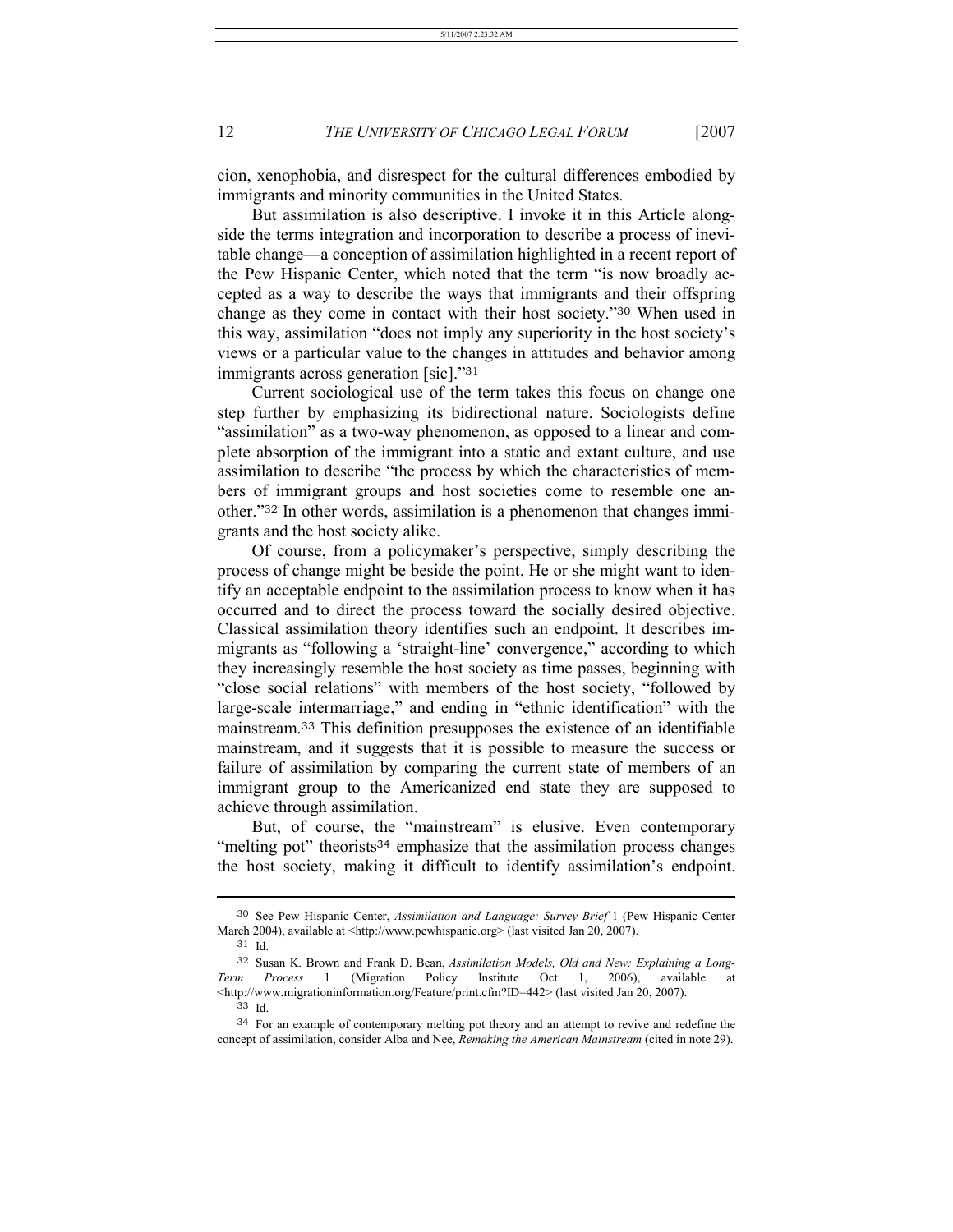Immigration ensures that a society's mainstream evolves, taking on characteristics that originally would have been ascribed to the immigrant.35 As a result, defining the assimilated endpoint of a given immigration wave is largely a retrospective project for historians, not an aspirational project for policymakers. The latter lack adequate tools to shape culture to fit predetermined conceptions of the desired outcome. Attempts by policymakers to identify the mainstream into which immigrants should be assimilating are likely to be beset by nostalgia, artificiality, or coercive attempts to recapture a world that no longer exists.<sup>36</sup>

In devising policies that promote assimilation, then, the real concern for policymakers should not be whether immigration policy is sustaining the status quo37 or producing a preferred cultural outcome. Instead, the focus should be on whether a given policy will help the bidirectional process of assimilation unfold successfully—whether it will help integrate immigrants into political and social institutions and enhance their chances for success. Successful assimilation, in turn, should be defined by immigrants becoming full participants in the country's economic, social, and cultural life—by their becoming not only contributors, but also equals. Success further depends on whether immigration is absorbed with minimal social cleavages and inter-group competition. To achieve this success, policymakers should attempt: (1) to reduce obstacles to the immigrant's successful navigation of each of the different measures of assimilation; and (2) to normalize the presence of immigrants and their descendants in society at

#### Id (citations omitted).

l

<sup>35</sup> See, for example, Massey, Goldring, and Durand, 99 Am J Sociol at 1502 (cited in note 21). The authors explain:

As migrants become part of established communities in the host country, they adapt themselves to the local setting. Whether or not they have legal documents, they send their children to school, learn a minimum of the host country's language, and use financial institutions and social services. Over time the local landscape of the receiving community is transformed. . . . the migrants contribute to the creation and growth of a market for specialized foods, entertainment, and cultural products. The formation of ethnic neighborhoods represents a process of socioeconomic adaptation and transformation that permits many "foreign" practices to be maintained in the new setting.

<sup>36</sup> In a country as large and historically diverse as the United States, it is inevitable that incorporation will occur on different terms in different regions depending on the characteristics and history of the resident population, despite decisions made by the federal government with respect to immigrant admissions.

<sup>&</sup>lt;sup>37</sup> It is worth noting that when Congress adopted national origin quotas for immigration during the 1920s, it was trying to accomplish precisely this objective: to ensure that subsequent immigration would mirror the population as it then stood. See Thomas Alexander Aleinikoff, David A. Martin, and Hiroshi Motomura, eds, Immigration and Citizenship: Process and Policy 158–59 (West 2003), citing Select Commission on Immigration and Refugee Policy, U.S. Immigration Policy and the National Interest, Staff Report (1981). In formulating the quotas, Congress relied on the 1890 Census, rather than the Census of 1910, because the former reflected a population with more "desirable" cultural characteristics. Id. This reliance resulted in a reduction of the Italian, Polish, and Greek quotas and increased quotas for Northern European countries. Id. Congress sought to use the immigrant admissions system to shape the cultural character of American society, thus feeding a Nativist ideology that denigrated certain groups of immigrants in service of a nostalgic view of American society. Id.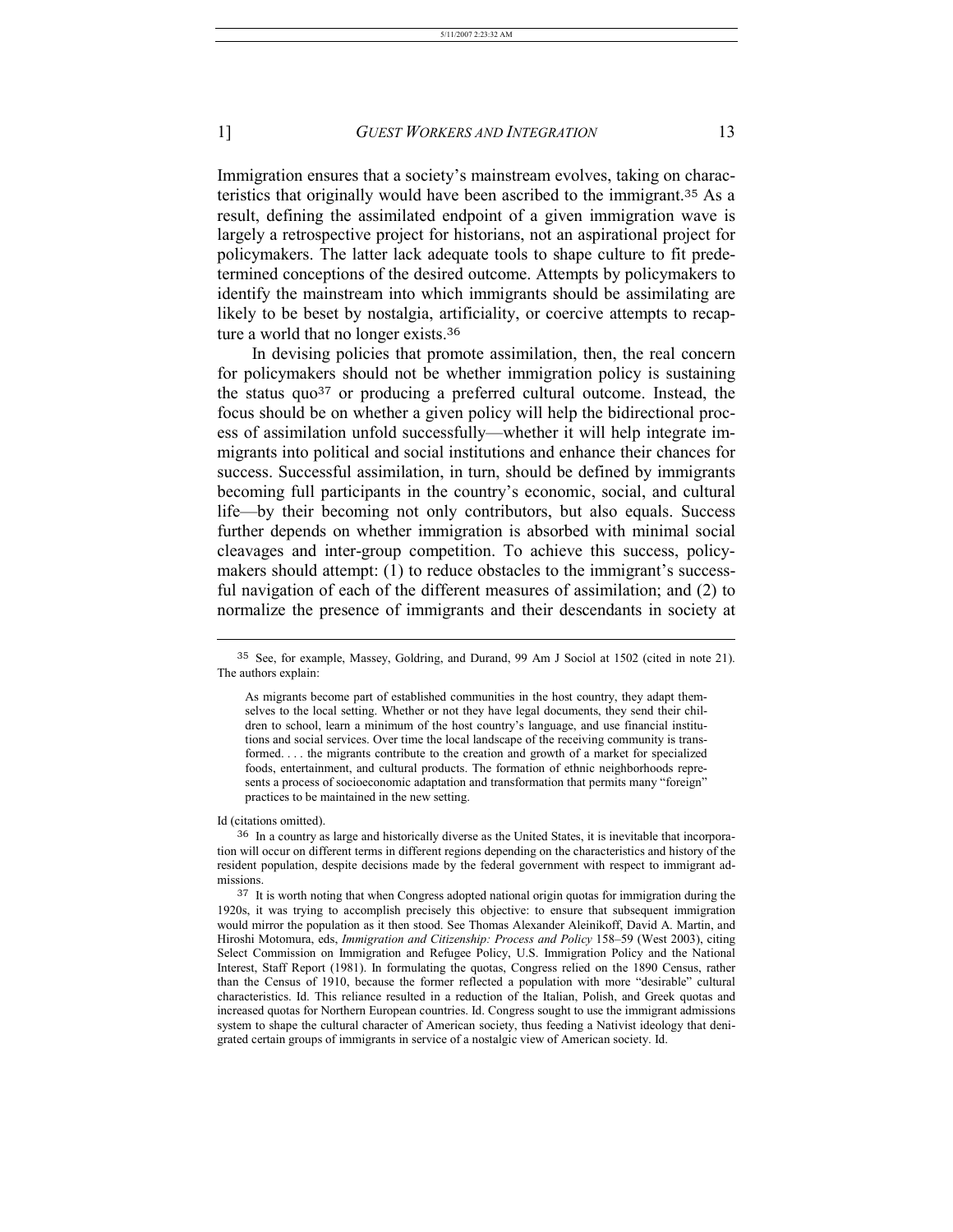large with minimal social and political conflict over the adaptations that the existing society must undergo to make this possible.

In the end, there are two plausible answers to the question: what sort of society do we want to have at the end of the process? First, the answer is political, not cultural. We should insist on an outcome where the people who live here are equal participants, but it would be futile to insist on cultural particularities. Second, we cannot know what sort of society largescale immigration will produce, and we should temper the inevitable impulse toward defining our ideal immigration endpoint with this realization. The best we can do is to enforce consistently the premise that a mutuality of obligation exists as we negotiate this process. Immigrants and citizens alike bear the burden of ensuring that immigrants become members. It is precisely because guest worker programs make these obligations difficult to fulfill that we should be wary of adopting such programs.

#### B. Immigrant Adaptation and Mobility

Immigrant adaptation can be measured by considering the trajectories of different cohorts. We might measure assimilation, on the one hand, by how the immigrant generation is adjusting. My core subjects—the current undocumented immigrant and the possible future guest worker—represent this cohort. On the other hand, a complete measure of assimilation requires understanding how the children of immigrants, who may have been born in the U.S. or who may have immigrated at a young age and therefore may not identify with the immigrant experience, are faring. Sociologists and demographers who measure assimilation are now profitably conducting longitudinal studies of the second generation,<sup>38</sup> as well as of immigrants who arrived in the United States as children. Not only do such measures give us a better sense of how immigration affects American society in the long term, they also make for more complete assessments of the absorption process.

This multi-generational perspective is particularly crucial, given our jus soli, or birthright citizenship, rule.<sup>39</sup> The *jus soli* rule reflects a commitment to treating anyone born in the United States as an equal. Understanding the processes of cultural adaptation experienced by the second generation is therefore essential to promoting equal citizenship. Relatedly, the jus soli rule means that the status of the second generations' parents is of similar concern, given that the parents' success will affect their children's prospects. Because both immigration policies and the public atti-

<sup>38</sup> See, for example, Alejandro Portes and Min Zhou, The New Second Generation: Segmented Assimilation and Its Variants, in Suárez-Orozco, Suárez-Orozco, and Qin, eds, The New Immigration, 85, 85–86 (cited in note 18) (noting the need, in evaluating the "new" immigration since 1965, to focus on the second generation, in addition to the immigrant generation).

<sup>39</sup> See US Const, Amend XIV, § 1 ("All persons born or naturalized in the United States and subject to the jurisdiction thereof are citizens of the United States and the State wherein they reside.").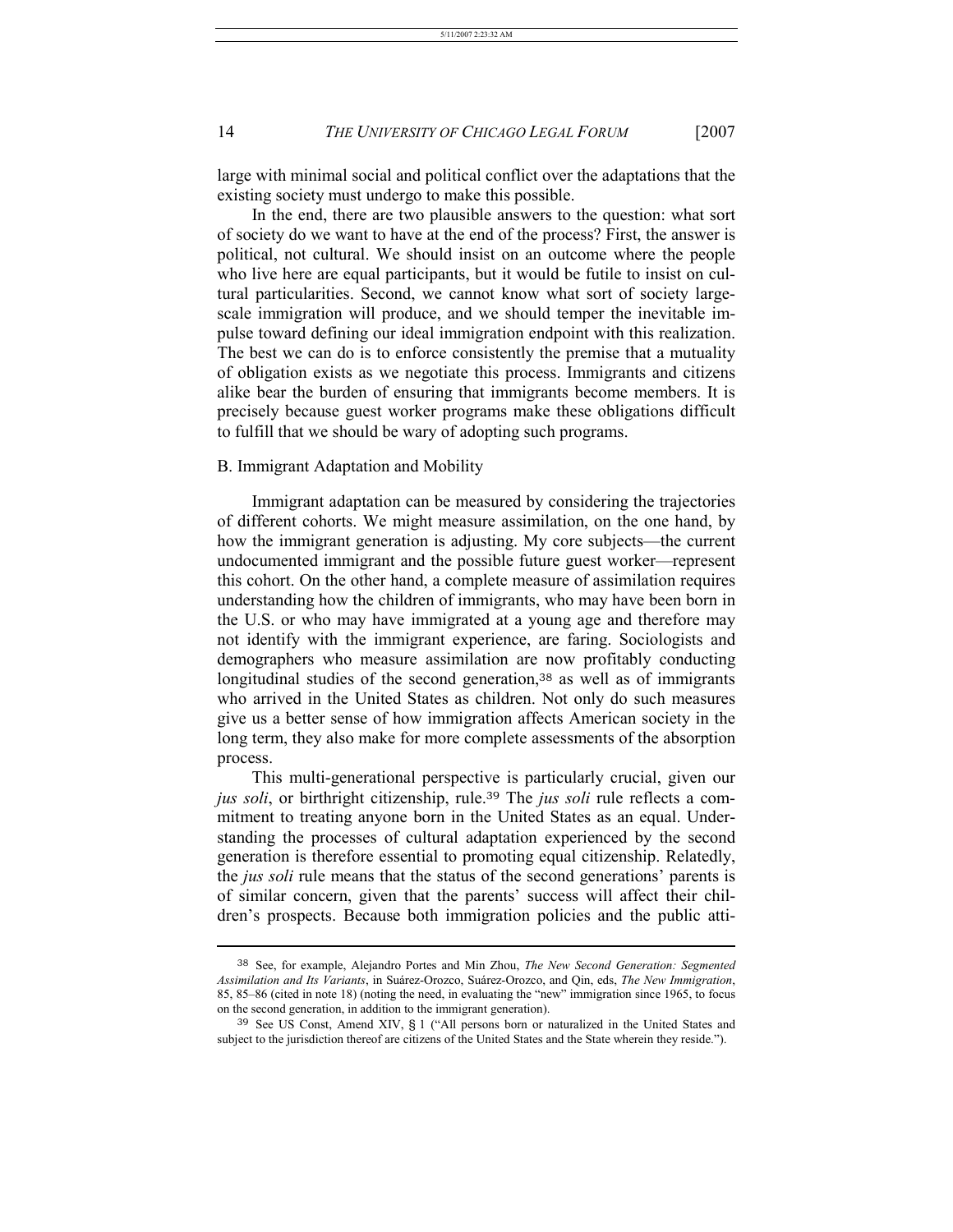tudes surrounding those policies ultimately affect the options and status of the second generation, we must consider whether immigration policies erect obstacles to the assimilation of this generation.

In addition to considering the generational components of assimilation, we must also consider that assimilation entails adjustments of different sorts; it has important cultural, economic, and socio-political dimensions. Each of these dimensions often reinforces the others, though it is also possible that one sort of assimilation can occur even if another is blocked. Moreover, each aspect of assimilation may unfold at different rates for different individual immigrants, as well as for different immigrant groups.40 In fact, recent sociological research shows that assimilation has declined for some groups, whose second generations find themselves less well off economically and in terms of health outcomes and educational attainment than the immigrant generation, contrary to conventional expectations.41 This phenomenon of downward assimilation suggests that both immigration and integration policy should be attentive to potential differences among immigrant groups as they negotiate the processes of assimilation—differences that often will manifest themselves in terms of race and class.

When considering the different types of assimilation, popular consciousness focuses most immediately on cultural adaptation. Linguistic diversity suggests the presence of the unassimilated, and popular discourse often focuses on the acquisition of English language skills as the most significant marker of adaptation. As a number of sociological studies have demonstrated, immigrant groups today follow this particular path of assimilation in the predicted manner: the immigrant generation acquires English-language speaking ability, the second generation acquires English pro-

Id.

 $\overline{a}$ 

<sup>40</sup> See Brown and Bean, Assimilation Models (cited in note 32) ("[G]roups may vary in the apparent incompleteness of their assimilation for a number of reasons, including the level of human capital (education) they bring with them and the social and economic structure of the society they enter."). It is the case that

<sup>[</sup>d]ifferent aspects of assimilation may also vary in completeness at any point in time. For example, an immigrant may master a host-country language faster than he or she matches the earnings of the native born. Finally, the incompleteness of assimilation may be similarly affected across groups if economic or other structural changes were to reduce most people's chances of economic mobility.

<sup>41</sup> See, for example, Suárez-Orozco, Everything You Ever Wanted to Know About Assimilation at 75–77 (cited in note 18). See also Portes and Zhou, The New Second Generation at 89–90 (cited in note 38). Compare Nancy Foner and Richard Alba, The Second Generation from the Last Great Wave of Immigration: Setting the Record Straight (Migration Information Source Oct 1, 2006), available at  $\lt$ http://www.migrationinformation.org> (last visited Jan 20, 2007) (noting that despite popular mythology to the contrary, the southern and eastern European immigrants of the turn of the twentieth century, particularly Italians, also faced considerable obstacles to assimilation, experiencing only a "slow and gradual" climb into society's mainstream that was punctuated by "painful setbacks and difficulties").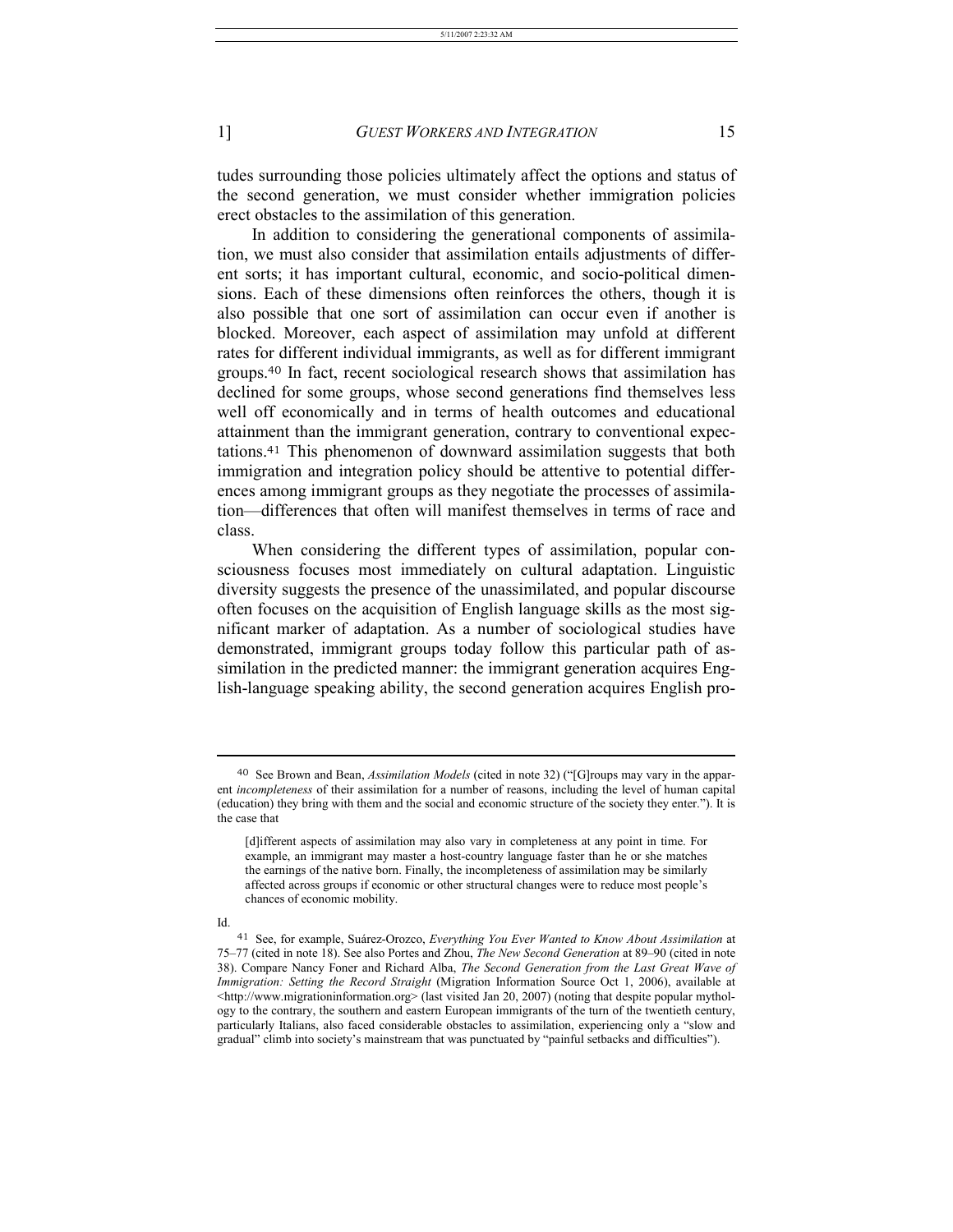ficiency but is often bilingual, and the ability to speak the immigrant language tapers off by the third generation.<sup>42</sup>

Beyond this linguistic adaptation, cultural assimilation might also involve changes in attitudes about certain practices or social structures that are shaped by religion and culture, such as attitudes about family life, premarital sex, homosexuality, and abortion.43 These two forms of adaptation appear to be mutually reinforcing, as the acquisition of English correlates with the development of attitudes more closely in line with the general population's views.44 This correlation is, of course, complicated. It is not inexorably positive for immigrant views to approximate the median view in the country—both because diversity of perspective is generally valuable, but also because there may well be instances in which we would prefer the general population's values to more closely mirror immigrants' values, as might be the case with the heightened significance many immigrants place on family. And despite this connection between English-language ability and convergence with median public views, the ability to speak English is not necessarily an indication of comprehensive assimilation, as the downward assimilation data suggest,<sup>45</sup> nor is limited English-language ability necessarily a sign that immigrants have not or are not adapting to life in the United States in other ways by holding down jobs and forming social networks.

It is also important to emphasize that the process of cultural adaptation unfolds in a variety of settings. For immigrant children and the second generation, adaptation occurs in the public schools, but adult immigrants simply do not have access to such an assimilating institution. Instead, through formal adult literacy programs, the workplace, interaction with market and governmental institutions, and exposure to popular culture,

<sup>42</sup> For studies demonstrating that post-1965 immigrants are assimilating linguistically, see Rubén Rumbaut, Douglas S. Massey, and Frank D. Bean, Linguistic Life Expectancies: Immigrant Language Retention in Southern California, 32 Population & Dev Rev 447, 454–55 (2006); Alba and Nee, Remaking the American Mainstream at 219–21 (cited in note 29); Pew Hispanic Center, Assimilation and Language at 1 (cited in note 30).

<sup>43</sup> Pew Hispanic Center, Assimilation and Language at 3-4 (cited in note 30).

<sup>44</sup> According to a recent study by the Pew Hispanic Center there is a relationship between linguistic assimilation and these changes in attitudes:

<sup>[</sup>L]anguage contributes to differences in attitudes substantially even after controlling for other factors, such as age, gender, level of education, income, place of residence . . . country of origin, political party, religion, citizenship, and generation in the United States. For example, . . . it is estimated that . . . 93% of Spanish-dominant Latinos agree that it is better for children to live in their parents' home until they get married . . . . [whereas] 71% [of English-dominant Latinos] are estimated to feel the same way.

Id at 3. The study also estimates that 70 percent of English-dominant Latinos find divorce acceptable, but only 51 percent of Spanish-dominant Latinos agree. Id.

<sup>45</sup> Compare Portes and Zhou, The New Second Generation at 90 (cited in note 38) (describing the experience of Haitian immigrants in Miami and noting that, contrary to conventional expectations, "adopting the outlooks and cultural ways of the native-born does not represent, as in the past, the first step toward social and economic mobility but may lead to the exact opposite").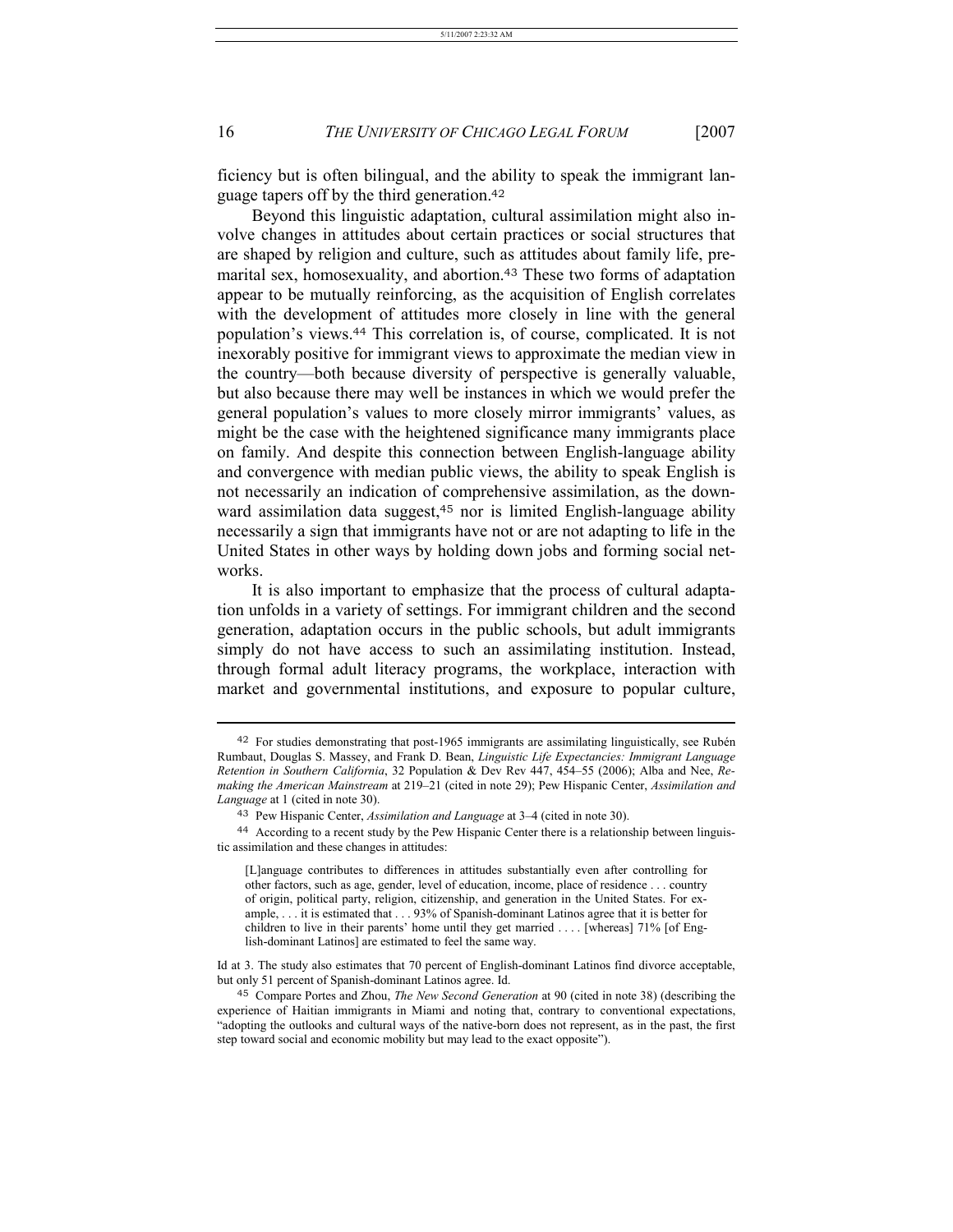adult immigrants negotiate cultural adaptation. The cultural aspect of assimilation is thus overarching and occurs as immigrants manage the other components of adjustment.

The extent to which an immigrant has adapted to his new surroundings can also be measured in economic and labor-based terms. Most immigrants move in hopes of making economic gains, and there are a number of ways of measuring economic incorporation. One way to consider this process of adjustment is to measure immigrants' economic fortunes—are their wages increasing; are they acquiring financial stability and security through home ownership and greater access to health care and other kinds of insurance; and what are the economic prospects for the second generation? Do the rising fortunes of immigrants themselves translate into better prospects and security for their children? We might also consider the extent to which immigrants themselves emerge from immigrant-dominated sectors of the economy and whether they and their children are working as equals of nonimmigrants in ethnically integrated workplaces. Economic advancement, like English-language acquisition, will inevitably enable other aspects of assimilation. Entering integrated workplaces will lead to cultural and social assimilation, and enhanced economic security may translate into political and other forms of power. The critical question, along this dimension, is to what extent immigrants' economic fortunes are improving or becoming more secure.

Finally, beyond the obvious cultural and economic indicia of immigrant adaptation, other forms of adjustment to life in a new society are also worth measuring and facilitating. Various forms of socio-political adjustment will be part of any immigrant's transition to a full and complete life in society. Forms of social integration, such as participation in churches, schools, and community groups such as sports leagues will be part of the formation of the social support networks essential to living a stable life. In many instances, these networks will be made up of co-ethnics. But it would be a mistake to consider the existence of such affiliations as a sign of failure to assimilate, for these affiliations are crucial to the accumulation of social capital necessary for survival and social development in a new society, and they complement or offset the challenges of entering into more integrated environments.<sup>46</sup>

 $\overline{a}$ 

<sup>46</sup> Id at 90 ("[I]mmigrant youths who remain firmly ensconced in their respective ethnic communities may, by virtue of this fact, have a better chance for educational and economic mobility through use of the material and social capital that their communities make available."). See also Suárez-Orozco, Everything You Wanted to Know About Assimilation at 80 (cited in note 18). Suárez-Orozco notes that:

<sup>[</sup>M]aintaining a sense of belonging and social cohesion with their immigrant roots is equally important [to developing skills and work habits required to thrive today]. When immigrant children lose their expressive culture, social cohesion is weakened, parental authority is undermined, and interpersonal relations suffer. The unthinking call for immigrant children to abandon their culture can only result in loss, anomie, and social disruption.

Id. See also Lily Wong Filmore, When Learning a Second Language Means Losing the First, in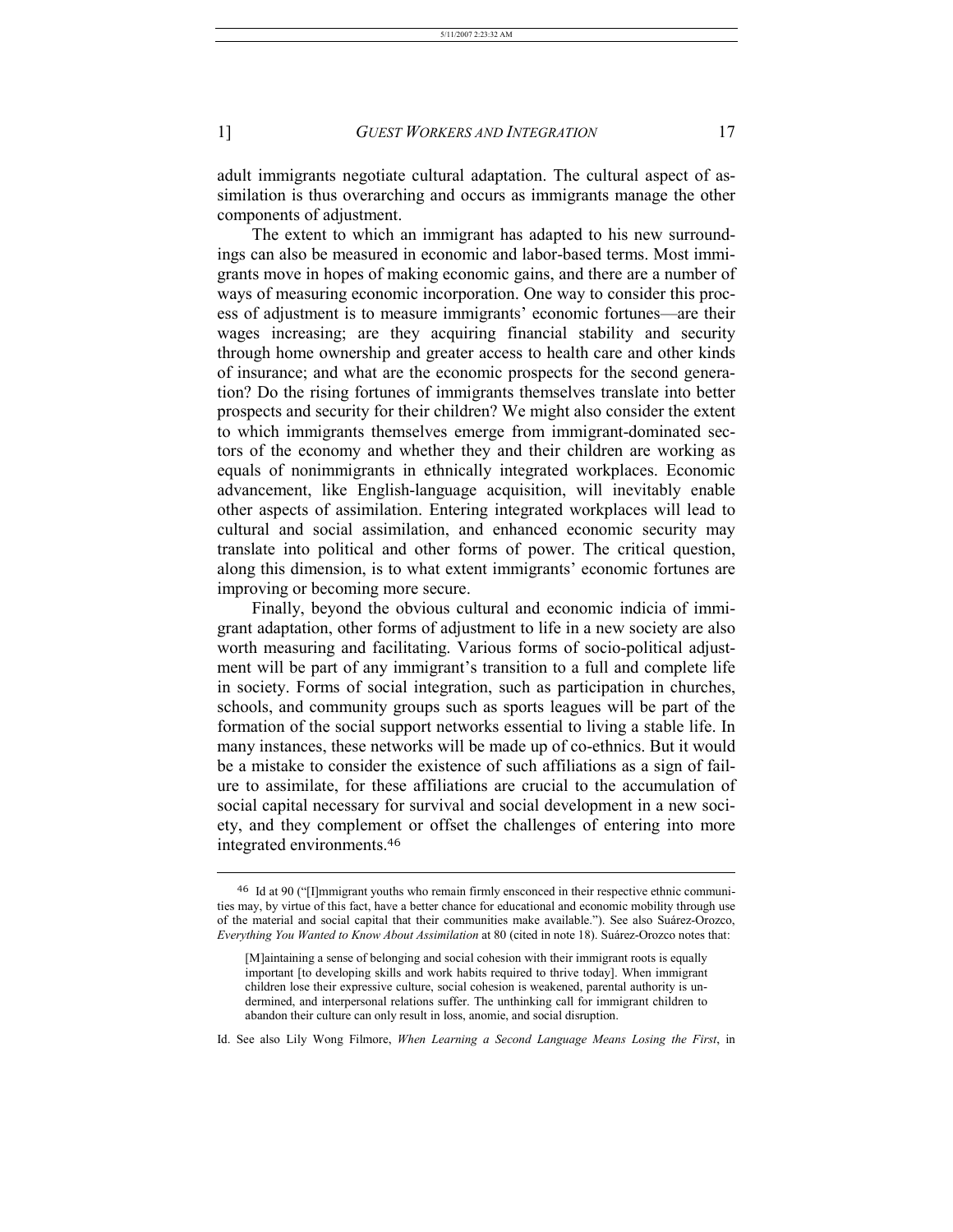Immigrant social networks might also facilitate pre-citizenship political activity or the organization of immigrants in defense of their interests. Examples of such organization include participation in labor unions, which connect immigrants not only with their own co-ethnics, but also with members of other immigrant groups and native-born Americans.<sup>47</sup> By participating in what scholars have called economic or labor citizenship,<sup>48</sup> immigrants develop the capacity and incentive to engage fellow workers and citizens to articulate and defend mutual interests—a process likely to promote social connectedness as well as broader forms of concerted or political action. The immigrants' rights demonstrations held across the country in the spring of 2006 also reflect a form of pre-citizenship political activity, as do efforts to organize immigrants at the local level to agitate for government attention, including the right to vote in some contexts.<sup>49</sup>

By defining assimilation in cultural, economic, social, and political terms, I am not suggesting that these concepts are themselves singular or that other forms of adaptation are irrelevant in assessing how immigrants incorporate. Rather, this taxonomy emphasizes that assimilation is a multifaceted phenomenon whose dimensions sometimes reinforce one another, and sometimes outpace one another for different immigrant individuals and groups.

The common thread among each of these forms of adjustment, however, is that their unfolding requires agency and hence, mobility. Cultural assimilation will depend on access to communities outside the world of coethnics. Economic advancement similarly will depend on the ability to take advantage of the market. But the viability of this movement also depends on immigrants' ability to withstand its inevitable challenges. Particularly for immigrants who have not yet learned English, achieving economic advancement will depend on the existence of some kind of social safety net. This support could come in the form of accessible (for example, translated and interpreted) government or employer assistance, but often it will come in the form of social and political support provided by families, immigrant social networks, and formally organized immigrant groups, as well as larger social groups with immigrant organizing agendas, such as labor unions.  $\overline{a}$ 

Suárez-Orozco, Suárez-Orozco, and Qin, eds, The New Immigration, 289, 302–06 (cited in note 18) (describing how children's loss of their capacity to speak a home language has dramatic implications for family relations, as well as for children's capacities to socialize).

<sup>&</sup>lt;sup>47</sup> See generally Ruth Milkman, ed, Organizing Immigrants: The Challenge for Unions in Contemporary California (ILR 2000). I discuss how immigrant organizing is facilitated through the use of Spanish and other languages in Cristina M. Rodríguez, Language Diversity in the Workplace, 104 Nw U L Rev 1689 (2006). This phenomenon underscores how the process of assimilation depends on the mobilization of the "hybrid identities and bi-cultural capacities" discussed above. See Suárez-Orozco, Everything You Wanted to Know About Assimilation at 80 (cited in note 18).

<sup>48</sup> See Jennifer Gordon, *Transnational Labor Citizenship*, S Cal L Rev (forthcoming 2007) (articulating a concept of "labor citizenship" that refers to "participation by workers in collective efforts to achieve recognition of and compensation for their economic contributions to society").

<sup>49</sup> See Ron Hayduk, Democracy for All: Restoring Immigrant Voting Rights in the United States 63 (Routledge 2006).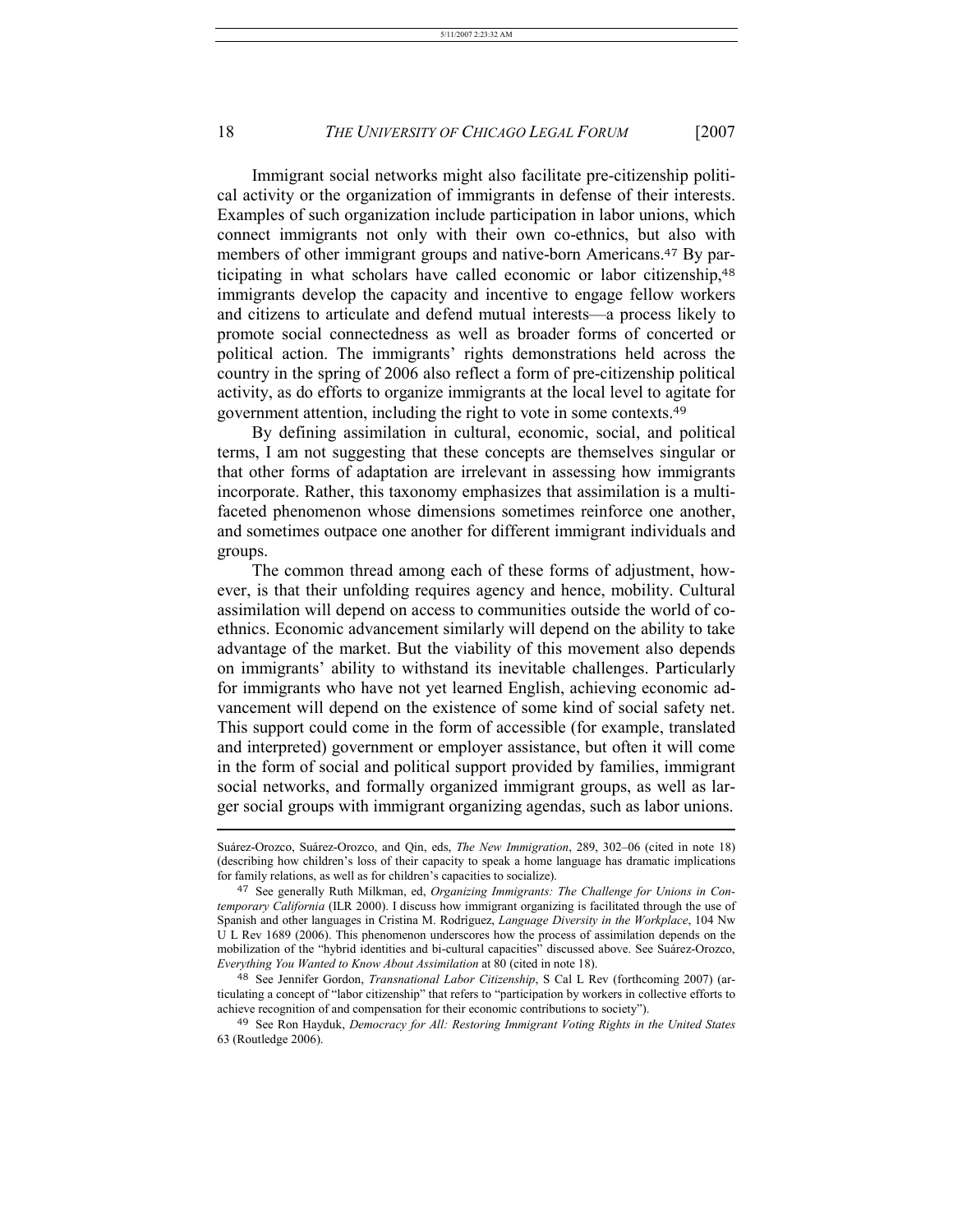Exercising mobility thus depends on having security anchors that compensate for the risks that movement entails. Mobility, therefore, should not be understood as a straight line out of immigrant communities, but rather as a form of action that enables movement in and out of immigrant sectors and that, in some cases, depends on those sectors to make movement possible.50 In short, incorporation requires attention not just to immigrants' chances outside of their own communities, but also to the dynamics and hence vitality of those communities themselves.

#### C. Receiving Society Adaptation

It is relatively easy to identify the types of adjustment immigrants undergo when they reach the United States, and the fortunes of immigrants can be compared to those of the native born, enabling us to estimate how well immigrants are adapting to life in the United States. But what assimilation means for the receiving society is somewhat more obscure and difficult to describe, particularly when we shift our focus from the short-term impacts created by the initial arrival of immigrants to the medium- and longer-term changes engendered by gradually assimilating immigrants and their descendants.

Immigration clearly changes the geography of the host society, and that change is easy to see in the short term. Each period in American immigration history is characterized by the emergence of unique immigrant neighborhoods and towns, where languages other than English thrive for some period of time, and where ethnically defined businesses and civic groups persist even longer.51 But these communities change in character as time passes. Some immigrant neighborhoods eventually disappear as immigrants gradually integrate with the population at large over one or two generations, perhaps maintaining ethnic restaurants and festival-like traditions, in the spirit of New York's Little Italy. Some immigrant neighborhoods remain immigrant neighborhoods but become populated by new groups of immigrants—a trend exemplified by the transformation of New York's Lower East Side in the twentieth century.

<sup>50</sup> Some of the latest research on immigrant assimilation describes the process as segmented:

Instead of a relatively uniform mainstream whose mores and prejudices dictate a common path of integration, we observe today several distinct forms of adaptation. One of them replicates the time-honored portrayal of growing acculturation and parallel integration into the white middle-class; a second leads straight in the opposite direction to permanent poverty and assimilation into the underclass; still a third associates rapid economic advancement with deliberate preservation of the immigrant community's values and tight solidarity.

Portes and Zhou, The New Second Generation at 90 (cited in note 38).

<sup>51</sup> Consider John Higham, Strangers in the Land: Patterns of American Nativism, 1860–1925 (Rutgers 2002); Heinz Kloss, The American Bilingual Tradition (Center for Applied Linguistics and Delta Systems 1998); Aristide Zolberg, A Nation by Design: Immigration Policy in the Fashioning of America (Russell Sage 2006).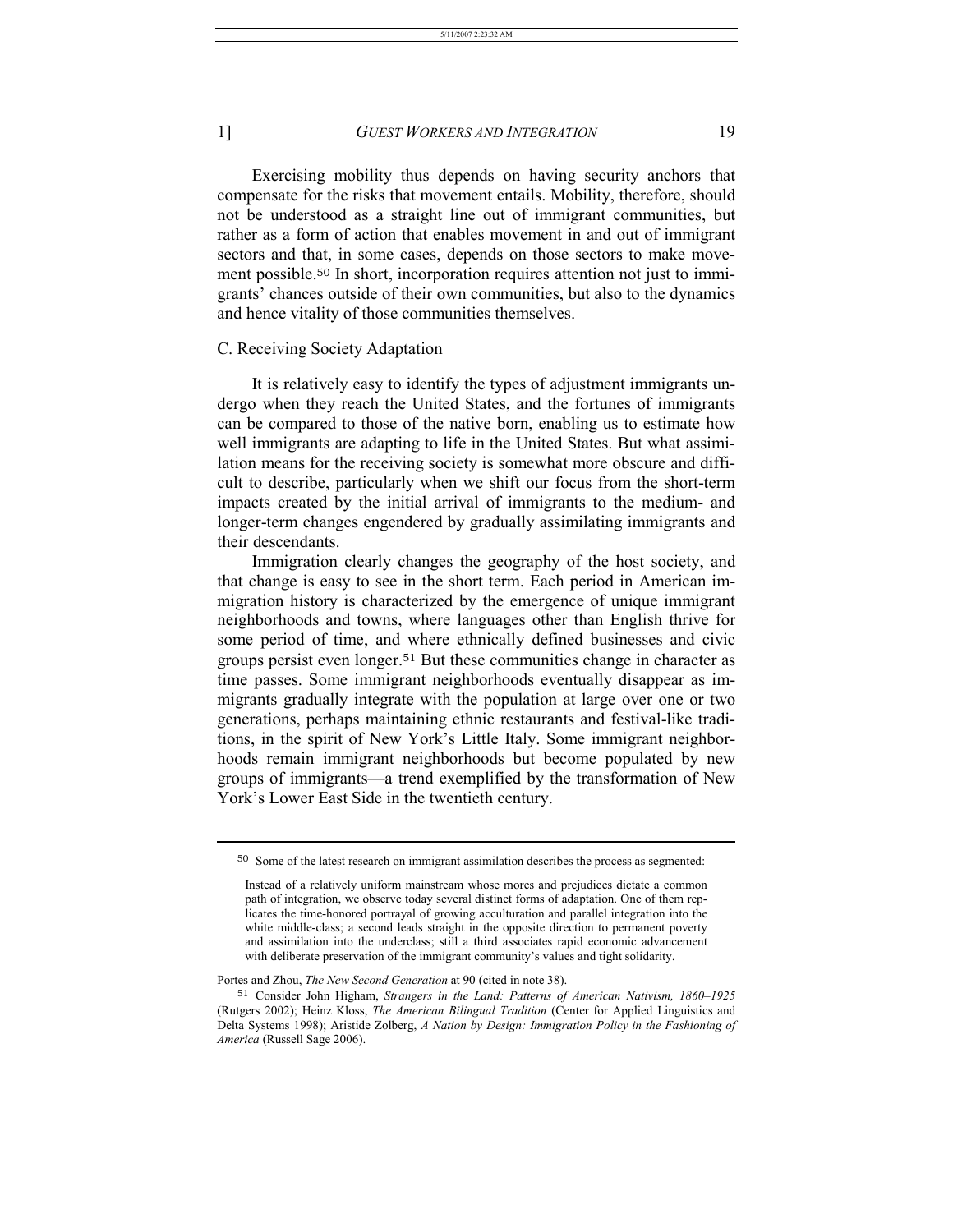This narrative of transition suggests the gradual disappearance of the immigrant identity and contribution. But surely large-scale immigration leaves a mark on the receiving society, even as the immigrant generation gives way to the second or third generation and immigrant neighborhoods disappear. Perhaps the clearest long-term change that has resulted from immigration is the religious pluralism of our society.52 Though Catholicism and Judaism as practiced today may look considerably different from the religions as practiced by the European immigrants of the early twentieth century, religious pluralism, unlike linguistic pluralism, has persisted across generations despite the virulent nativism directed toward the immigrant groups that brought those faiths to the United States.<sup>53</sup>

Apart from these obvious transformations, the long-term changes resulting from immigration elude straightforward measurement; as immigrant contributions become normalized into generally accepted ideas of regional or American culture, the immigrant origins of those contributions can be difficult to pinpoint. Take the case of the German immigration of the late nineteenth and early twentieth centuries. Before World War I, the Midwest was populated by thriving German communities. Some cities, such as Cincinnati, supported German-language schools, and some local governments functioned in German.54 Through a process of assimilation accelerated by extreme public and legal coercion during World War I, however, German ethnic identity and cultural institutions became increasingly marginal, and the German language has almost no presence in the United States today.55 It nonetheless seems implausible that German immigration had no impact on American culture. But how would we describe that impact? Can it be reduced to picturesque German architecture and the German-language surnames that are considered to be mainstream American, or did German immigration have some more fundamental impact?

A second narrative of transition adds further complexity to this picture. In some cases, despite the passage of time, neighborhoods, towns, and even regions retain an identifiable ethnic orientation, with varying levels of immigrant presence interspersed among a larger population of Englishdominant residents who may still identify in some way with either the cul-  $\overline{a}$ 

<sup>52</sup> See, for example, David Rieff, Nuevo Catholics, NY Times Mag 640 (Dec 24, 2006) (discussing the general decline of Catholicism in the U.S. along with its growth in Hispanic areas of the U.S.).

<sup>53</sup> For an account of this nativism, see Higham, Strangers in the Land at 60–63, 66–67, 160–61 (cited in note 51) (describing nativism directed towards Catholics, Italians, and Jews).

<sup>54</sup> See, for example, Zolberg, A Nation by Design (cited in note 51). [ED: I know Zolberg has extended discussions of German immigrants in his book. I unfortunately left this till the last minute before leaving the country and haven't been able to check for pincites, or for specific reference to Cincinnati—hopefully I can find such a source in the last round.]

<sup>55</sup> John Higham describes this anti-German hysteria that took hold after 1915. Local officials banned the sale of German newspapers, various states banned the teaching of the German language in the public schools on the theory that the study of language "served to inculcate un-American ideas," German opera was boycotted, sauerkraut became known as "liberty cabbage," and "many towns, firms, and individuals with German names changed them." See Higham, Strangers in the Land at 208 (cited in note 51).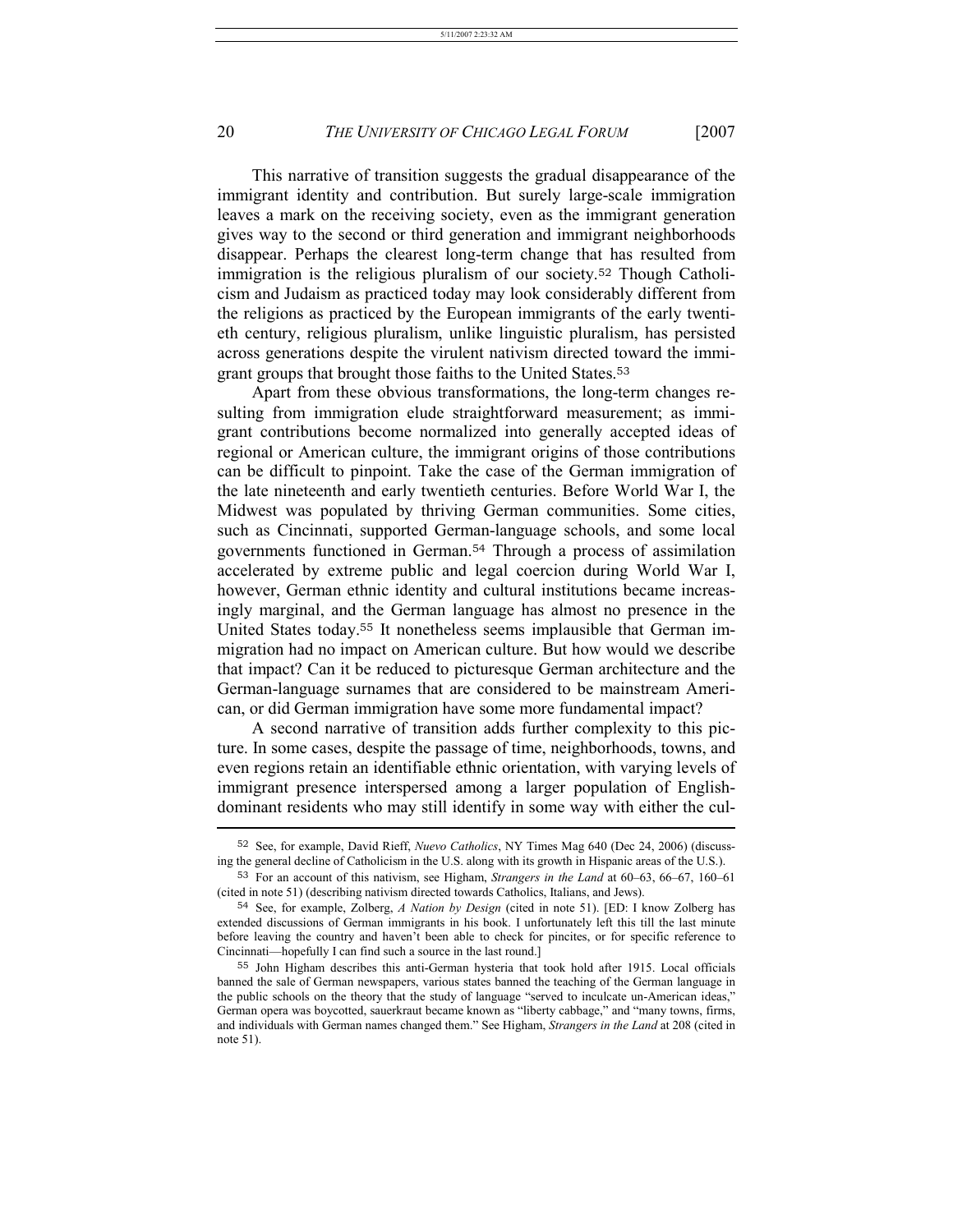ture of origin, or some form of ethnic culture that has developed over time inside the United States. The Latino communities of the Southwest and major American cities exemplify this pattern. Though it may be occurring today in unprecedented numbers, immigration from Latin America is hardly a new phenomenon (and Latino presence is not all the result of immigration). Names, idioms, customs, and forms of aesthetic culture shaped through the interaction of new immigrants and established Latino communities are etched into the identities of communities around the country and may be accurately described as "mainstream."

The complexity of identifying long-term immigrant contributions again underscores that our immigration policy should not attempt to achieve defined cultural outcomes. As with the process of immigrant adaptation, my primary purpose is not to identify or describe the long-term changes immigration brings to the receiving society. Though it would provide a nice bookend to the trans-generational work describing how immigrants have fared, identifying the new "mainstream" that emerges with each successive wave of immigration is largely beside the point. Struggling to identify the contributions of immigrant generations after they have first arrived distracts attention from the far more pressing task of facilitating the absorption of the immigrants currently seeking entry. It is sufficient to emphasize that the receiving society changes as a result of immigration and therefore participates in and negotiates the process of assimilation, just as immigrants do.

And just as the relevant focus of the inquiry into immigrant adaptation should be on the process of adaptation, our focus when considering the receiving society's transformation should be on the mechanisms the receiving society uses to adjust—on the reciprocal willingness and ability of the receiving society to adapt to demographic change. The relevant descriptive questions include: what immediate changes does the host society experience as a result of immigration, and what forms of adaptation emerge in response?

Two central features of current immigration make this inquiry more concrete. First, as noted at the outset, a guest worker program would primarily address migration from Mexico and Latin America. Focusing our discussion of immigration in this way makes the issue of receiving-society assimilation easier to manage. The effects of migration run the gamut from the aesthetic and environmental to the structural and institutional. The environmental effects include the prevalence of the Spanish language in public spaces, from workplaces across the country<sup>56</sup> to the streets and storefronts of American cities and towns, through ever-expanding Spanishlanguage media,57 and a services sector more focused on Latino communi-

 $\overline{a}$ 

<sup>56</sup> I discuss in detail the impact immigration and language diversity have had on American workplaces in Rodríguez, 104 Nw U L Rev at 1689 (cited in note 47).

<sup>57</sup> See generally Arlene Davila, Latinos, Inc.: The Marketing and Making of A People (Cal 2001)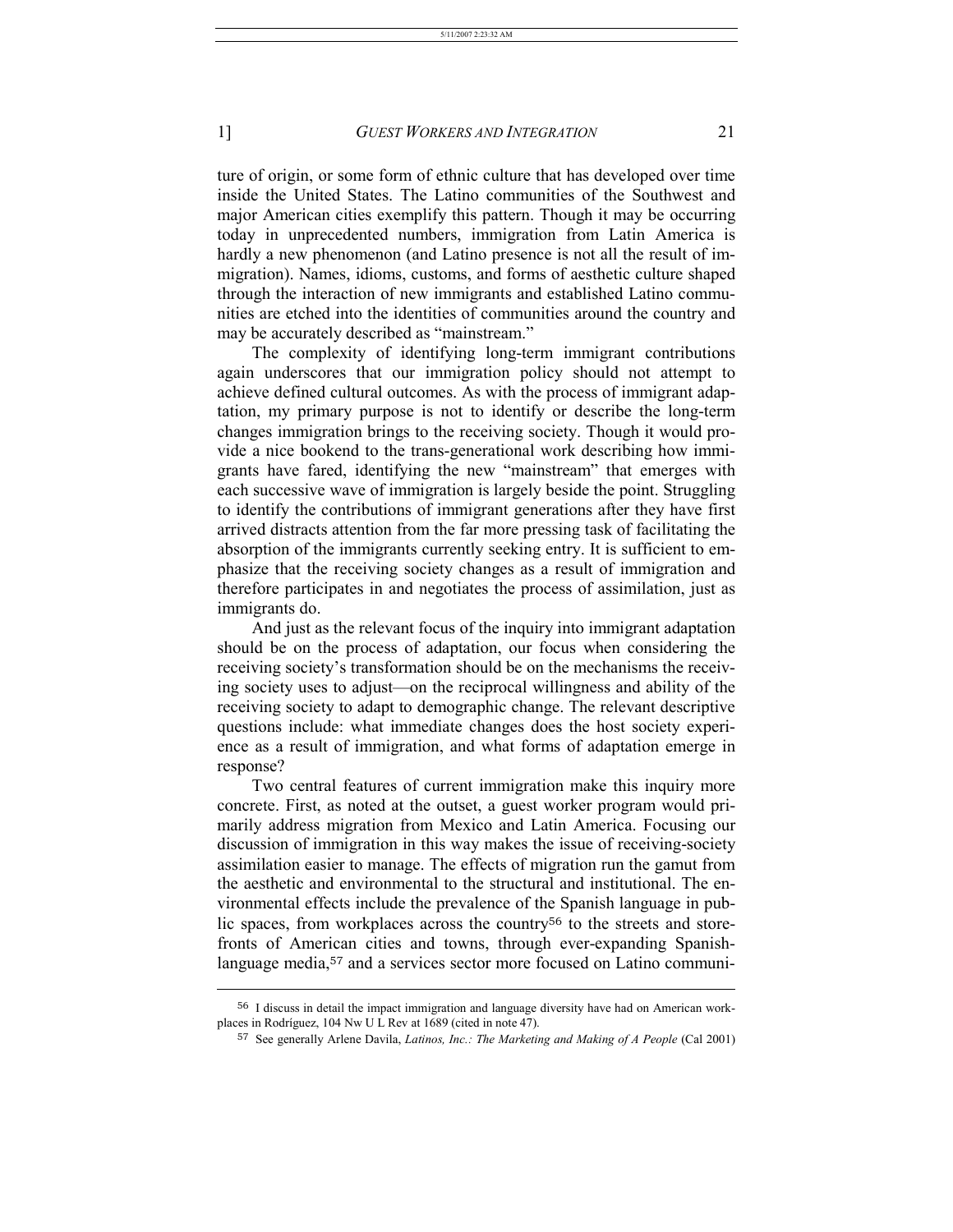ties. Through the profusion of Spanish-speaking students and patients, many of whom are vulnerable because of their undocumented status, public institutions such as schools and hospitals feel the immediate effects of immigration generally, and unauthorized immigration in particular. Finally, by contributing to the growth of the Latino population, immigration is transforming the political stature of Latinos by capturing the attention of politicians looking to secure votes, though it remains too early to specify the full extent of this effect.<sup>58</sup>

The second distinctive feature of current immigration is its impact on the demography of states, suburbs, and rural areas with limited pre-1990 experience with immigration.59 Though they remain concentrated in the so-called gateway states and cities,<sup>60</sup> many immigrants are bypassing these traditional destinations and settling in suburban and rural areas with minimal previous exposure to immigrant communities, as well as in states not traditionally associated with immigration.61 North Carolina, for example a state historically without a Latino population—has one of the fastest growing populations of Latino immigrants in the country<sup>62</sup>

Immigrants are transforming these new destinations demographically, and the response of the destinations' residents has been mixed. A recently released study of five of the new immigration states reveals a similar pattern of adjustment in each location: states and localities initially accommodate the immigrant influx, in some cases actively recruiting new immi-

<sup>(</sup>assessing how the Spanish-language media in the United States are constructing conceptions of latinidad, or Hispanic identity).

<sup>58</sup> Early analyses of the 2006 mid-term elections noted the significance of the shift of Latino voters from Republicans to Democrats, a shift of greater magnitude than the reorientation of blacks and whites. Pew Hispanic Center, Latinos and the 2006 Mid-term Election 2 (Pew Hispanic Center Nov 27, 2006), available at  $\frac{\text{extry}}{\text{cm}}$  //pewhispanic.org/files/ factsheets/26.pdf> (last visited Jan 20, 2007). An early study of exit poll data conducted by the Pew Hispanic Center revealed an 11-point swing between 2004 and 2006 in favor of Democrats, whereas the swing among white voters was 6 percent. Id. According to the study, "something distinctive occurred among Latino voters this year that rewarded the Democrats and punished the Republicans," id at 2, but it would be premature to connect that "something distinctive" to the immigration issue, considering the mixed results on the immigration question in Arizona. Id at 3. See also Maria Echeveste, Rising Tide: What the Midterm Election Results Tell Us About Hispanic Voters, Am Prospect (Dec 22, 2006), available at <http://www.prospect.org/web/page.ww?section=root&name= ViewWeb&articleId=12350> (last visited Jan 20, 2007) (assessing the 2006 election results and concluding that Latinos have nuanced views with respect to immigration and that the Latino population in the United States is diverse linguistically, culturally, and politically).

<sup>59</sup> See Waters and Jiménez, 31 Ann Rev Sociol at 107 (cited in note 20) (noting that though the regional concentration of immigration is inescapable, a statistically significant number of immigrants have been bypassing the traditional gateway cities and states and settling in suburban and rural communities, as well as in states that, historically, have not received much immigration).

<sup>60</sup> Traditional gateway states include California, Texas, New York, Florida, and Illinois. See Alba and Nee, Remaking the American Mainstream at 9 (cited in note 29).

<sup>61</sup> See Waters and Jiménez, 31 Ann Rev Sociol at 107 (cited in note 20).

<sup>62</sup> See Paula D. McClain, North Carolina's Response to Latino Immigrants and Immigration, in Greg Anrig, Jr. and Tova Andrea Wang, eds, Immigration's New Frontiers: Experiences from the Emerging Gateway States 7 (Century Foundation 2006).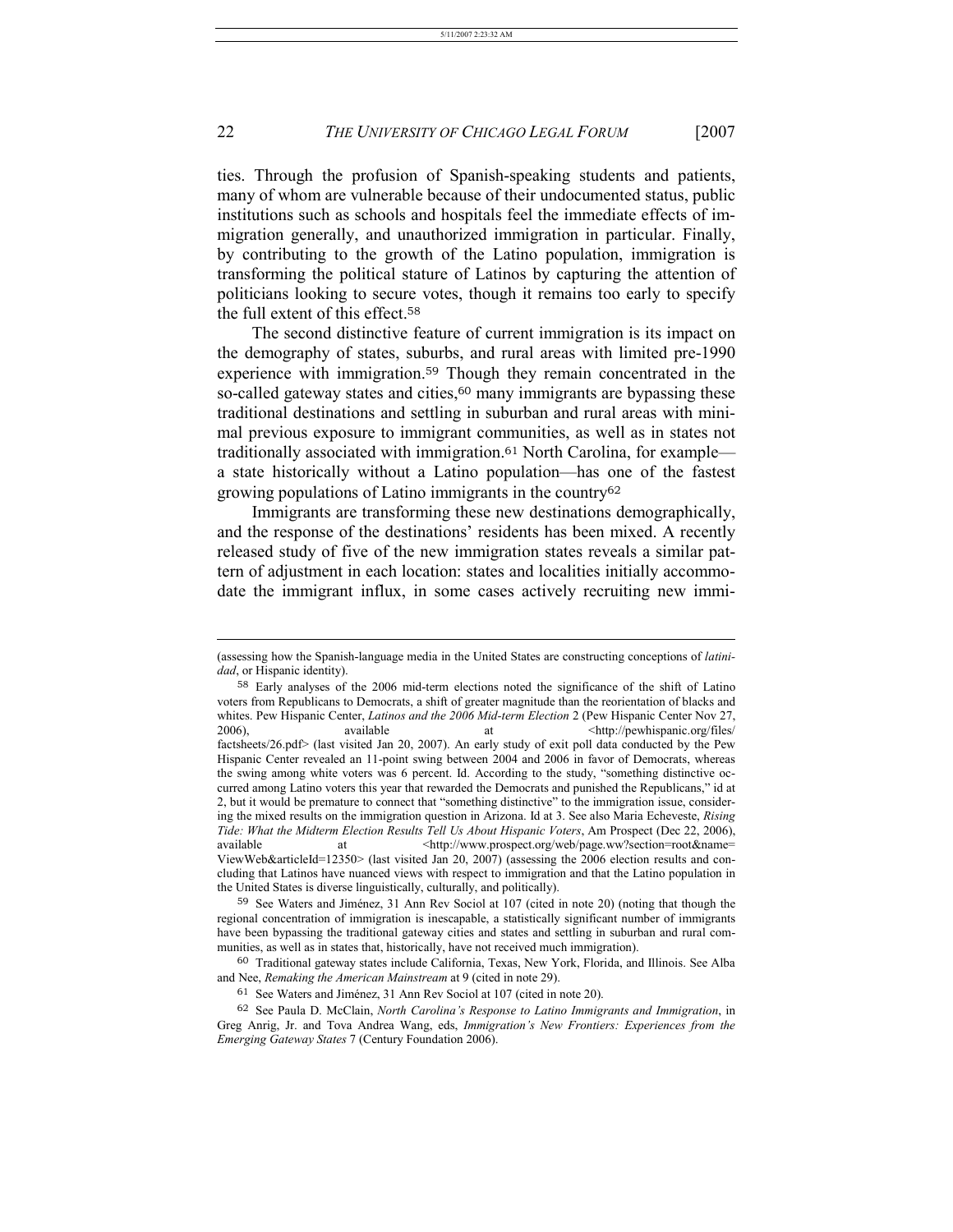grants.63 This openness eventually gives way to more restrictive measures, such as denying immigrants access to public benefits.<sup>64</sup> Today's status quo in most of these states is characterized by ambivalence, particularly when it comes to the growth of the undocumented population. Policymakers engage in regular efforts to reconcile the commitment to accommodation with the trepidation felt by existing residents because of their (often inaccurate) perception that their communities are becoming unrecognizable and even dangerous due to immigration.

The proliferation in the last year of local government ordinances that would prohibit landlords from renting to undocumented immigrants or deny city contracts to employers who hire undocumented workers represents another significant data point in the discussion of receiving-society adaptation.65 These ordinances are overtly addressed to the specific problem of illegal immigration, but they arguably represent part of a larger struggle to adapt to and resist immigration more generally—a form of resistance to demographic change. Indeed, the fact that many of the ordinances passed include official English declarations, which in addition to proclaiming the need for commonality also claim that "in today's modern society, [the city] may also need to protect and preserve the rights of those who speak only the English language, <sup>66</sup> suggests that the concern is not exclusively over immigration of the illegal variety. Whether the issue is day laborers congregating on street corners, the perception of overburdened public hospitals, or the dramatic rise of non-English-speaking students in the local schools, local communities are reaching for ways to handle what many people perceive to be threats to their ways of life. In the same way that immigrants often seek to insulate themselves from the challenges of life in a new society by relying on networks of co-ethnics, residents of places newly exposed to immigration strive to insulate themselves from changes they find overwhelming.

This cycle of acceptance, followed by restriction, and culminating in ambivalence, is of course not an innovation of the new immigration states. Traditional gateway states and the federal government cycle through these same stages, with measures like Proposition 187 in California and Con-

<sup>63</sup> See Greg Anrig, Jr. and Tova Andrea Wang, Introduction, in Greg Anrig, Jr. and Tova Wang, eds, Immigration's New Frontier: Experiences from the Emerging Gateway States 2 (Century Foundation 2006).

<sup>64</sup> Id. In another work, I explore the critical role that state and local governments play in the process of immigrant integration and argue that a coherent immigration system requires state and local participation in immigration matters. See Cristina M. Rodríguez, Mich L Rev (forthcoming 2008).

<sup>65</sup> The Fair Immigration Reform Movement has compiled a representative list of the local ordinances passed, as well as those defeated, since the movement began in San Bernardino, California, whose City Council ultimately blocked the ordinance. FIRM's documentation of the ordinances is available at the at  $\frac{1}{\text{at}}$  at  $\frac{1}{\text{at}}$  at  $\frac{1}{\text{at}}$  at  $\frac{1}{\text{at}}$  at  $\frac{1}{\text{at}}$  at  $\frac{1}{\text{at}}$  at  $\frac{1}{\text{at}}$  at  $\frac{1}{\text{at}}$  at  $\frac{1}{\text{at}}$  at  $\frac{1}{\text{at}}$  at  $\frac{1}{\text{at}}$  at  $\frac{1}{\text{at}}$  at  $\frac{1}{\text{at$ Documents/Nov06OverviewLocalOrdinances/> (last visited Jan 20, 2007).

<sup>66</sup> See City of Hazelton, Official English Ordinance 2006-19, available at <http://www.hazletoncity.org/home\_frameset.htm> (last visited Jan 20, 2007).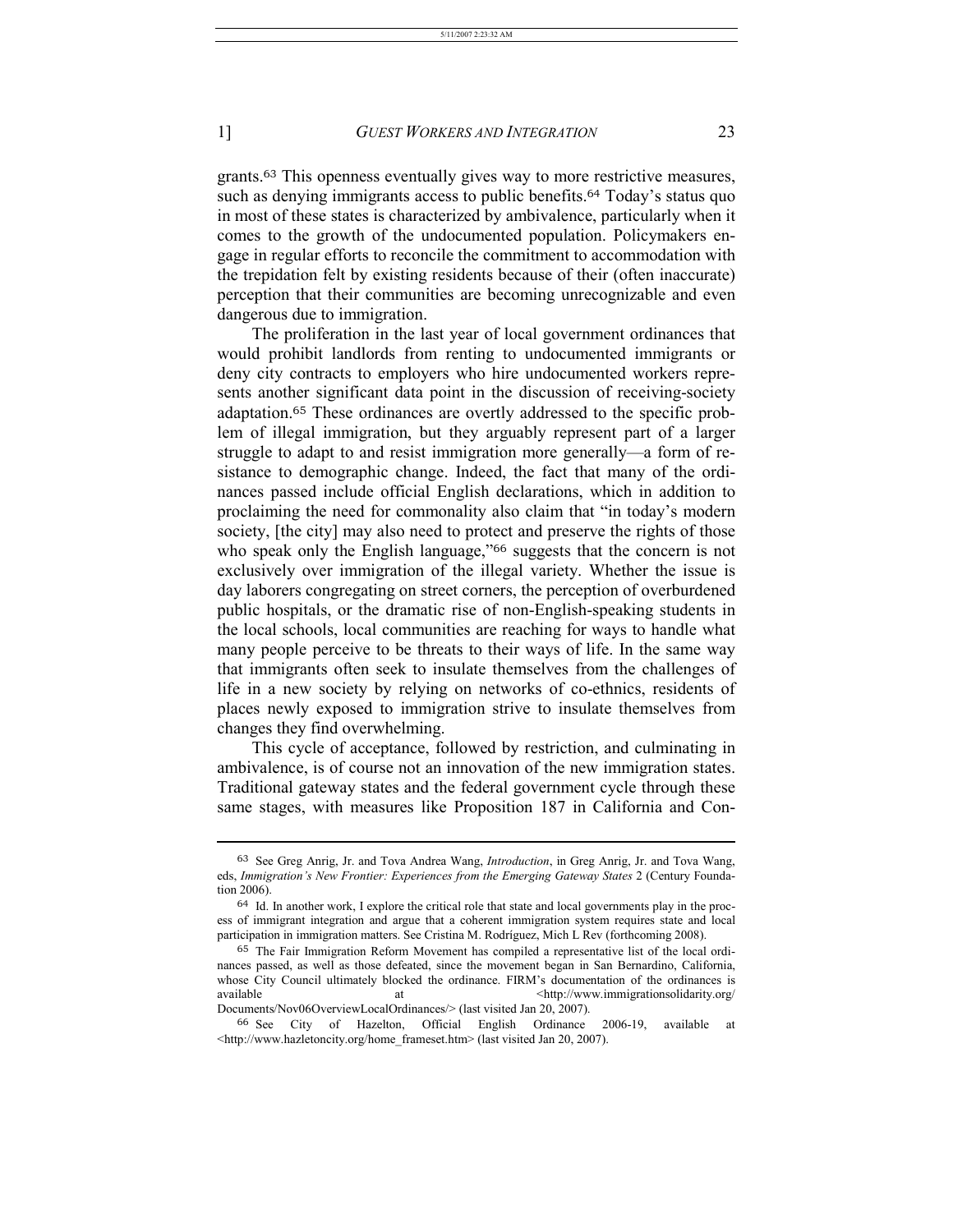gress's 1996 immigration overhaul representing the most recent peak of restriction.67 The examples of local ambivalence and resistance in the new immigration states simply underscore that discussions about how best to ensure immigrant incorporation must include consideration of the mechanisms and attitudes the receiving society adopts to deal with immigration of the coping mechanisms, so to speak.

Many of these coping mechanisms seriously complicate the lives of immigrants. Today's local ordinances, the 1996 welfare reforms that denied immigrants access to a range of public benefits,68 and drives to ban bilingual education or declare English the official language<sup>69</sup> all reflect resistance to immigration and immigrant presence in some way. Whether or not these measures are preempted or constitutionally prohibited, and whether or not they express legitimate concerns, they stand in the way of incorporation—some more obviously than others.70 Measures designed to limit immigrants' choices, to cut back on programs designed to assist immigrants, to exclude immigrants from participating in generally available programs and generally open institutions, or to define belonging in terms that exclude immigrants because of language or other cultural differences, conspire to make incorporation difficult. Again, some of these restrictions

<sup>67</sup> Law of Nov 8, 1994, 1994 Calif Legis Serv Prop 187 (nullified by injunction); IIRIRA Pub L No 104-208, 110 Stat 3009-546 (1996), codified at 8 USC §§ 1101 note et seq and 5 USC § 552 note (1996).

<sup>68</sup> The Personal Responsibility and Work Opportunity Reconciliation Act of 1996 (PRWORA) significantly limited immigrant eligibility for various means tested benefits programs. See Personal Responsibility and Work Opportunity Reconciliation Act of 1996, Pub L No 104-193, 110 Stat 2105 (1996), codified in scattered sections of 8, 26, and 42 USC.

<sup>69</sup> For a discussion of these initiatives, see Rodríguez, 94 Cal L Rev at 751–54, 759–65 (cited in note 28).

<sup>70</sup> Denying immigrants access to public benefits arguably impedes economic advancement by removing temporary safety nets, as well as longer term forms of insurance, such as health care coverage for adults and children alike. Though no court has ever found a right to bilingual education, and as it has been implemented, bilingual education has produced mixed results, the social science evidence largely suggests that well designed bilingual education programs are more effective at promoting language and other achievement among students than English immersion programs. See H.D. Adamson, Language Minority Students in American Schools: An Education In English 231–32 (Lawrence Erlbaum 2005) (citing research showing that well-run bilingual programs are effective, but that not all bilingual programs are well-run); Robert E. Slavin and Alan Cheung, A Synthesis of Research on Language of Reading Instruction for English Language Learners, 75 Rev of Educ Rsrch 247, 273 (2005) (reviewing seventeen studies of various language programs, twelve of which found positive effects of bilingual education and none of which found results favoring English immersion); Wayne P. Thomas and Virginia P. Collier, A National Study of Effectiveness for Language Minority Students' Long-Term Academic Achievement Executive Summary 7 (Center for Research on Education, Diversity and Excellence<br>
2003), available at <http://crede.berkelev.edu/research/llaa/1.1pdfs/ lence 2003), available at  $\lt$ http://crede.berkeley.edu/research/llaa/1.1pdfs/ 1.1\_01es.pdf> (last visited Apr 3, 2007) (finding that bilingually schooled students outperformed comparably monolingually schooled students after four to seven years of dual language instruction). Though these studies are not unassailable, and though there is an absence of good data on the subject, this research suggests that the measures passed by states such as Massachusetts, California, and Arizona that prohibit the use of native language in the instruction of English language learners sacrifices policy flexibility and rationality at the expense of immigrant children and in favor of an ideological agenda. For more detailed discussion of this issue, see Rodríguez, 94 Cal L Rev at 758–65 (cited in note 28).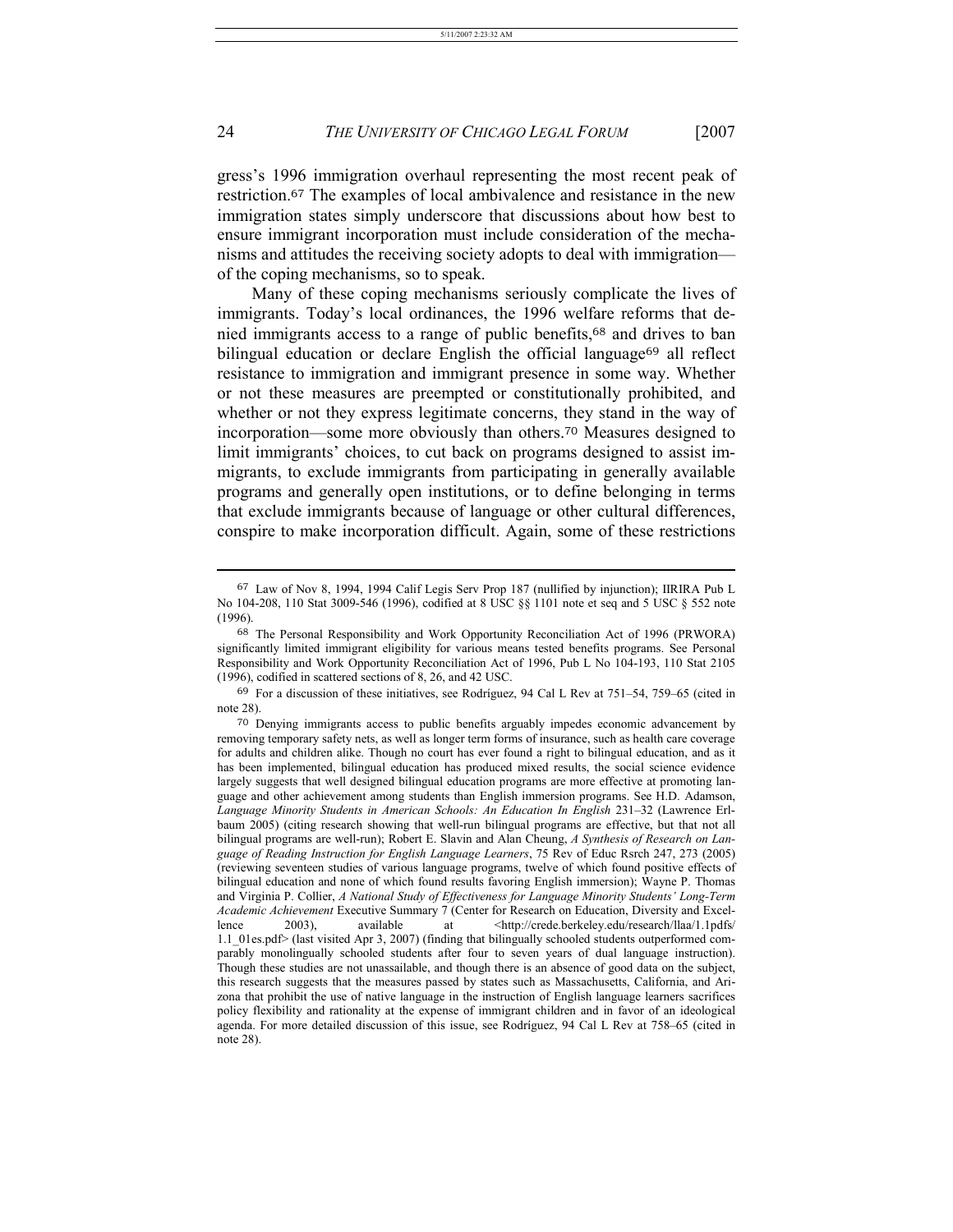may be justified by cost concerns and political calculations, and some may be supported by legitimate ideological positions, but they nonetheless add friction to the process of assimilation.

The emergence of these forms of adjustment to the perceived problems engendered by immigration ultimately force us from the descriptive to the normative—from assessing reaction to defining the degree of reciprocal adaptation required for immigrant incorporation to be successful. The subsequent and inescapable normative inquiry revolves around determining which forms of adaptation facilitate the process of immigrant incorporation and which forms of adaptation work at cross purposes with the goal of incorporation. What type of reciprocity is required on the part of the receiving society? What forms of adjustment on the part of the receiving society actually facilitate the incorporation process?

#### D. From Adaptation to Reciprocity

In defining the term "reciprocity," I should be clear that I intend to use it in two different senses. I first consider reciprocity in a narrow sense, addressing the policy realm, by focusing on the forms of adaptation by the receiving society that are required to ensure a peaceful process of immigrant assimilation—reciprocity as a mechanism of integration. The question, under this definition of reciprocity, becomes what sorts of attitudes or practices adopted by the receiving society aid the process of assimilation.

But I also intend reciprocity to have a broader meaning, based on the conceptions of social obligation and mutual cooperation that ought to characterize a liberal society. The obligation to adopt immigration policies that promote the integration of immigrants represents the flipside of the obligation put on immigrants to adapt. This concept of reciprocity is, in a sense, a form of ideal theory. Though it is based on an appreciation of current demographic realities, its focus is on the ideal way of adapting to those realities.

In taking this approach, I acknowledge that the U.S. has a long tradition of reciprocity failures or nativist reactions to new immigrant groups. Often the forms of adaptation adopted by Americans in response to immigration have been coercive and exclusionary, as the preceding discussion makes clear. The classic work on American nativism remains John Higham's Strangers in the Land,<sup>71</sup> which is filled with examples of antiimmigrant measures that have analogues today, though generally in less extreme form. Nativism as a form of host society adjustment thus may be inescapable, and it complicates the reciprocity question by introducing the dilemmas of politics into the equation. If there is an absence of political will to support an immigration policy that will promote integration, either because the public has temporarily rejected the goal of integration, or be- 

<sup>71</sup> Higham, Strangers in the Land (cited in note 51).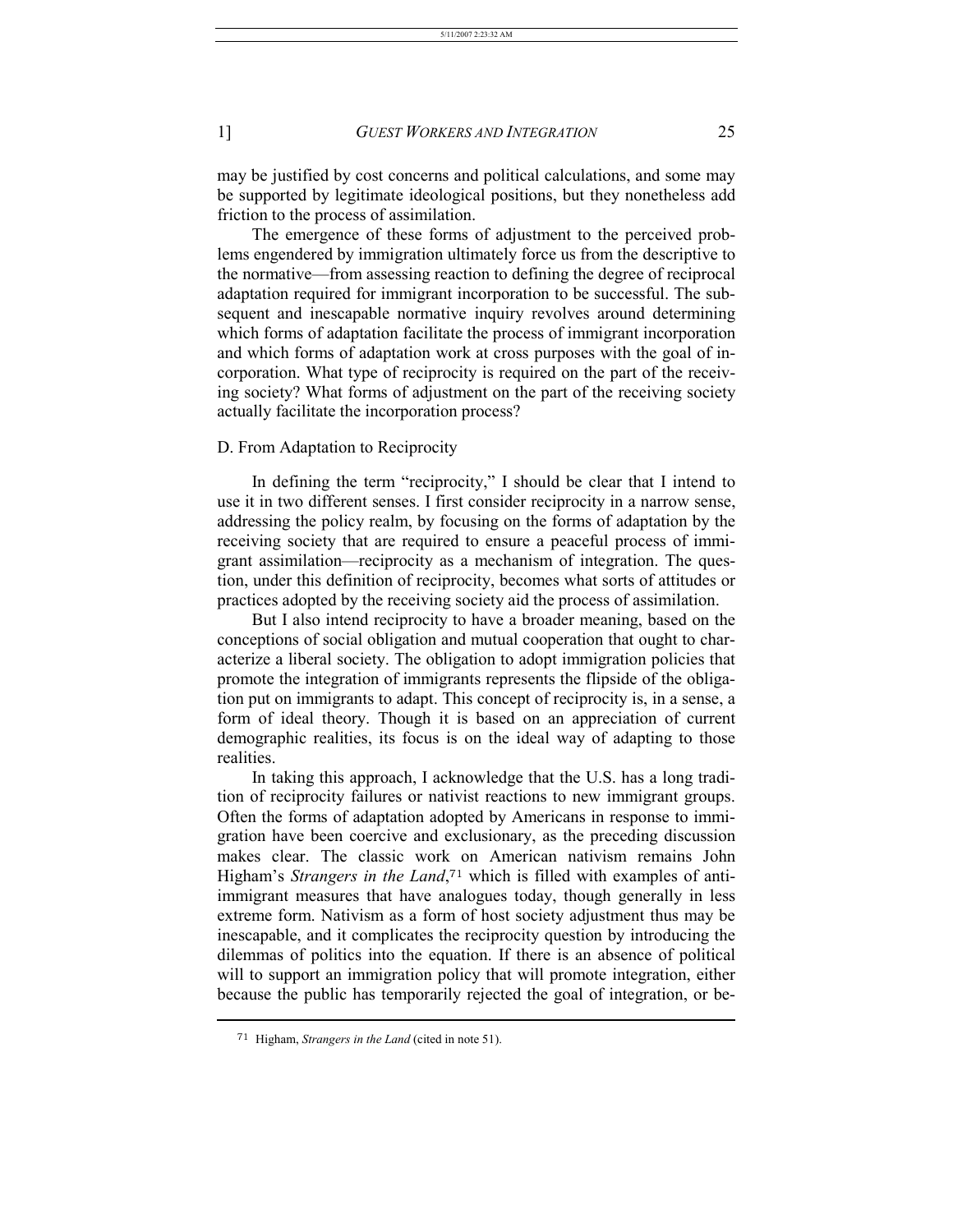cause it cannot see the connection between immigrant-friendly policies and long-term assimilation,<sup>72</sup> then policymakers will be in a bind. On the one hand, the persistence of anti-immigrant anxiety should lead policymakers to attempt to counteract these tendencies as best they can, by trying to inject rationality into the policy process and use immigration policy to encourage and obligate Americans to act reciprocally. At the same time, to prevent anti-immigrant backlash or to achieve a second best solution when perfect policies are not achievable, policymakers must sometimes compromise.

Because I recognize the fickleness of Americans' attitudes toward immigrants and immigration, I take two tacks in the remainder of this Article. I first and foremost emphasize the sorts of reciprocity that will best facilitate integration, as well as the types of reciprocity we ought to exhibit—factors I argue in Part II should lead us to reject temporary worker programs. But in a concession to the difficult politics of the immigration issue, I also consider in Part II how a guest worker program, as a second best solution, could be devised to meet the requirements of reciprocity as closely as possible, given current political constraints.<sup>73</sup>

1. Reciprocity as a matter of policy.

 $\overline{a}$ 

As I have noted, we must take large-scale immigration as a given and focus on what happens to immigrants and the host society alike as immigrants build new lives in the United States. By accepting that a certain amount of low-skilled Latin American immigration is inevitable for push and pull reasons, I begin from the same premise as those who champion guest worker programs, because those champions seek to channel what are now illegal forms of immigration through legal channels. Channeling this inevitable immigration through expanded legal mechanisms is certainly

<sup>72</sup> The political climates that produced Proposition 187 and the 1996 immigration and welfare reforms could be said to reflect both circumstances.

<sup>73</sup> For a similar approach, see Howard F. Chang, Immigration and the Workplace: Immigration Restrictions as Employment Discrimination, 78 Chi Kent L Rev 291 (2003). Chang observes that guest worker policies are only second-best policies from the perspective of principles of liberal justice, but that they represent an improvement over the status quo and are an acceptable compromise in a world in which Americans appear unwilling to bear the burdens that more liberal policies would impose. Id at 294–95. Chang takes the position that liberal ideals of equality require us to treat all individuals with equal concern, which makes our immigration restrictions difficult to justify and tantamount to a form of employment discrimination, given that the restrictions prevent would-be immigrants from accessing jobs in the U.S. economy on the basis of immutable characteristics. Id at 295–303. He concedes, however, that "[t]he self-interest of natives . . . is bound to impose constraints of political feasibility on the availability of immigrant visas," and that "[a]s long as natives are limited in their willingness to bear fiscal burdens, they are likely to restrict alien access to permanent residence." Id at 322. The resulting restrictions "would likely exclude many unskilled aliens from the U.S. labor market unless they are willing to immigrate illegally or have access to guest worker visas." Change, 78 Chi Kent L Rev at 322. Given these political constraints, guest worker programs "may represent the only alternative to illegal immigration for aliens otherwise excluded from the U.S. labor market", and therefore these programs would enhance the welfare of natives and immigrants alike, compared to the "politically feasible alternatives." Id at 323.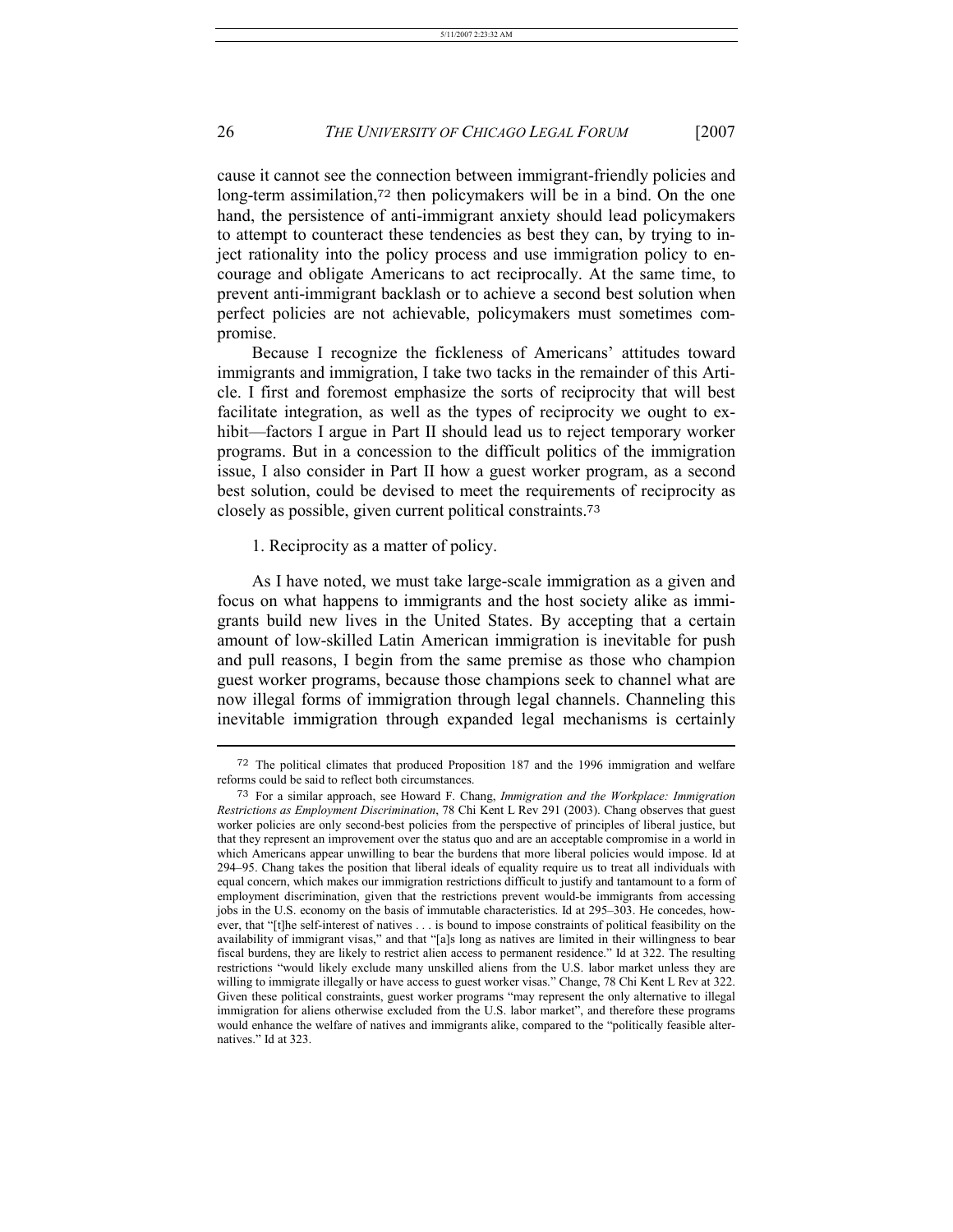preferable to the status quo. It is also preferable to a policy posture that places unrealistic faith in new technology's ability to seal the border and then attempts to manage subsequent crises of illegal immigration through post-hoc legalization efforts. But then critical questions arise: what legal mechanisms should we devise? Through what forms of adjustment should the receiving society facilitate the incorporation of these inevitable immigrants? The design of these legal mechanisms—an issue I consider in detail in Part II—is crucial.

As a general matter, reciprocity requires a willingness to assist as well as a willingness to adapt. Willingness to assist might take the form of a commitment to providing translation and interpretation services in the public and private sectors in order to make institutional bureaucracies and social institutions navigable to non–English-speaking immigrants. The willingness to devote resources to such services acknowledges that the process of learning English takes time, but it also reflects what might seem counterintuitive: translation and interpretation are mechanisms of integration. They build immigrants' trust in and understanding of the public sphere, and they help immigrants develop social and cultural capital in the form of knowledge of the system—capital that need not depend on an ability to speak English. Willingness to assist might take the shape of making public programs available to citizens also available to immigrants, reversing the spirit of the 1996 immigration reforms. Finally, willingness to assist might also include indicating openness to immigrants as political actors, by granting them voting rights, perhaps initially in local elections, or by responding to their political manifestations, such as the spring 2006 demonstrations, as we would respond to the political mobilizations of fellow citizens—not with incredulousness, but with recognition of the legitimacy of their concerns and a willingness to consider them in policy debates.

The meaning of willingness to adapt is more elusive. At bottom it requires openness to change, even when that change disrupts one's environment. Signs of adaptation might include liberal views toward future immigration, a public discourse that focuses less on sealing the border than on practical responses to demographic changes, or more widespread public recognition of the net benefits that immigration generates for the United States and the hemisphere as a whole.

In the context of the current debate, willingness to adapt should translate into willingness to substantially increase the number of unskilled immigrants permitted to enter legally—another assumption I share with those who support guest worker programs. This type of adaptation reflects the realization that we cannot enforce our way out of the illegal immigration problem—either because increased enforcement is unlikely to succeed in suppressing the market forces at work, or because the cost of optimal enforcement is too high, given that immigration produces economic benefits to the country.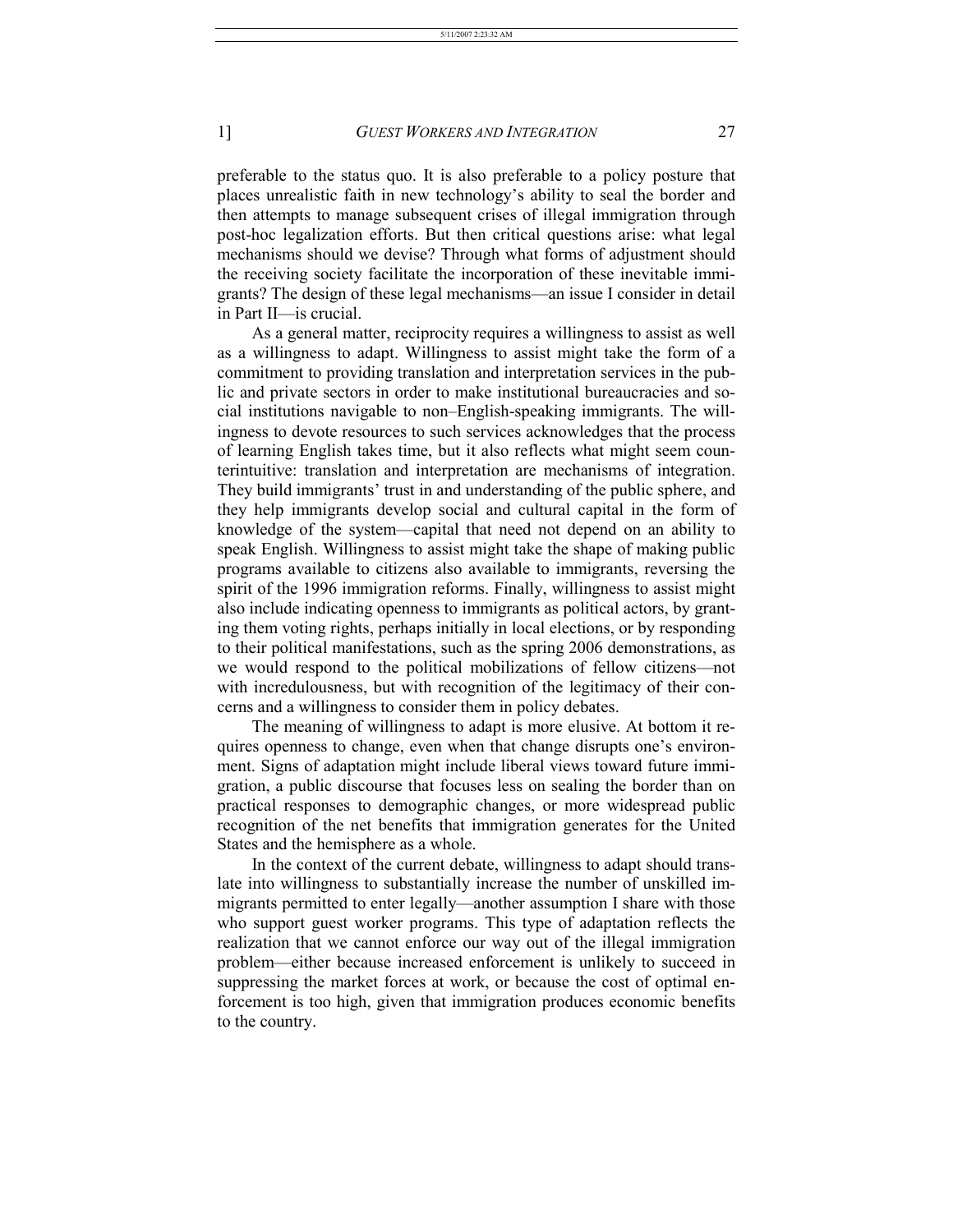In fact, as I already have suggested, to fail to adapt in this way would be to perpetuate the status quo of high levels of undocumented immigration—a circumstance that would substantially impede immigrant assimilation. Undocumented status, which really means the absence of legal status, impedes integration because of the obvious constraints it places on the individual immigrant and his family from operating as fully functional members of society. Moreover, the presence of a large undocumented population erodes public support for immigration and prompts the adoption of restrictions that often affect legal immigrants and their co-ethnic citizens.<sup>74</sup> The equation of immigration with lawlessness creates trepidation regarding immigration. While it is difficult to isolate the extent to which the current batch of restrictive proposals at the federal, state, and local levels are a response to the mushrooming of the undocumented population, as opposed to more general ambivalence about immigration itself, neutralizing the discourse of illegality would certainly help soften attitudes toward immigration.<sup>75</sup>

Finally, willingness to adapt includes openness to the possibility that American culture will come to resemble immigrant culture. This openness might include adopting some of the customs of immigrant groups (forms of celebration, holiday observances, or cuisine), or targeting media, entertainment, advertising, and consumer products to immigrant preferences. More significant signs of adaptation would entail open as opposed to closed attitudes toward language difference—rules that accept linguistic pluralism in certain settings, such as in the workplace or in public spaces, rather than rules that prohibit the speaking of non-English, or attempts to drive languages other than English out of the public sphere.76 In its most developed form, this kind of adaptation would include willingness on the part of native English speakers to learn Spanish or other widely spoken languages. It also would involve acceptance by the white population of its status as one of many ethnic groups, as opposed to the dominant ethnic group. Whites would have to accept the status, in certain parts of the country, as a minority.<sup>77</sup>

<sup>74</sup> See, for example, Yvonne Abraham, Denied licenses, legal immigrants sue state Registry, Boston Globe A1 (Dec 15, 2006) (reporting on the filing of a class-action lawsuit claiming that employees of the Massachusetts Registry of Motor Vehicles, in their efforts to ensure that undocumented immigrants are not issued drivers licenses, are denying lawful immigrants licenses); Press release by MALDEF, LULAC, NCLR, NALEO, National Latino Organizations Express Concern about Recent Immigration Raids (Dec 21, 2006), available at <http://www.nclr.org/content/news/detail/43451/> (last visited Jan 20, 2007) (condemning the December raids by ICE of the Swift meat packing plants for, among other things, racial profiling and targeting of lawful permanent residents).

<sup>75</sup> Support for a guest worker program might seem, at first glance, to be precisely the sort of adaptation I am suggesting. But though a temporary worker program would be preferable to the status quo, for reasons I explore at length in Part II, it is not the form of adaptation policymakers should adopt.

<sup>&</sup>lt;sup>76</sup> I have discussed the English-only workplace rule as a sign of reluctance to adapt at length in Rodríguez, 104 Nw U L Rev at 1689 (cited in note 47).

<sup>77</sup> See Myers, Immigrants and Boomers at 38 (cited in note 23) (considering California, where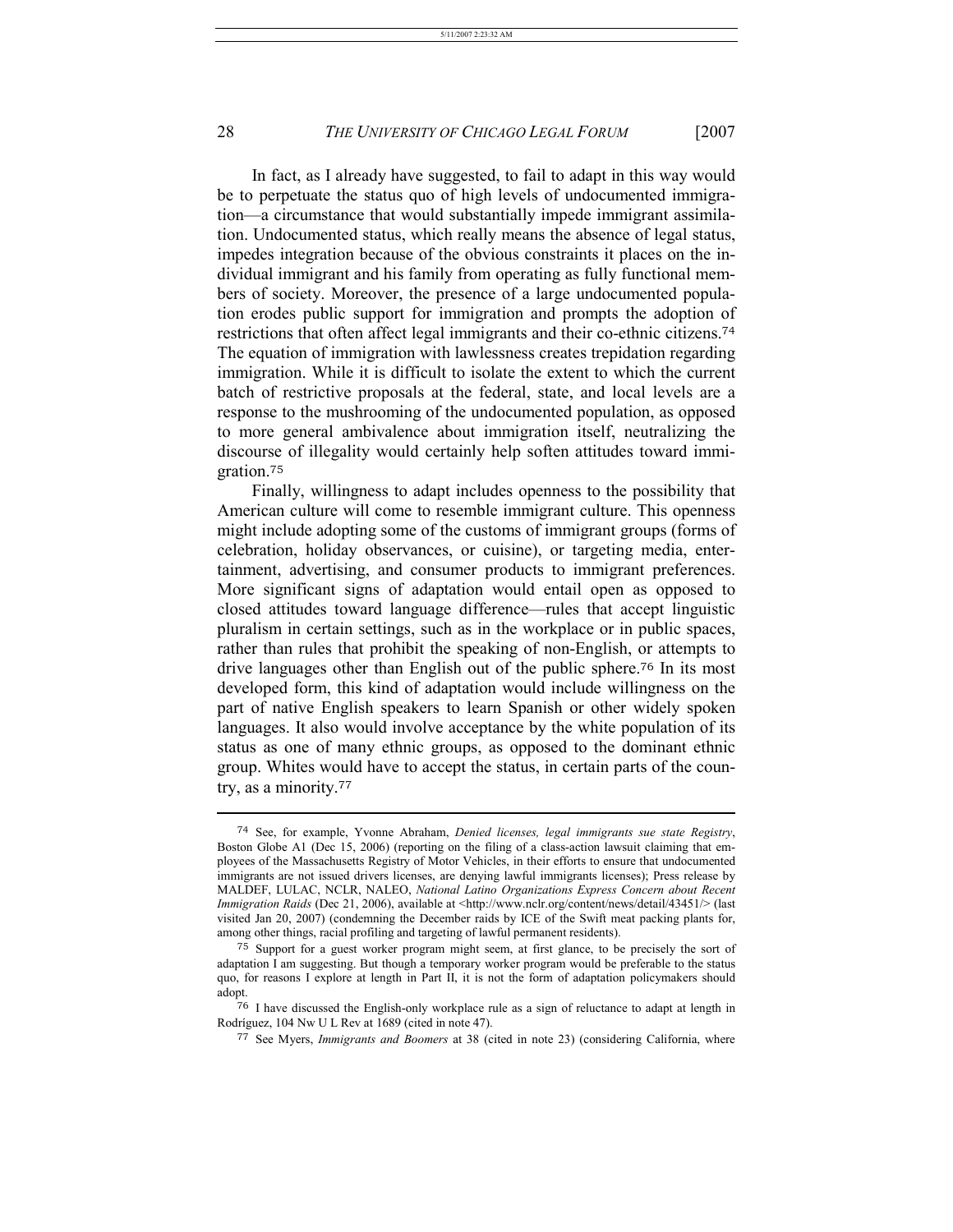Our history is full of examples of these sorts of adaptations, just as it is full of instances of restrictions like the local ordinances currently being debated. The point of exploring the meaning of willingness to assist and adapt is not to suggest that these forms of adaptation would require a wholesale rethinking of our responses to immigration, nor that all immigrant admissions policies must bear these hallmarks. Rather, this discussion highlights the attitudes and tendencies we should foster when debating how to rework our immigration policy to respond to changing pressures on our borders.

#### 2. Reciprocity as obligation.

As I have framed them thus far, questions of reciprocity are first and foremost matters of policy. But these complex policy questions are not wholly separable from the discrete and equally difficult questions of moral and political obligation. Adaptation by the host society, in addition to facilitating assimilation by reducing the friction that the arrival of new immigrants inevitably produces, is also arguably required as a matter of obligation—a point emphasized by the 1997 Commission on Immigration Reform, which employed the language of obligation to describe the responsibilities of both immigrants and the receiving society.<sup>78</sup> Even if a guest worker program serves the function of reducing illegal immigration, or is reasonably conducive to integration, it might not meet the demands of political fairness or justice.

But from where does the obligation to integrate immigrants come, and what is its scope? Political theorists have given sustained attention to the rights nation-states possess to exclude immigrants, as well as to the obligations nation-states have to admit certain types of migrants, namely refugees.79 But little consideration has been given to the extent to which Americans might have obligations to integrate not only the immigrants Congress admits, but also those who have crossed and will continue to cross our borders illegally. Indeed, much of the discussion of immigration and justice accepts the assumption that we have the ability to control who enters the United States and to shape the body politic according to standards that conform to conceptions of justice, or to conceptions of who we want in our society.

A number of political philosophers, in addressing the phenomenon of globalization and the rise of international systems and institutions, have  $\overline{a}$ 

whites are no longer a majority of the population, as a "bellwether state" that should motivate Americans to consider immigrant integration as an investment in the country's future).

<sup>78</sup> See United States Commission on Immigration Reform Report to Congress, Becoming an American: Immigration and Immigrant Policy 28 (1997).

<sup>79</sup> For a series of essays on this topic, see Warren F. Schwartz, ed, Justice in Immigration (Cambridge 1995). See also Michael Blake, Discretionary Immigration, 30 Philosophical Topics 273, 273 (2002) (defining discretionary immigration as "immigration . . . wherein the decision to admit the prospective immigrant is not itself demanded by liberal morality").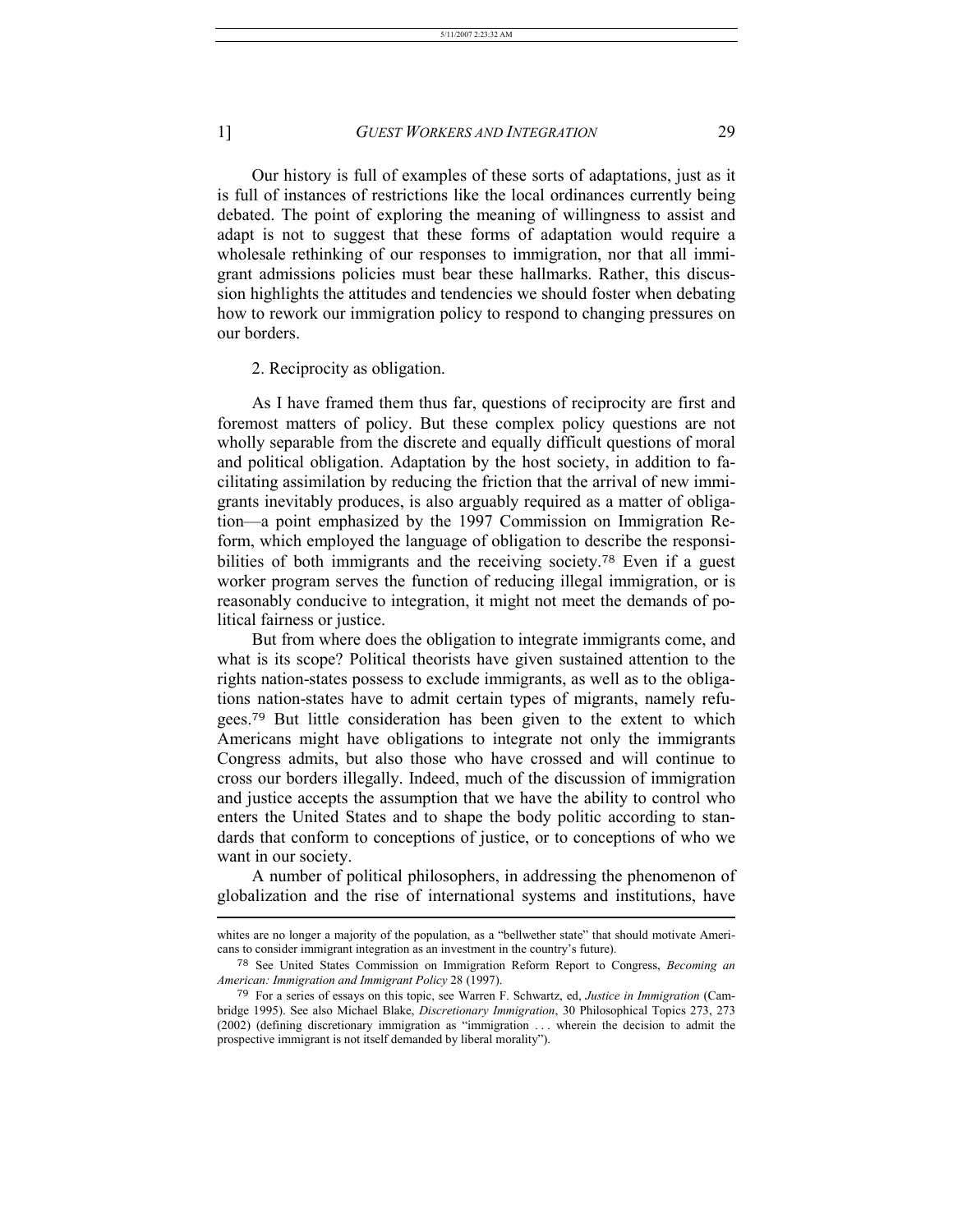made the claim that institutional relationships beyond those set up by the nation-state connect individuals of different citizenships to one another, imposing obligations of justice on their relationships. As Iris Marion Young has explained in her analysis of the anti-sweatshop movement, these theorists posit that

reciprocal obligations of justice obtain between most if not all [people,] not simply because they are human nor because they live under the same political constitution, but because they all depend to some degree on schemes of social cooperation which they presuppose in making their own plans or to which they contribute by their actions.<sup>80</sup>

It is, of course, difficult to pinpoint individual responsibility for these large-scale relationships, particularly when individuals do not represent the primary cause of these relationships,81 but the fact of general social participation in these interdependent structures supports the notion that members of societies have obligations to one another by virtue of this participation.

How far these obligations extend, of course, is the difficult question. The answer must turn on the nature of the relationship under consideration. My claim here is that the case for interconnectedness giving rise to obligation is stronger and easier to define in the context of immigration than within a more general and amorphous framework of global justice. Because of conditions of interdependence, we can speak of our relationship to immigrants in the language of political obligation, whether those immigrants are here in compliance with the terms set out by Congress or in violation of them.

The circumstances of immigration only heighten the salience of this interdependency argument and make the scope of the obligation somewhat easier to discern. As Alejandro Portes and Rubén Rumbaut demonstrate, Mexican migration to the U.S. in particular is the result not of "individual calculations of gain," but of "forces buried deep in the history of the relationships between both nations."82 Those forces are, of course, economic, and have been accelerated by the North American Free Trade Agreement, resulting in Mexico becoming "the real labor reservoir for the American

<sup>80</sup> See Iris Marion Young, Responsibility & Global Labor Justice, 12 J of Pol Phil 365, 373 (2004).

<sup>81</sup> See Samuel Scheffler, Boundaries and Allegiances: Problems of Justice and Responsibility in Liberal Thought 39 (Oxford 2001) ("[W]hen an outcome is the joint result of the actions of a number of people, including ourselves, we tend to see our own agency as implicated to a much lesser extent than we do when we take an effect to have resulted solely from our own actions.").

<sup>82</sup> See Portes and Rumbaut, *Immigrant America* at 352 (cited in note 21). See also Massey, Goldring, and Durand, 99 Am J Sociol at 1500 (cited in note 21) (describing the self-perpetuating character of migration networks).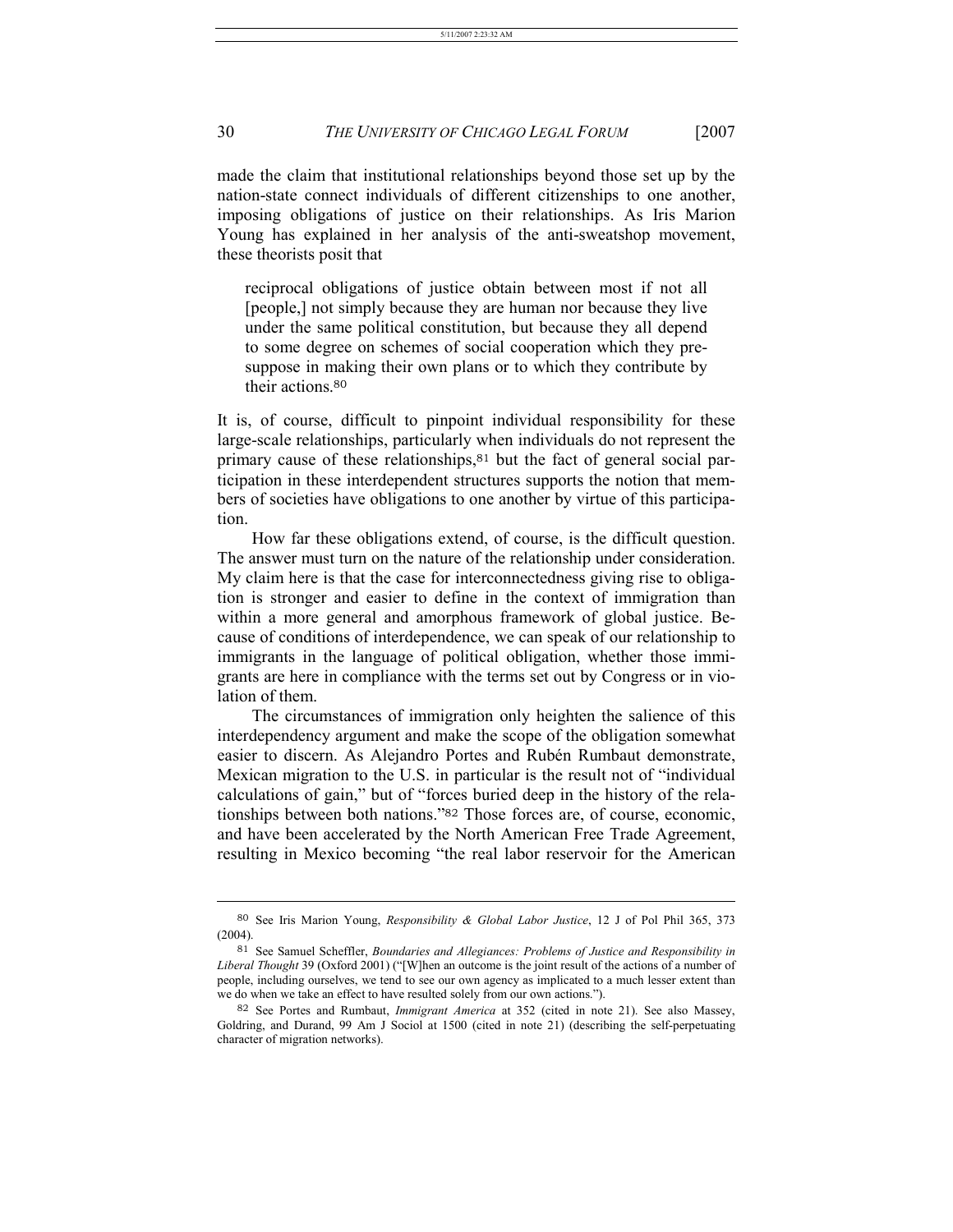economy."83 But they are also the result of a history of contact and colonization between the two societies.84 The upshot of these observations is that migration, particularly from Mexico and Latin America, is the product not only of our own current economic needs and choices, but also of the economic and foreign policy choices that preceded us. In other words, immigration to the United States is the function of choices of which we as a society are the authors. These choices have given rise to an interdependence not only with immigrants who have already arrived, but also with future immigrants, which in turn requires us to recognize certain reciprocal obligations that arise from our associations with others, regardless of borders.

But what is the content of those reciprocal obligations? Why is the obligation not fulfilled in the form of foreign aid or through fair trade policies? This obligation must be reflected in our immigration policy, for the simple reason that our interdependence with Latin America does not just produce certain conditions abroad, it has given rise to and will continue to give rise to populations of actual people within our borders. In other words, the consequences of our interdependence are intimate and immediate and result in person-to-person relationships that are not simply abstract, as in the context of globalization, but physical and real. That this interdependence has produced in-person forms of association creates an obligation and need for social cooperation in the context of American society, which in turn should translate into an obligation to share spaces and institutions both social and political.

The fact that much immigrant presence today is unauthorized by our law does not undermine these points. Indeed, the interdependence that exists as a matter of fact, despite the absence of legal sanction, simply underscores that interdependence is the product of decentralized choices by market participants and family and social networks, not just the product of decisions by a centralized sovereign. The significance of immigrants' presence as the result of our interdependence is only heightened by the *jus soli* rule of citizenship; their presence means that children born while they are here, as a matter of constitutional right, belong to our political community, tightening the associative connections between U.S. citizens and the people from other societies with whom we associate through immigration.

This interdependence, resulting in physical and social interconnectedness on U.S. soil, provides the strongest basis to support an obligation to incorporate immigrants, but the obligation to integrate current and wouldbe immigrants might also come from the fact that Americans generally

<sup>83</sup> Portes and Rumbaut, Immigrant America at 352 (cited in note 21) ("[B]y reason of size, geographic proximity, and history, Mexico has become the real labor reservoir of the American economy.").

<sup>84</sup> Id at 353.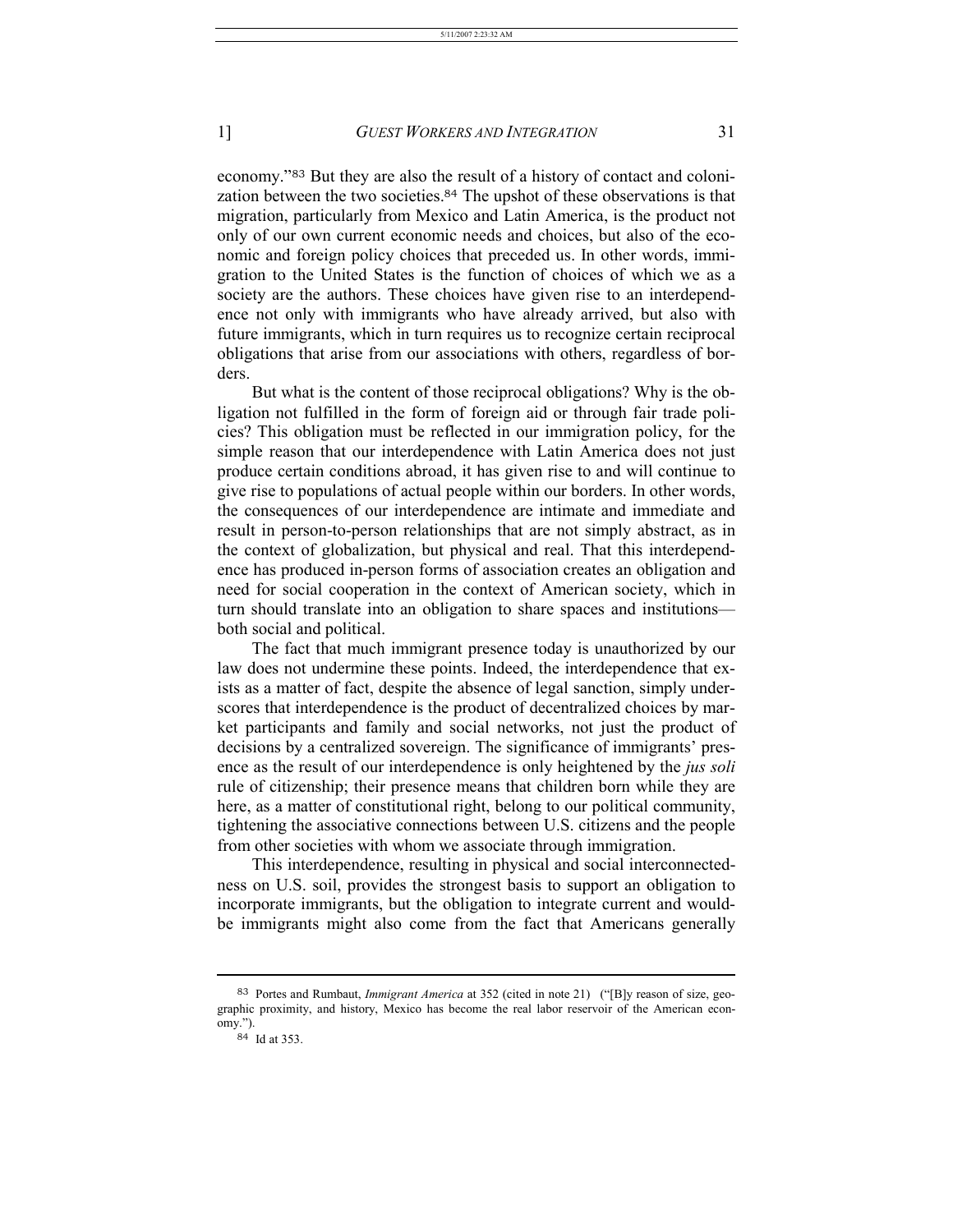benefit from immigration.85 The obligation could stem from the fact that we choose neither where we are born, nor into what station we are born, and we therefore have no inherent entitlement to restrict movement between social strata and locales. Certainly the obligation lies somewhere between the obligations we owe to our compatriots and our cosmopolitan duties to others throughout the world.<sup>86</sup>

Ultimately, the obligation to integrate is based on a necessary expansion of the political community beyond the community of U.S. citizens and those admitted for lawful permanent residence to those with whom, through the ebb and flow of migration, we will predictably and consistently associate—not only in the sense of hemispheric economic interdependence, but through the quotidian person-to-person contacts that this interdependence produces—relationships that will arise with or without legal sanction. Those who fall into this category are not truly strangers, and the citizen/stranger dichotomy on which many existing theories of mutual obligation depend does not fully address the state of affairs implicated in today's immigration debate.

For a variety of reasons, it is vital that this question of obligation inform our immigration policy debates and that it do so with reference to specific forms of interdependency, as the nature of obligation will change depending on the nature of the relationship under examination. First, immigration policy, by exerting control over the migration of people into the United States, implicates the United States as a sovereign entity and therefore implicates not only the interests of U.S. citizens and residents and their domestic labor needs, but also the proper role of the United States in the world and the interests of other sovereigns and their people. As such, immigration policy should be informed by the obligations owed by the United States and its people to the world beyond its borders—particularly to the

 $\overline{a}$ 

<sup>85</sup> There is an active debate among economists about whether and the extent to which the United States benefits from immigration. There appears to be a strong consensus that the economy as a whole benefits but that the costs are largely born by low-wage American workers with limited education. These redistributive consequences should not be dismissed, but they are limited and arguably better dealt with through more direct forms of intervention and training than immigration restrictions. For a discussion of this literature, see generally Chang, 78 Chi Kent L Rev at 305–16 (cited in note 73); Roger Lowenstein, *The Immigration Equation*, NY Times Mag (July 7, 2006). It is also worth pointing out that the interests of these low-wage workers are least well served by the existing system of undocumented immigration and would likely be best served by a system that admitted low-skilled workers for permanent residence, because those workers would have the strongest incentives and greatest freedom to advocate for higher labor standards.

<sup>86</sup> For a discussion of the concept of mutual aid owed to strangers, see Walzer, Spheres of Justice at 33 (cited in note 17). See also John Rawls, A Theory of Justice 114 (Belknap 1971). For a discussion of the duties we owe strangers from a cosmopolitan perspective, see generally Martha C. Nussbaum, Frontiers of Justice: Disability, Nationality, Species Membership (Belknap 2006) (articulating a theory of justice that assures that all people are able to realize what she calls "human capabilities"); Martha C. Nussbaum, Women and Human Development: The Capabilities Approach (Cambridge 2000); Noah Feldman, Cosmopolitan Law, 116 Yale L J 1022 (2007) (discussing recent efforts by Martha Nussbaum and Kwame Anthony Appiah to make theories of cosmopolitanism useful to political theory discussions).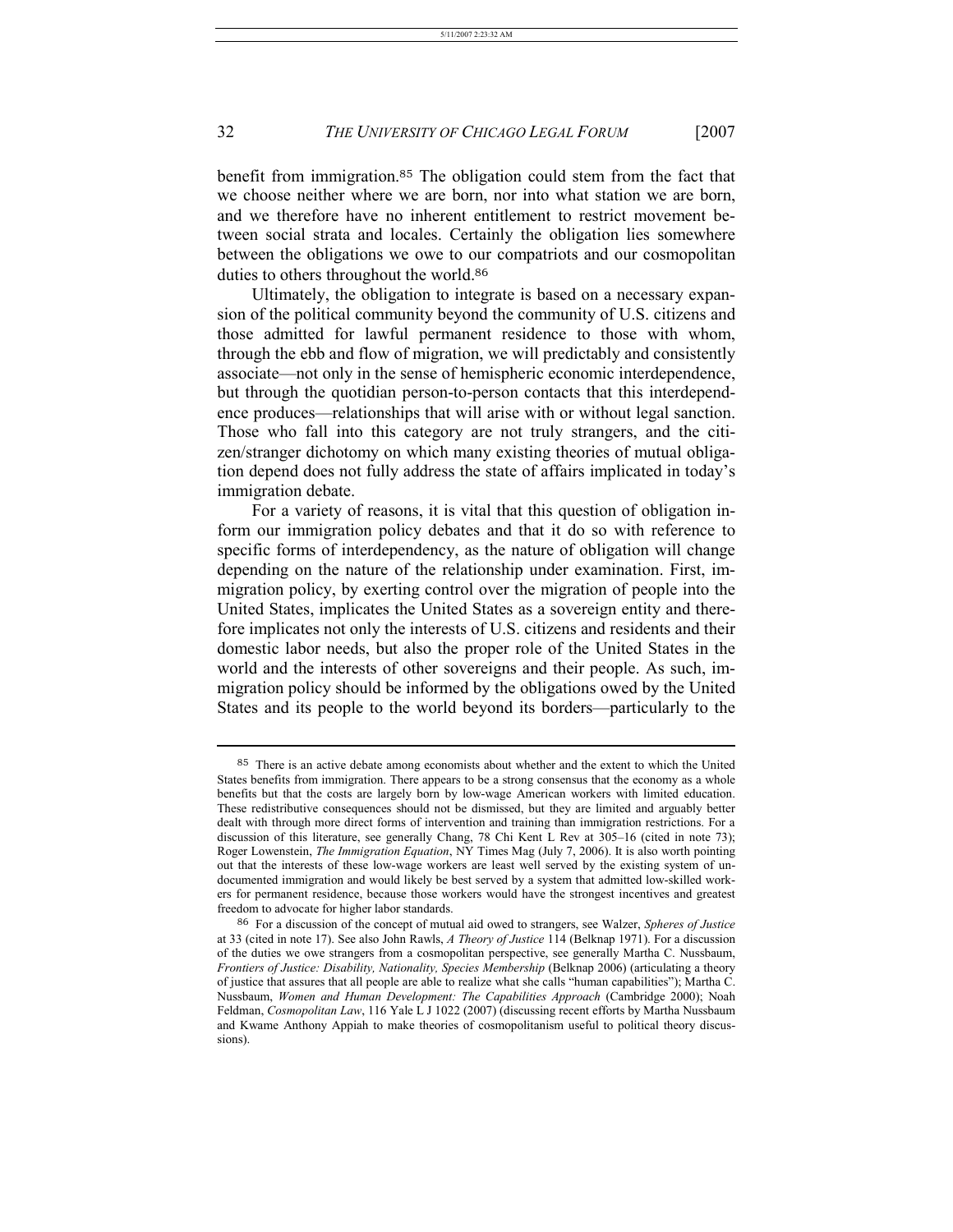extent that the world crosses our borders. Second, it is critical to effective self-government that our basic treatment of participants in our political community be animated by an appropriate and considered appreciation of the obligations we owe to others, including those who are not citizens and those who have not yet secured the right to remain in the United States. Finally, theoretical debates concerning questions of global justice require an appreciation of how members of one nation-state might be bound to other actors that circulate within their sphere of influence but yet remain outside formal definitions of citizenship.

Deciding how far to extend this conception of political community will certainly be difficult; populations of migrants will shade into a global population to which the United States might owe obligations as matters of cosmopolitan concern or global justice—obligations necessarily different than those owed fellow citizens. This idea of obligation to integrate also intersects with myriad debates about open borders versus immigration control,87 the nature of membership in a polity, and theories of global justice,88 and therefore, my discussion here has only scratched the surface. In Part II, I explore why guest worker policies do not adequately respect the imperatives I have just outlined, but the full parameters of our obligation to integrate and adapt will necessarily be a subject for future work.

# II. GUEST WORKER PROGRAMS AND THE THREAT TO IMMIGRANT INCORPORATION

At first glance, guest worker programs appear to be designed in the pragmatic spirit I advocate in Part I. By channeling what would otherwise be illegal immigration through legal channels, a guest worker program would deal with the illegality factor currently poisoning public opinion on immigration, but in a way that promises little long-term change. Also, by promising to provide guest workers with labor protections, the policy makes a legal commitment to improving the status of otherwise vulnerable individuals, thereby undercutting the depressive effects of illegal labor on wages.

Guest worker programs are also consistent with contemporary trends in immigration policy toward the use of temporary visas. In 2004, only 38 percent of lawful permanent residents had arrived initially on permanent visas or as refugees or asylees—statuses that convert automatically to permanent residence—a figure down from the 60 percent level between 1998

<sup>87</sup> Compare Joseph H. Carens, Aliens and Citizens: The Case for Open Borders, 49 Rev of Polit 251, 251–52 (1987) (arguing that Rawlsian, Nozickian, and utilitarian theory all support a concept of open borders, which reflects the deep commitment of liberal societies to respect all people as free and equal) with Walzer, Spheres of Justice at 39-41, 60 (cited in note 17).

<sup>88</sup> See Thomas Nagel, The Problem of Global Justice, 33 Philosophy & Pub Aff 113, 129-30 (2005); Blake, 30 Philosophical Topics 273 (cited in note 79).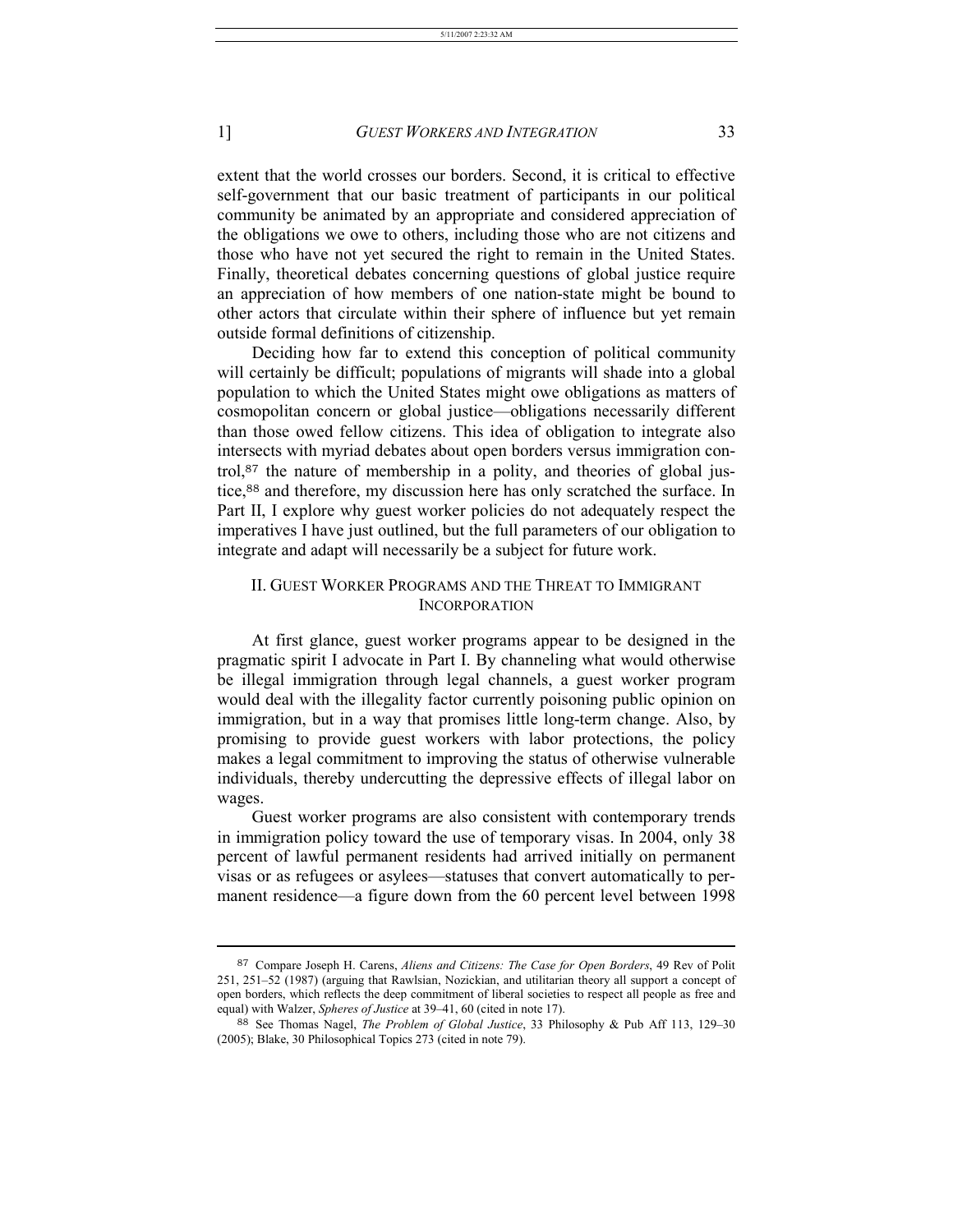and 1999.89 Indeed, the allure of the temporary worker has exerted a strong pull on labor-based admissions in particular. Today, more of our labor needs are filled by workers on temporary visas than by lawful permanent residents ("LPRs"). According to the Migration Policy Institute, in fiscal year 2004, the United States admitted nearly 1.5 million temporary workers, trainees, and their dependents, but only 155,330 new LPRs through the employment-based admissions categories.<sup>90</sup> In addition, a number of small-scale guest worker programs have long existed in the agricultural sector.<sup>91</sup>

The fact that our system is coming to look increasingly like the German model, under which no one is initially admitted for permanent residency, should give us pause, given the difficulties German society has had integrating its immigrant populations, at least relative to the United States.<sup>92</sup> And a few distinctive features of the phenomenon that has inspired guest worker proposals should make us particularly skeptical of accelerating the trend toward the temporary. First, the problem of illegal immigration to which a guest worker program is being proposed as a solution is enormous in scale and cross-cutting in scope. The undocumented population has reached at least 11.5 million people, and an average of 500,000 new undocumented immigrants have arrived each year since 2000.<sup>93</sup> Unlike existing programs in the agricultural sector, the new guest worker proposals would cut across sectors of the economy, making the programs more unwieldy and less susceptible to the cyclical rhythms that characterize harvesting cycles. What is more, the increasing flow of undocumented immigrants is not simply the result of labor market demands, but also the

<sup>91</sup> For detailed discussion of these programs, see Philip Martin, Manolo Abella, and Christiane Kuptsch, Managing Labor Migration in the Twenty-first Century 94–98, 105–10 (Yale 2006).

 $\overline{a}$ 

<sup>89</sup> See Hiroshi Motomura, Americans in Waiting: The Lost Story of Immigration and Citizenship in the United States 141 (Oxford 2006). ("[t]he number of noncitizens who came as lawful immigrants or in an asylum or refugee status that converts automatically to permanent residence . . . decreased . . . from 66 percent in the two-year period 1998–99 to 38 percent in 2004.") Therefore the 38 percent figure includes people who arrived on permanent visas and also the asylum/refugee numbers.

<sup>&</sup>lt;sup>90</sup> See Deborah Waller Meyers, *Temporary Worker Programs: A Patchwork Policy Response* 3<br>(Migration Policy Institute January 2006) available at (Migration Policy Institute January 2006) available at <http://www.migrationpolicy.org/ITFIAF/TFI\_12\_Meyers.pdf> (last visited Jan 20, 2007). Note that only 5,000 LPR visas are available per year in the employment categories for unskilled workers and workers with the equivalent of a bachelor of arts degree. See 8 USC  $\S$  1153(b)(3)(B) (establishing that no more than 10,000 visas can be made available to unskilled workers per year); Nicaraguan Adjustment and Central American Relief Act, Pub L 105-100, 111 Stat 2160 (1997) (allocating 5,000 LPR visas from the 10,000 available to unskilled workers to beneficiaries of NACARA) see also Aleinikoff, Martin, and Motomura, Immigration and Citizenship at 281, n 3 (cited in note 37) (noting that the number of LPR visas for unskilled workers will likely be 5,000 for decades to come, in light of the Nicaraguan Adjustment and Central American Relief Act).

<sup>92</sup> See Motomura, 59 Stan L Rev at 869–70 (cited in note 26).

<sup>93</sup> See Passel, The Size and Characteristics of the Undocumented Population in the United States at i (cited in note 1). See also Office of Immigration Statistics, US Dept of Homeland Security, 2005<br> *Yearbook* of *Immigration* Statistics (2006), available at Yearbook of Immigration Statistics (2006), available at <http://www.dhs.gov/xlibrary/assets/statistics/yearbook/2005/OIS\_2005\_Yearbook.pdf> (last visited Jan 20, 2007) (presenting various immigration statistics).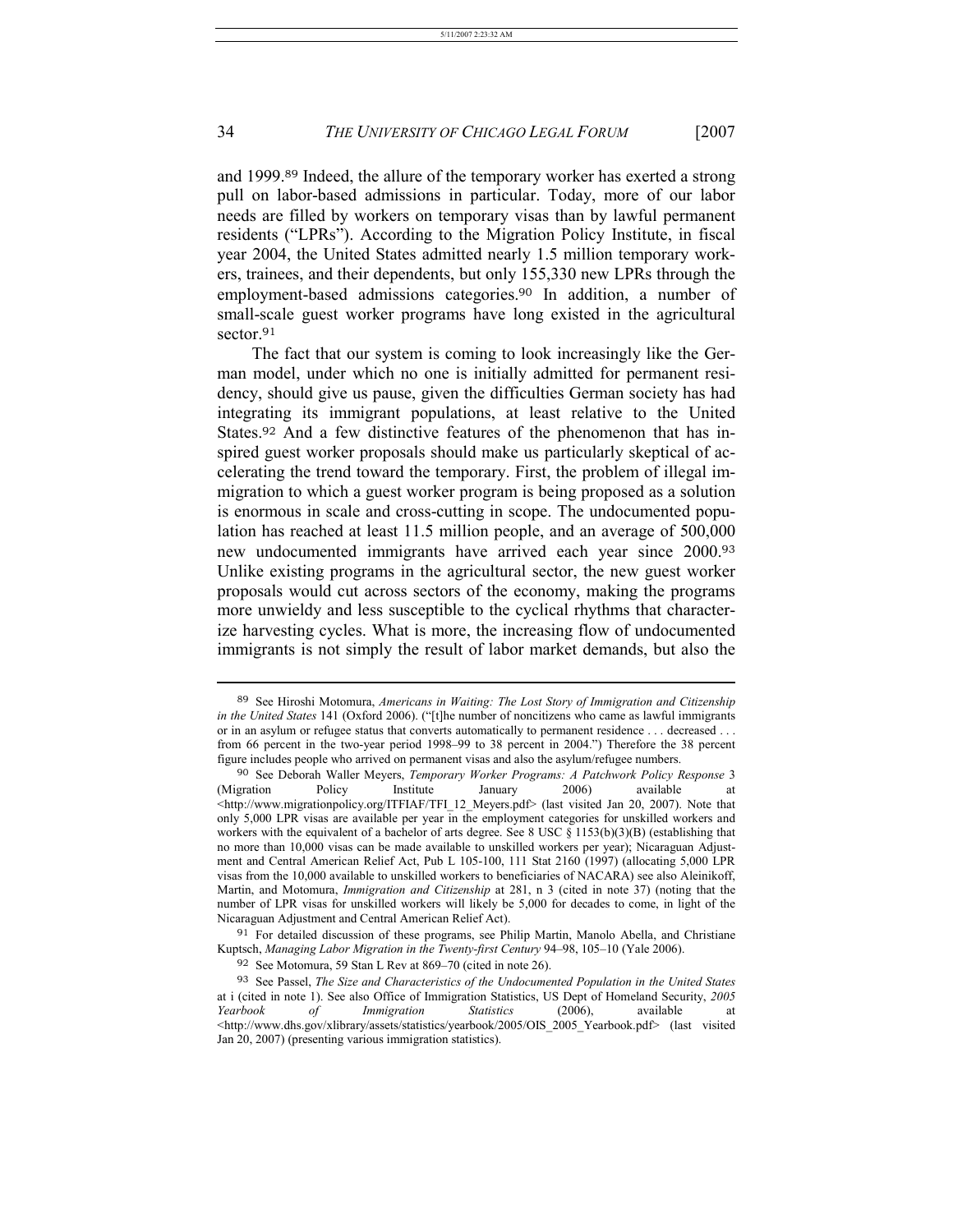result of network effects discussed in Part I and the strong impulse to join family already in the United States.<sup>94</sup> The ambition behind the programs is thus substantial, and the impact of failure on public opinion and on the immigration system as a whole would be correspondingly significant.

Second, in contrast to the current flow of temporary visa holders who come from all over the world and from across the economic spectrum, the phenomenon that a guest worker program is meant to address comes predominantly from Mexico and Latin America<sup>95</sup> in the form of unskilled workers. This concentration compounds the danger that a temporary program would create a separable and identifiable caste <sup>96</sup> of workers with limited social capital stemming from their low-skilled status, limited participation rights, and tenuous purchase on public policy debates, all of which would be reinforced by their temporary presence, even assuming standard labor protections apply.97 It is not insignificant that this class of workers would bear national origins, ethnicities, and cultural characteristics with which the United States and Americans already have a complex relationship of antagonism and discrimination.

In assessing the relationship between guest worker programs and immigrant mobility, it is important to note that guest worker programs could take one of two general forms. Most programs are designed to recruit foreign workers to meet temporary labor market demands and then rotate those workers out of the visa programs, and out of the country, once the labor market or political climate has changed. But a guest worker program also could include a path to permanent residence and then citizenship for those workers who meet certain qualifications. In this section, I assess the .<br>.

<sup>96</sup> Or, in the terms of Carolene Products footnote 4, a discrete and insular minority. United States v Carolene Products, 304 US 144, 153 n 4 (1938).

<sup>&</sup>lt;sup>94</sup> These family members inside the U.S. may be unable to petition for their relatives to enter because of their undocumented status or the considerable backlogs in the family preference categories, which are particularly severe for people seeking entry from Mexico and may be preventing legal family reunification, thus giving rise to illegal migration. See Portes and Rumbaut, *Immigrant America* at 18 (cited in note 21) (noting that "[o]nce migrant networks have consolidated, they can become sufficiently powerful to sustain the movement in the absence of the original economic incentives").

<sup>95</sup> The Pew Hispanic Center has estimated that 78 percent of the current undocumented population has come from Mexico and the rest of Latin America—56 percent from the former and 22 percent from the latter. See Passel, Size and Characteristics of the Undocumented Population in the United States at i–ii (cited in note 1).

<sup>97</sup> In his critique of guest worker programs, Michael Walzer relies on a similar distinction between the migrants likely to become guest workers, and those who migrate temporarily on other sorts of visas—the university professor or high tech engineer who might come as a provisional worker through a so-called nonimmigrant visa. Walzer, Spheres of Justice at 60 (cited in note 17). His argument, which I discuss in more detail in Part II B, is that all people who live and work in a society should have equal right to participate in it. Id. The obvious response to this claim is that surely the "technical advisor" or the "visiting university professor" would not qualify for such status. Walzer concludes that these temporary workers are "not very important," because "it is in the nature of their privileged positions that they are able to call upon the protection of their home states if they ever need it." Id. This response is not wholly satisfactory, but there is something significant to the idea that the constraints of a temporary visa do not inhibit the mobility of a high-tech or academically elite immigrant in the same way that they constrain the options of an unskilled laborer, both because of the nature of their respective employers, and because of the fact that they are likely to be received in different ways by the host society.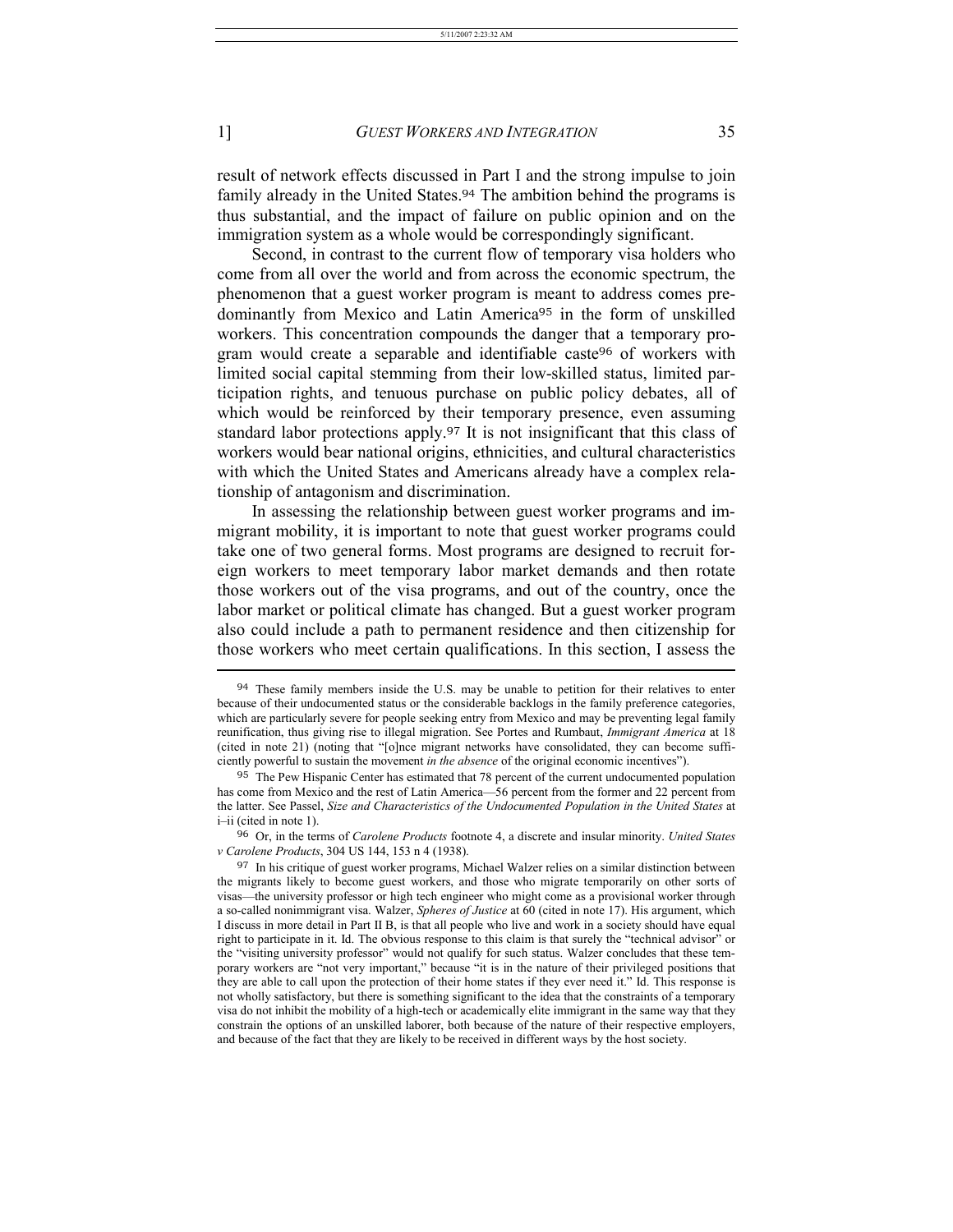mobility and reciprocity questions assuming that a guest worker program would take the former shape. I then consider the viability of a guest worker program with a path to permanent residence as a second-best option.

Guest worker programs, under the strictly temporary model, are likely to include several basic design features. Visas would authorize migrants to work for limited periods of time; recent proposals set the limit at two to three years.98 Most current proposals also would permit guest workers to renew their visas once, resulting in a maximum stay of four to six years. Some proposals would require workers to return home to renew their visas.<sup>99</sup>

Most existing proposals would tie the issuance of a visa to particular employers, some of whom might be pre-screened as participants in the program, others of whom will be required to go through a bureaucratic labor certification process once they have identified particular workers they would like to hire.<sup>100</sup>

The crucial question then becomes one of portability: can a worker who loses his job or who would prefer alternative employment, perhaps in a different industry or in a different city or state, carry his work authorization with him? In the event of job loss, most visa programs would grant the worker a certain number of days to find new employment, but under most program formulations, the new employer must also be officially certified to participate in the program.101 In other words, unlike lawful permanent residents, a guest worker, even under a portability regime, would not have complete freedom to move in the economy. Finally, some guest worker programs would permit a visa holder to bring his or her spouse and dependents to the United States, but none of the programs currently proposed would permit the spouse to work.<sup>102</sup>

#### A. Guest Workers and Immigrant Mobility

As I argue in the sections that follow, strictly temporary guest worker programs are not conducive to immigrant mobility along any of the dimensions outlined in Part I. The constraints on immigrant mobility will vary, however, depending on the immigrant's intent. Two types of migrants are

<sup>98</sup> See, for example, Talking Nonsense, Wash Post at A14 (cited in note 13) (discussing President Bush's latest proposal to limit guest worker visas to six years total and require visa holders to leave the country every two years for six months at a time). See also Migration Information Source, Side-by-Side Chart for Major Immigration Legislation Pending in 109th Congress (listing the visa terms for various bills), available at <http://www.migrationpolicy.org/ITFIAF/legislation\_jan06.pdf> (last visited June 23, 2007).

<sup>99</sup> See Migration Information Source, Side-by-Side Chart (cited in note 98).

<sup>100</sup> See id. The specifics of this process obviously depend on legislative design, but a guest worker program is likely to require that an employer engage in a period of recruitment of U.S. workers, make a commitment to pay the prevailing wage, and to abide by basic labor law protections.

<sup>101</sup> See, for example, id.

<sup>102</sup> See, for example, id.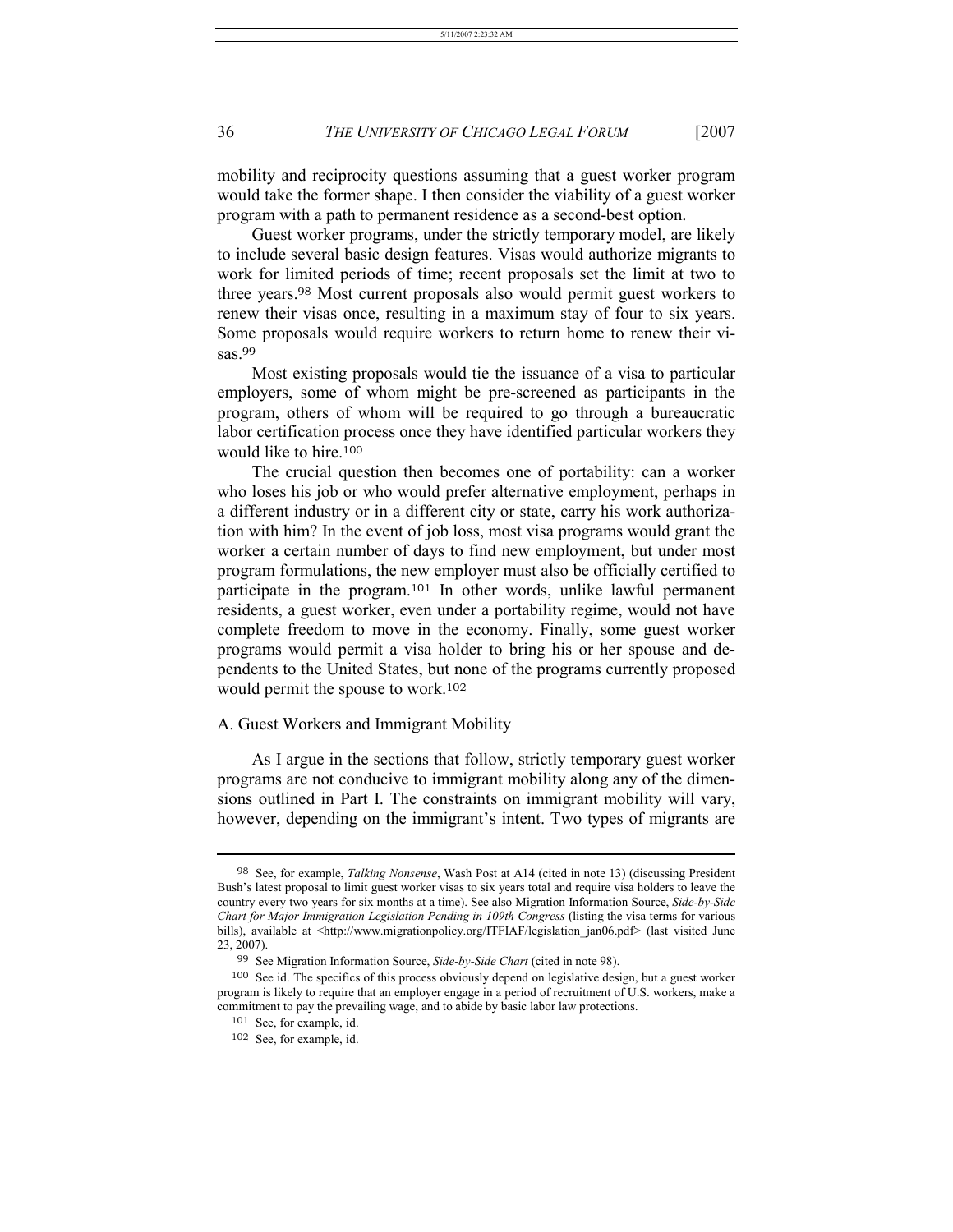at issue. Guest worker programs constrain the mobility of what I call temporary workers with temporary intent, or the mobility of workers who may intend to return to their countries of origin, but who may well spend extended periods of time in the United States. Temporary programs also thwart the mobility of those migrants whose ultimate desire is a more permanent form of residence in the United States—temporary workers with permanent intent. I consider each in turn.

1. Temporary migrants with temporary intent.

Up to this point, I have defined immigrant mobility as mobility within the context of American life. This formulation of mobility amounts to the ability to take advantage of opportunities inside the United States and to acquire the social capital necessary for integration into American institutions. But another way of conceptualizing immigrant mobility is in terms of freedom to move across the border or to live a transnational life by participating in two different societies, with different allegiances to either side of the border. Guest worker programs are conceptually consistent with a growing appreciation among scholars of the cyclical nature of migration. They are also consistent with the desire of policymakers on both sides of the border to facilitate the temporary migration that serves the labor needs of the United States, the development needs of Mexico,103 and the individual and familial needs of the migrants themselves.104 Indeed, many migrants who travel to the United States, particularly those who enter through unlawful channels, initially intend to stay for only a brief period. Their migration is motivated by a number of factors, including the desire to support a family, to make major purchases or finance home construction, or to fund small business ventures in the home country—all projects difficult to commence in a low-wage society that lacks credit and insurance structures.105 These migrants follow preexisting migration networks, so their

<sup>103</sup> A guest worker program would, for example, serve the development needs of Mexico and other countries heavily dependent on remittances sent by their citizens from the United States. Remittances to Latin America from the United States were expected to reach \$45 billion in 2006. Multilateral Investment Fund, Inter-American Development Bank, Sending Money Home (cited in note 5). The continuation of this flow depends on migrants' retaining a strong attachment to their home countries, namely through the continued presence of their families there. This development strategy thus depends on temporary forms of migration that not only secure the flow of funds, but also ensure the return of a substantial portion of able-bodied citizens, rather than on permanent forms of migration that enable workers to move their families to the United States, thus weakening the connection to the home country. It is estimated that the total income for immigrants in the United States is about \$500 billion. Id. Approximately 10 percent of these earnings is sent home as remittances, but more than 90 percent is spent in the local economies where immigrants reside. Id.

<sup>104</sup> For an excellent example of scholarship exploring the possibility of facilitating transnational forms of citizenship and work, see Jennifer Gordon, Transnational Labor Citizenship, 80 S Cal L Rev 503 (2007) (proposing a new way of structuring labor migration that links permission to enter the United States to membership in an international network of worker organizations through which migrants would commit to refusing to work under conditions that violate labor laws).

<sup>105</sup> See Portes and Rumbaut, Immigrant America at 16–18 (cited in note 21).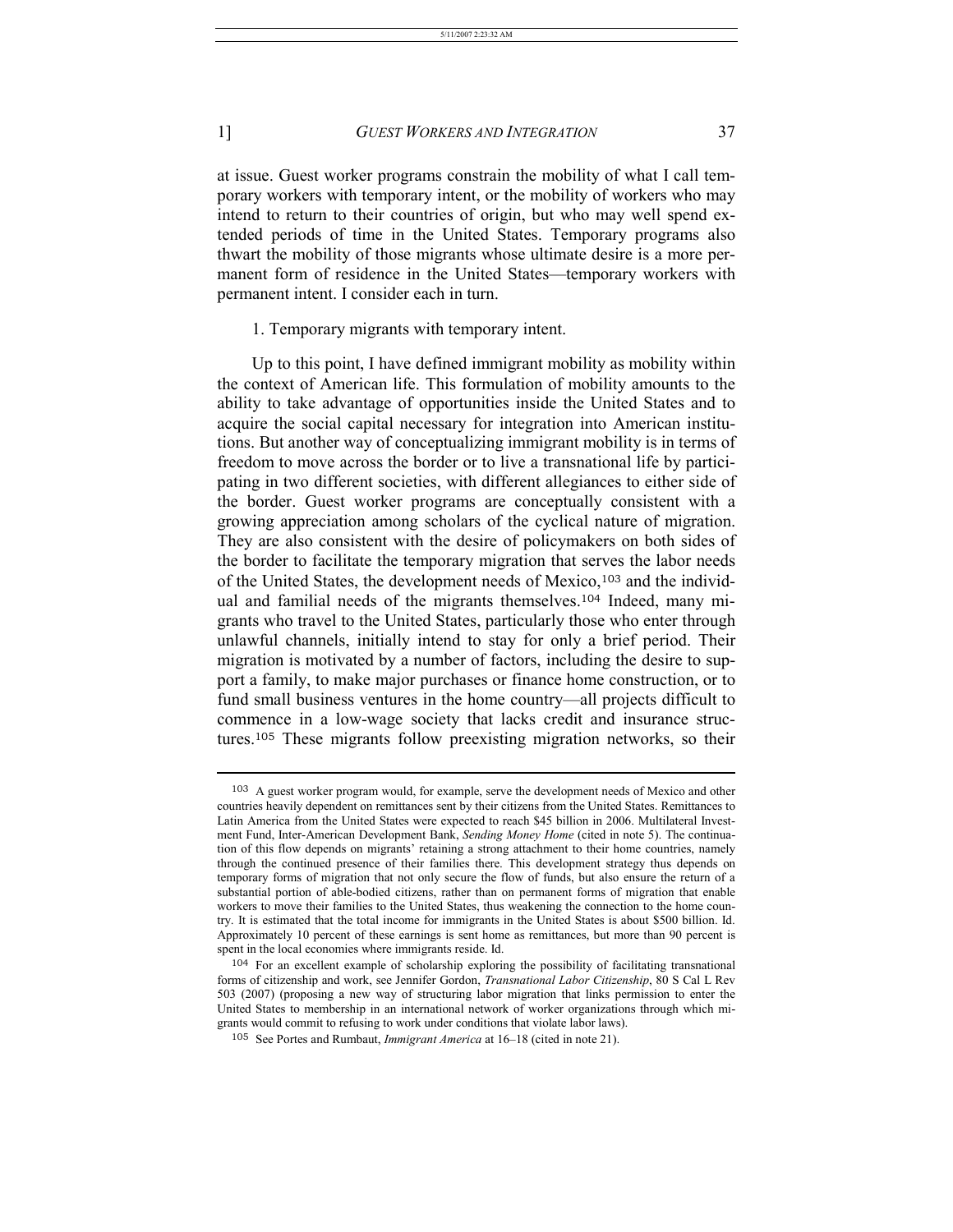actions might not match up perfectly with market dynamics. But their intent to engage in va y ven (come and go) is clear at the outset of their migration.

Perversely, as social scientists are increasingly uncovering, U.S. border enforcement policy is thwarting the cyclical nature of migration, making it more difficult for people to return to their home countries.106 Observers and critics of increased border enforcement have emphasized that the amplification of enforcement at urban crossings, which began in the 1980s and continued vigorously through the Clinton years and in the aftermath of the attacks of September 11, has not only forced migrants to cross the border through treacherous desert terrain, but it also has essentially trapped migrants inside the United States. Because the cost of crossing the border has become so high, migrants who cross successfully are becoming less and less likely to return to their countries of origin after a brief stint in the U.S., opting instead for an extended presence, for fear that they will be unable to return in the future.107 In other words, heavy border enforcement appears to be interrupting what would otherwise be a natural coming and going of migrants, transforming it instead into a seemingly permanent or semi-permanent resettlement in the United States.

There are at least two ways to think about how these findings should inform our immigration policy.108 On the one hand, we could think of strong border enforcement as a constant. In the current political climate, it 

<sup>106</sup> See Mireya Navarro, Traditional Round Trip for Workers Is Becoming a One-Way Migration North, NY Times A1 (Dec 21, 2006) ("Having run the gauntlet of enforcement resources at the border, migrants grew reluctant to repeat the experience and hunkered down to stay, causing rates of return migration to fall sharply.") (quoting Princeton sociologist Douglas S. Massey). Navarro also notes that "[t]he 2005 census in Mexico counted 242,000 Mexicans who said they had lived in the United States and had returned to Mexico from 2000 to 2005," and that, "[b]y comparison, a 1992 survey counted 955,000 people who said they had returned in the previous five years." Id. Also, "[t]he average probability of return for illegal immigrants was 47 percent during 1979–84 but fell to 27 percent during 1997–2003." See id, citing Massey. Other factors that have contributed to the decline in cyclical migration include immigrants' increasing settlement in states far from the border, which makes return migration more costly and harder to effectuate, and immigrants' increasing employment in jobs outside the agricultural sector, meaning they have more stable employment that is less subject to seasonal variations. See id.

<sup>107</sup> See Douglas S. Massey, Jorge Durand, and Nolan J. Malone, *Beyond Smoke and Mirrors:* Mexican Immigration in an Era of Free Trade 128–33 (Russell Sage 2002). Massey, Durand, and Malone note that by increasing the psychic and economic costs of border crossing, U.S. border enforcement policy has had the unintended effect of reducing return migration to Mexico. Id. See also Fernando Riosmena, Return Versus Settlement Among Undocumented Mexican Migrants, 1980 to 1996, in Jorge Durand and Douglas S. Massey, eds, Crossing the Border: Research from the Mexican Migration Project 265, 278–79 (Russel Sage 2004) (noting the decline in return migration during the 1990s caused by changes in U.S. immigration policy).

<sup>108</sup> First, we might assume that tough border enforcement is one of the background conditions against which we should construct our policy. The current political climate—and the general political environment regarding matters of border enforcement—is unlikely to support a scaling down of border presence, and strong enforcement measures are arguably an inevitable trade-off that must be made to secure liberalization in other areas. If we take border enforcement as a given, facilitating cyclical migration becomes more difficult. To be sure, tough border measures could be passed alongside a guest worker program, but for reasons I discuss in more detail below, the interaction of guest worker programs with border enforcement may well produce a situation worse than the one we have now.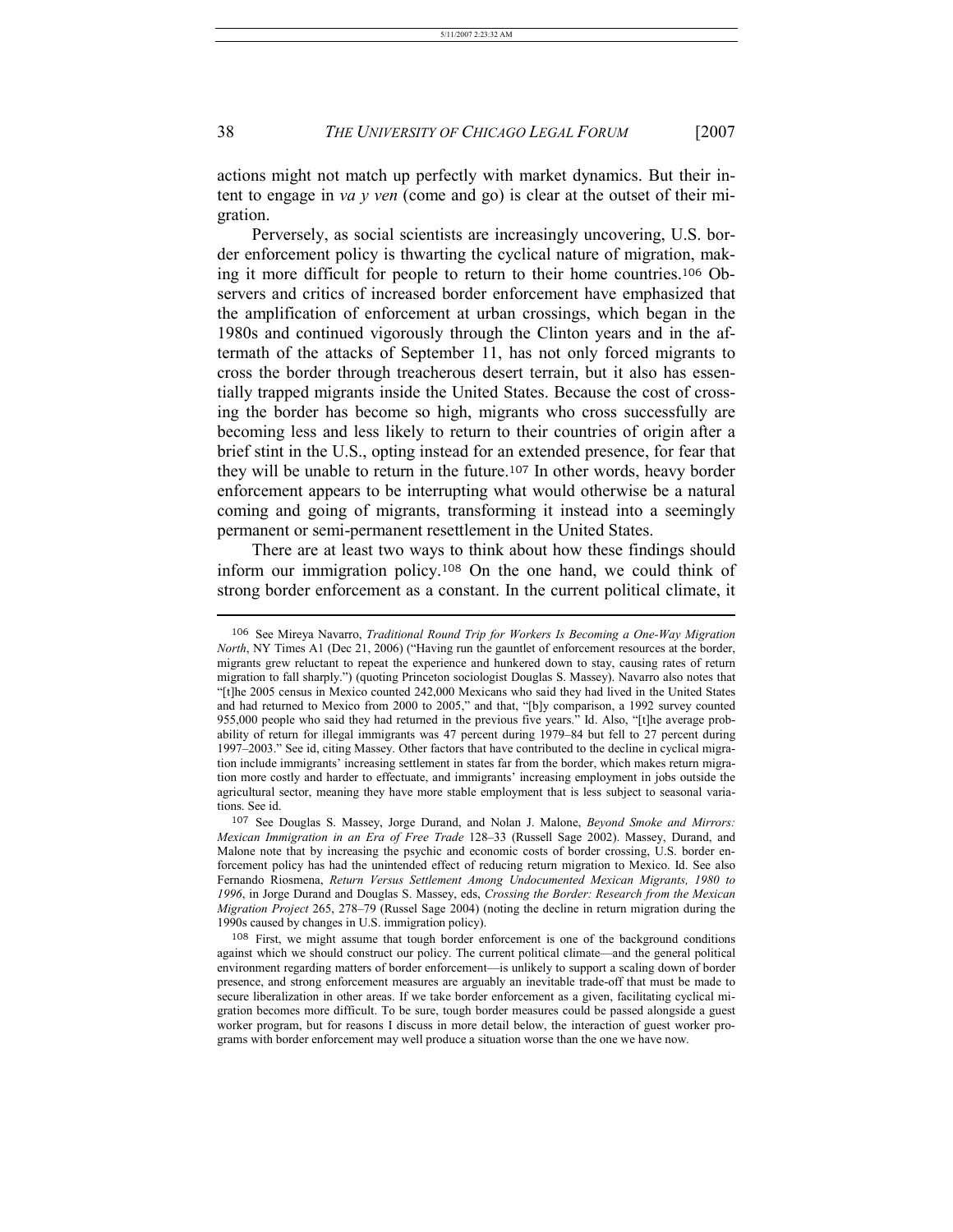certainly seems unlikely that relaxation of border enforcement will emerge as a policy option. And support for stepped-up enforcement is likely to be the tradeoff for any policies that expand the number of legal immigrants in the United States, whether through earned legalization programs, guest worker programs, or a reevaluation of the caps on permanent admissions. With border enforcement held constant, a guest worker program may temporarily reduce the undocumented population by creating additional legal mechanisms for crossing the border. But once the terms of the guest worker visas expire or a guest worker runs afoul of bureaucratic requirements, there is no reason to believe that the migrants who obtained the guest worker visas initially won't behave in the same way as their counterparts who cross the border illegally, staying for long, albeit temporary, periods of time, whether with legal status or not. This phenomenon is more likely to occur if the guest worker visas made available are for short periods of time or do not include generous renewal provisions. In other words, a guest worker program will not necessarily foster cyclical migration if border enforcement makes re-crossings too costly. Guest worker programs will bring immigrants in with greater ease, but then border policies, along with other factors that make continued presence attractive, will trap those workers who have exhausted the temporary visa system but who have ongoing interest in remaining in the United States.

But what if borders were more open, or easier to cross? Perhaps if the hemispheric labor market were permitted to operate without the constraints of border enforcement, we would see the flowering of the transnational lifestyle. If, in a world without strong border enforcement, more migrants would follow the cyclical migration patterns that benefit North and South, why not try to facilitate the cyclical nature of migration by providing guest workers visas that would enable legal crossings?

Under this scenario, several types of migrants are likely to emerge. First, we might expect that some migrants' needs will be served by a short sojourn in the United States, and for these migrants, a guest worker program would ensure that those sojourns can be taken legally. Add to this possibility a world of relaxed border enforcement, and such migrants become even more likely to return home, with the expectation that later visaless crossings might be feasible, should they become necessary.

Second, there will be some guest workers who will take full advantage of the temporary visa system, which will necessarily result in a longterm (though perhaps not lifelong) stay. The reason is that for a guest worker program to be minimally effective at reducing undocumented immigration, it must permit migrants to work for a number years, it must include the possibility of visa renewal, and it should permit workers to bring their spouses and dependents, who are otherwise likely to attempt to cross the border as time passes to reunite with the breadwinner who made the initial crossing. Employers also will want some stability in their workforces. Many workers will apply for as many visa cycles as are made avail-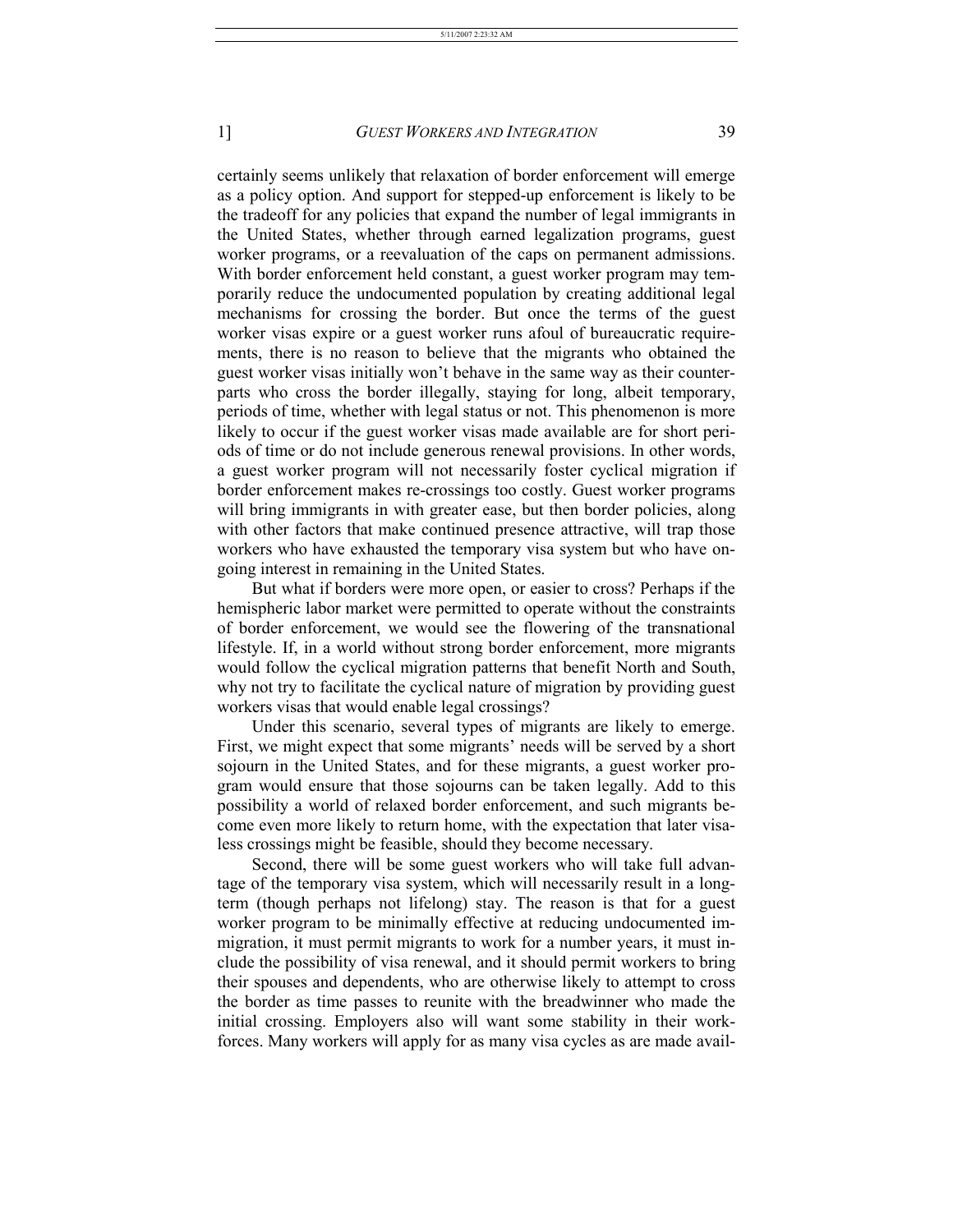able, and many will bring spouses and dependents with them, which is also likely to extend the length of time guest workers remain in the United States, because the imperative of family reunification in the country of origin will no longer exist.

Assuming that migrants who take advantage of the full extent of the adopted guest worker program still opt to return home after two visa cycles—say six years—they will still have been in the U.S. for a long period. As brief sojourns turn into years, the importance of incorporating these migrants into the body politic rises. The longer the semi-permanent presence, the more likely it is that these migrants will form interests whose defense requires access to social support networks and political processes. Moreover, the more time passes, the more migrants' interests become intertwined with communities of lawful permanent residents and U.S. citizens. As Douglas Massey has shown, as migrants "make repeated trips and accumulate more time abroad," as they are joined by spouses and children in the workforce, and as they forge stronger links with particular employers, "a growing number of migrants and families settle in the host society."<sup>109</sup> The longer a guest worker's presence in the United States, the greater the possibility that U.S. citizen children will enter the picture, cementing permanent ties to the United States. Guest worker programs, even by their own temporary terms, are likely to create semi-permanent members.

Given this very real possibility, we want to provide immigrant workers with an incentive to invest in the society around them, even if their ultimate objective is to return home. All parties involved have an interest in ostensibly temporary workers behaving as good and effective social actors, even if their integration remains incomplete. No one has an interest in creating isolated cohorts with minimal connection to or investment in a world beyond their own personal interests. Preventing immigrant isolation requires psychological as well as resource-based investment by migrants in the institutions and customs of the receiving society—precisely the sort of investment that makes being an immigrant less of a challenge for migrants themselves.

To create the incentives for this level of regard, the society in which migrants are temporarily present must also be one in which they can meaningfully participate. Individuals will be better social actors if they are both given the option of a permanent stake in society and expected to show the level of concern or regard for the well being of the receiving society that we should expect of full members. As Adam Cox and Eric Posner note in their discussion of the concept of country-specific investment, the uncertainty caused by immigration policies, such as guest worker programs that treat immigrants as if they were on probation, delay an immigrant's investment in society.110 Again, this may be precisely the motivation behind  $\overline{a}$ 

<sup>109</sup> See Massey, Goldring, and Durand, 99 Am J Sociol at 1502 (cited in note 21).

<sup>110</sup> See Adam B. Cox and Eric A. Posner, The Second-Order Structure of Immigration Law, 59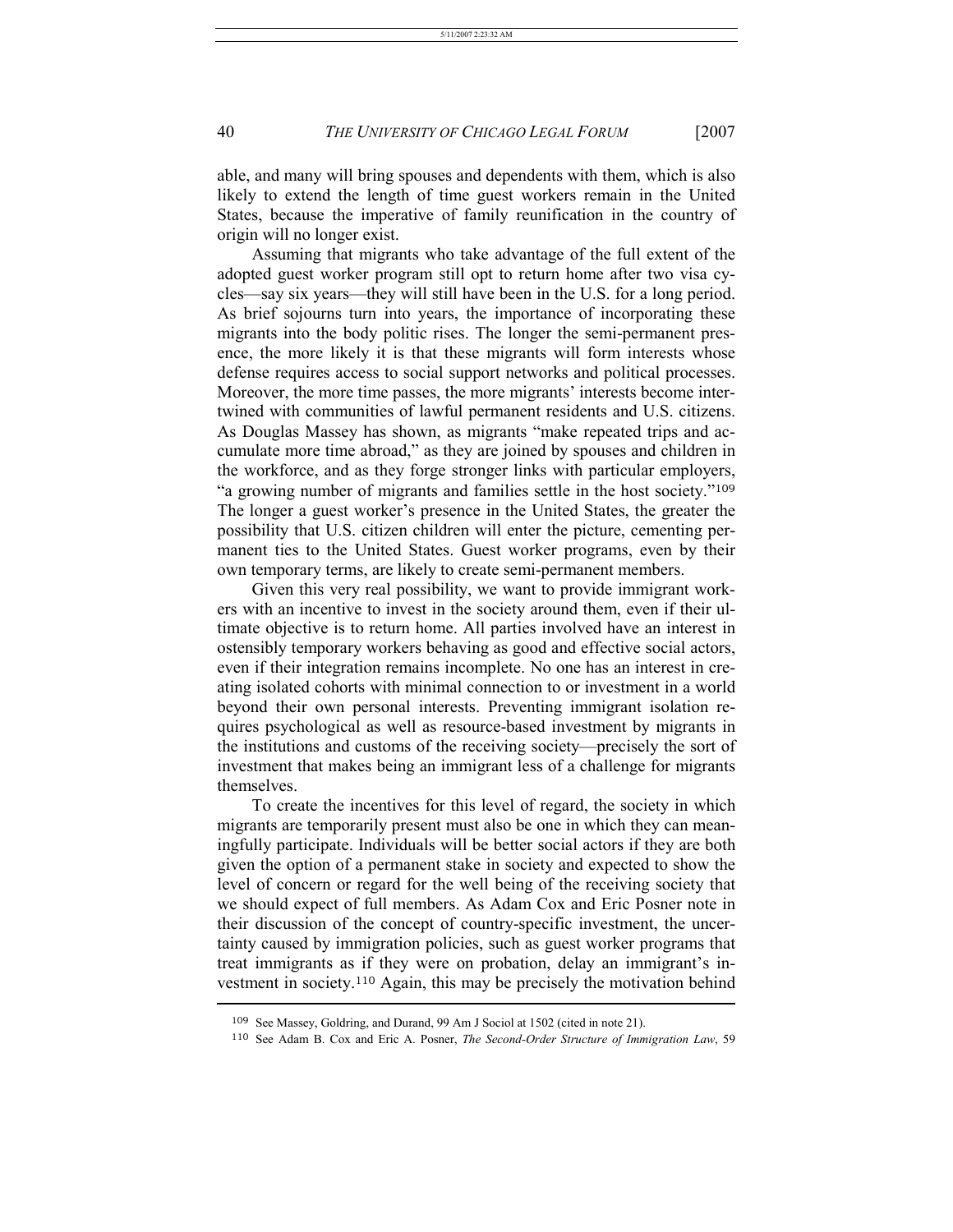guest worker programs, but the result will be the presence for prolonged periods of time of isolated immigrant cohorts. Like Cox and Posner, my view is that "[a]ll else equal, it is generally better if the immigrant makes a country-specific investment than if she does not."<sup>111</sup>

Even for the migrants whose relocation interests remain temporary, then, our policies should be focused on creating incentives for social investment. At this stage, it is worth underscoring the instability of the socalled transnational lifestyle. It may be that increasing numbers of migrants are forging a way of life that involves movement from society to society and maintenance of allegiances across borders.112 But even those with transnational lives maintain presences in actual communities for extended periods of time, and the importance of having an anchor in those communities, whether it be in the form of citizenship or self-created social networks, should not be discounted. One way to facilitate the development of the ties that anchor even the highly mobile migrant would be to present migrants with the possibility of permanent membership, or with the security that the United States is a society to which they can belong. Designing visa policy in this way may lead more immigrants to form a permanent intent to remain. But a policy that accepts this possibility upfront and attempts to prevent the specter of a detached and isolated laboring class from arising is far preferable to a policy that encourages the creation and perpetuation of a laboring class with a minimal stake in the long-term prosperity of the society in which they labor.

#### 2. Temporary migrants with permanent intent.

Whether migrants set out with the intent to relocate permanently, many migrants develop the intent to remain in the United States. Again, guest worker programs are arguably designed to prevent this sort of intent from forming, but in trying to prevent the inevitable and the predictable, a guest worker program would be destined for long-term policy failure. While it is difficult to determine what percentage of temporary migrants will inevitably form this permanent intent, ensuring that immigrant incor-

Stan L Rev 809, 827–29 (2007).

<sup>111</sup> Id at 828. As Cox and Posner use it, the concept of country-specific investment has a very particular meaning; it involves investment in skills or relationships that are not transferable outside the U.S. Id at 828. Learning English, therefore, would not be a country-specific investment, given the prevalence of the language around the world. But as Hiroshi Motomura points out, this concept of country specific investment may be too narrow. "[I]mmigrants who face ex post screening will feel less attached to and accepted by the host country, and immigrants will feel more attached and accepted where ex ante screening is the norm. These effects have little to do with whether an investment is country specific." Motomura, 59 Stan L Rev at 864 (cited in note 26). The key issue, ultimately, is whether a given immigration policy gives immigrants the incentive to become attached to and learn about American society. Programs that provide no right to remain, or no security with respect to longterm prospects, are less like to accomplish this objective.

<sup>112</sup> For various discussions of this development, consider Peggy Levitt and Mary C. Waters, eds, The Changing Face of Home: The Transnational Lives of the Second Generation (Russell Sage 2002).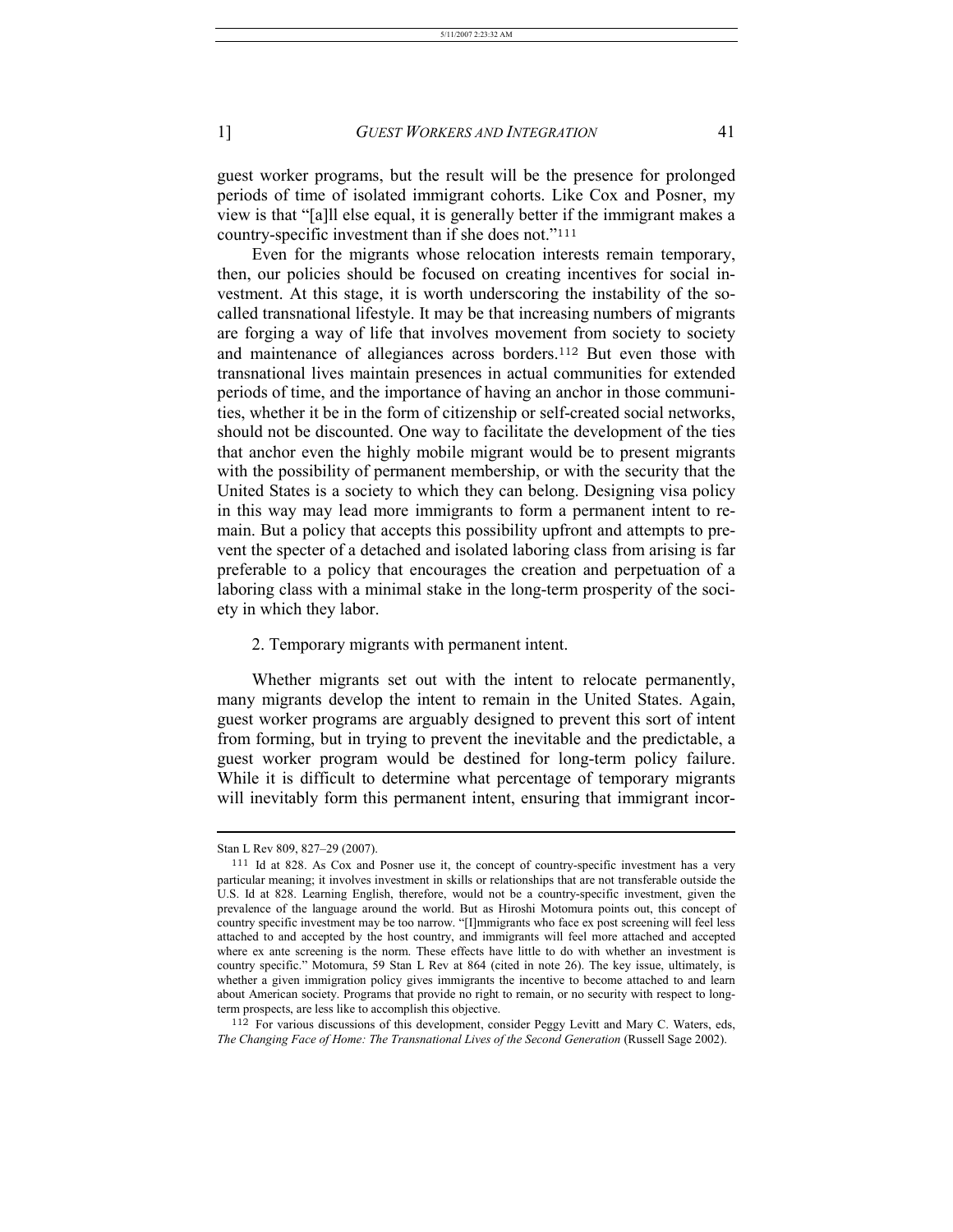poration is successful demands that we take into account the fact that despite the initial temporary intentions of most migrants, intentions can and do change.

As David Martin has pointed out, Mexico's assurances that Mexican migration is largely circular and the accompanying polling data of migrants demonstrating their temporary intent may well be misleading, particularly given the historical track record of guest worker programs.113 Despite the fact that migration always has been cyclical or transnational in nature,  $114$ sizeable populations of immigrants made up of people who initially possessed temporary intent nonetheless have always maintained a semipermanent or permanent residence in the United States. As a historical matter, guest worker programs have remained temporary only when accompanied with harsh enforcement measures. As Europe discovered in the 1970s, workers who migrate initially with temporary intent often end up "sink[ing] roots" into their host society, because workers "aren't just cogs in an economic machine," but human beings.115 To think that guest worker programs will now succeed in channeling temporary migration and curbing illegal immigration, despite past failures, because of a new transnational or circular Zeitgeist is ultimately misguided. Indeed, millions of migrants build their lives inside the United States, despite the fact that they have no legal right to do so.

The reasons migrants develop permanent intent are various and can be summed up by the oft-quoted statement of Swiss writer Max Frisch: "We asked for workers and people came."116 Return migration thus can be difficult to secure.117 Some migrants find that the wage differential between what they earn in the United States and what they could earn at home is too great to give up, and this encourages them to transform brief stays into

l

<sup>113</sup> See David A. Martin, What Lures Them Here: Changes to Immigration Law Should Focus Less on the Border and More on the Job, Legal Times 58 (May 29, 2006).

<sup>114</sup> Consider Foner and Alba, The Second Generation from the Last Great Wave of Immigration (cited in note 41). As Nancy Foner has emphasized, transnationalism is not a new phenomenon, though it is more viable among the second generation today than at the turn of the twentieth century.

<sup>115</sup> Id. See also Martin, Abella, and Kuptsch, Managing Labor Migration at 93 (cited in note 91) (noting that "rotation and return rules" in guest worker programs are difficult to implement while protecting the human rights of migrants).

<sup>116</sup> Martin, Abella, and Kuptsch, Managing Labor Migration at 93 (cited in note 91).

<sup>&</sup>lt;sup>117</sup> See David Abraham, American Jobs but Not the American Dream, NY Times A19 (Jan 9, 2004) ("[E]xperience shows that guest workers are not good guests: they rarely want to leave. In Germany today there are more than two million people of Muslim Turkish origin, many of whose families came as guest workers four decades ago."). For a discussion of this phenomenon in the European context, see Cindy Hahamovitch, Creating Perfect Immigrants: Guestworkers of the World in Historical Perspective, 44 Labor Hist 69, 88 (2003) ("Guestworker programs led to higher rates of unauthorized migration whether or not they cycled workers out of the country at the end of each season or year because the guest workers who stayed on—with or without state sanction—often sent for relatives and friends once they were established. Workers forced to leave at the end of their contracts often returned illegally to employers who were quite willing to rehire them and thus save the expense of complying with the terms of their government's temporary worker program.").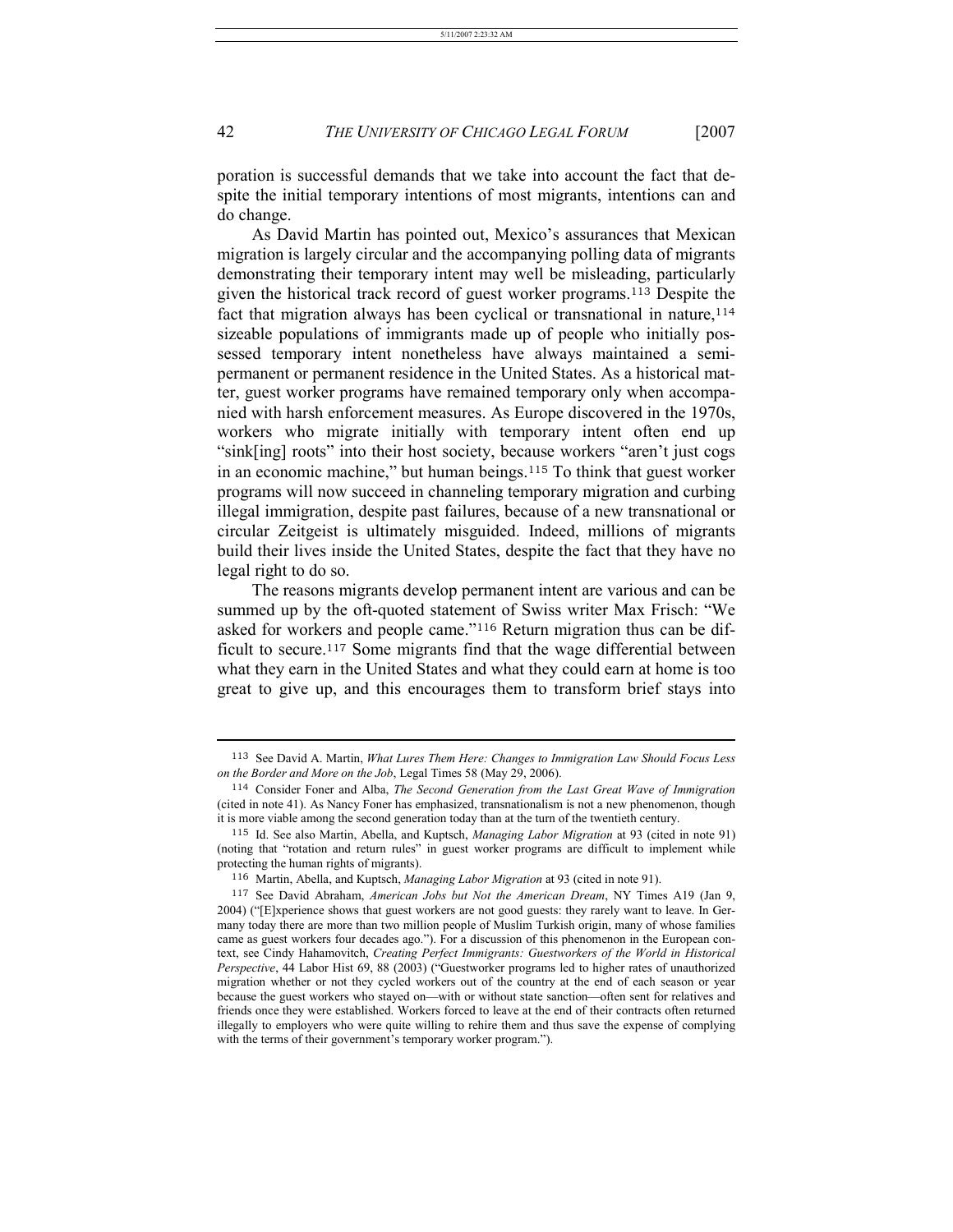longer periods of presence.<sup>118</sup> Through the development of social networks and the formation of new family ties through LPR or citizen spouses and U.S.-born children, a temporary foray to the United States becomes a life in the United States.

Migration flows also tend to be self-perpetuating. What begins on the part of guest workers as a desire for economic advancement, or the desire to take advantage of opportunities to support a family or fund a project back home, gives way to a longer-term interest in reaping the advantages of life in the United States, which in turn creates the impulse toward reunification with extended family and friends who remained behind when the guest worker first crossed the border.119 What is more, those workers who do return home are more likely to return to the United States illegally at a later date, perhaps because their experience has taught them how to navigate the American labor market and has given them an intimate awareness of the actual, practical advantages of the wage differential between the United States and Mexico, which would only have been an abstraction or rumor before their guest worker experience.

In a similar vein, guest worker programs also lead to the emergence of networks that encourage migration by others through information sharing and by creating the social support systems that make migration possible.<sup>120</sup> In this sense, guest worker programs facilitate illegal visa overstays as well as the unauthorized migration of foreign workers who cannot fulfill the criteria of the guest worker program, either because they cannot find a sponsoring employer, they have failed the screening requirements of the program, or because annual quotas have been met. Guest worker programs thus create a ready community into which illegal workers can integrate for their survival.

3. Temporary programs and the threat to mobility.

Guest worker programs conceived as truly temporary programs fail to appreciate the inevitability of changed intent and ultimately undermine integrationist goals in three ways. First, by creating an irreconcilable conflict between compliance with the law and long-term intent as described above, a guest worker program would give rise to new forms of illegality, which, as established above, would undermine the incorporation of immigrants as a general matter. This illegality arises not only because migrants unable to secure visas follow the networks that guest worker programs

<sup>&</sup>lt;sup>118</sup> See Ruhs, *Temporary Foreign Worker Programmes* at 15 (cited in note 11) (noting that many migrant workers "simply abandon their original plans of returning home and prefer to remain in the host country instead," and that "failure to achieve savings targets, often due to lower than expected income, may force foreign workers to stay and work in the country much longer than initially intended").

<sup>119</sup> Consider Massey, Goldring, and Durand, 99 Am J Sociol (cited in note 21). 120 See id.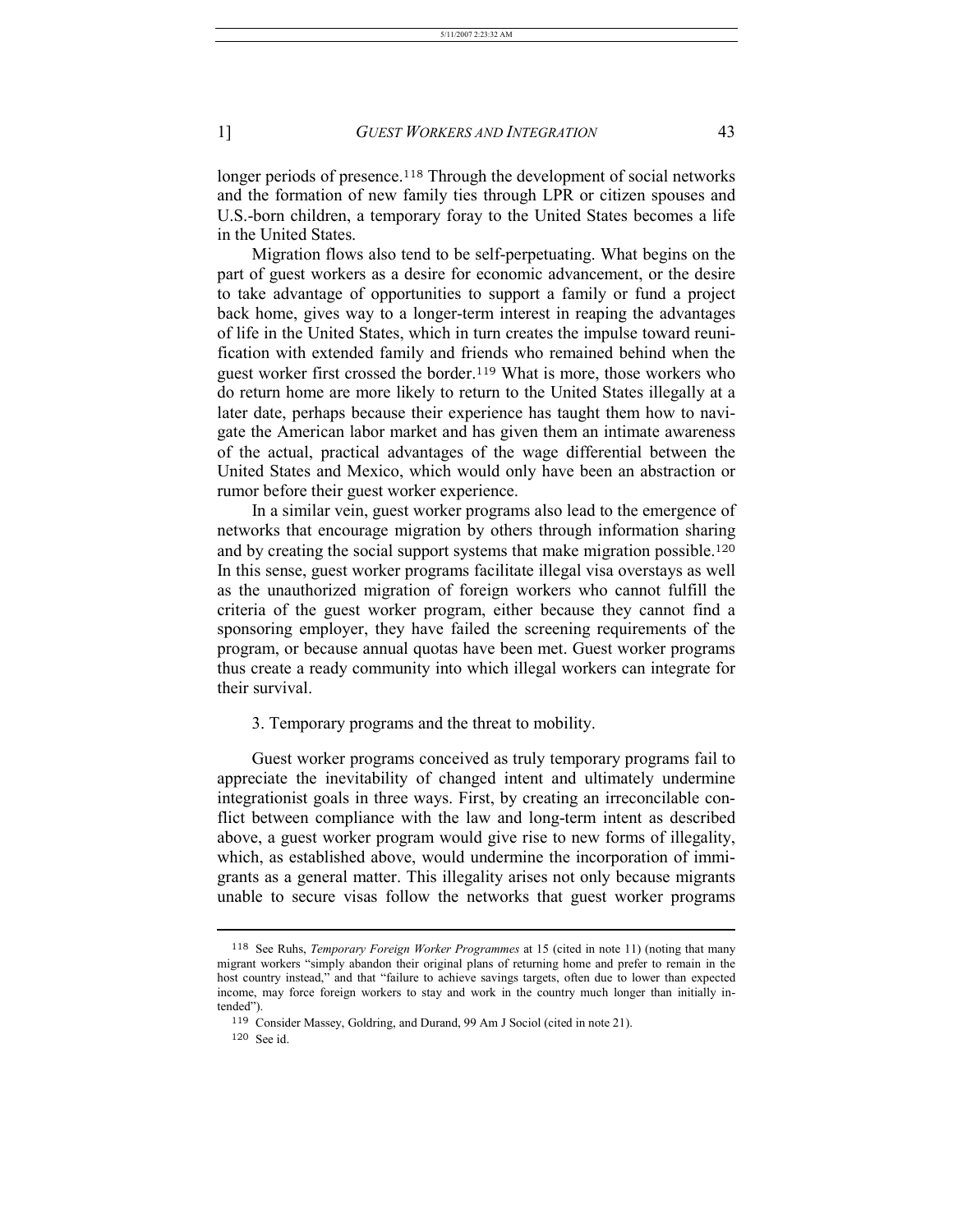create, but also because many guest workers who run afoul of the requirements of their visas remain behind.121 The more intricate the bureaucratic maze, the harder compliance is and the more likely it is that a new undocumented population will arise, despite attempts to create a new legal status. Tying a visa to a particular employer, limiting the amount of time a worker has to find a new sponsoring employer if he or she loses his or her job, permitting guest workers to find jobs only in certain sectors of the economy (namely where sufficient native workers cannot be found), limiting the number of times a worker can renew his visa, requiring that a guest worker return home for a year before applying for lawful permanent residence (if that option is available), and restricting the ability of spouses and children to work all create new incentives for illegal immigration or visa overstay. Though worker visas must come with requirements attached, the possibility of illegality should be taken into consideration when setting those requirements.<sup>122</sup>

Second, temporary worker programs prevent immigrants from taking advantage of opportunities in the economy and thus compound immigrant isolation<sup>123</sup> and delay integration. To the extent that guest worker visas tie migrants to particular employers at the initial stage of entry or prevent migrants who lose their jobs or wish to work elsewhere from seeking alternative employment, they present particular threats to mobility. Such restrictions not only make it difficult for migrants to respond to shifts in the labor market, but they also make the immigrant uniquely vulnerable to the interests of the sponsoring employer. But even a guest worker program that includes portability as a feature of the visa is still likely to lead to immigrant isolation in sectors of the economy, because even a portability regime would limit participation to industries that can demonstrate need for immigrant labor—industries such as meat packing, construction, domestic work,

<sup>123</sup> See Ruhs, Temporary Foreign Worker Programmes at 10 (cited in note 11):

<sup>121</sup> See Ruhs, Temporary Foreign Worker Programmes at 20–21 (cited in note 11).

<sup>122</sup> This same caution should guide attempts to devise legalization programs for the undocumented population currently residing in the United States. The more obstacles or criteria Congress creates for the current undocumented population to overcome before attaining legal status, the less successful a legalization program will be in resolving the undocumented problem.

On the one hand, a segmented labour market and the existence of what is often perceived as "undesirable work" in "undesirable sectors", which natives no longer wish to take up, have constituted major reasons for the inflow and concentrated employment of foreign workers in these sectors. On the other hand, restrictions of the employment of foreign workers to certain sectors and/or occupations of the host economy has led, or at least contributed, to the desertion of these sectors/occupations by native workers, thus giving rise to, or at least exacerbating, the (further) segmentation of the labour market and the emergence of immigrant sectors.

Id. See also Martin, Abella, and Kuptsch, Managing Labor Migration at 86 (cited in note 91) (noting that "immigrant sectors" in the host economy emerge in the face of temporary worker programs, which increases the economy's need for migrants and which can lead to exploitation in recruitment and employment of workers).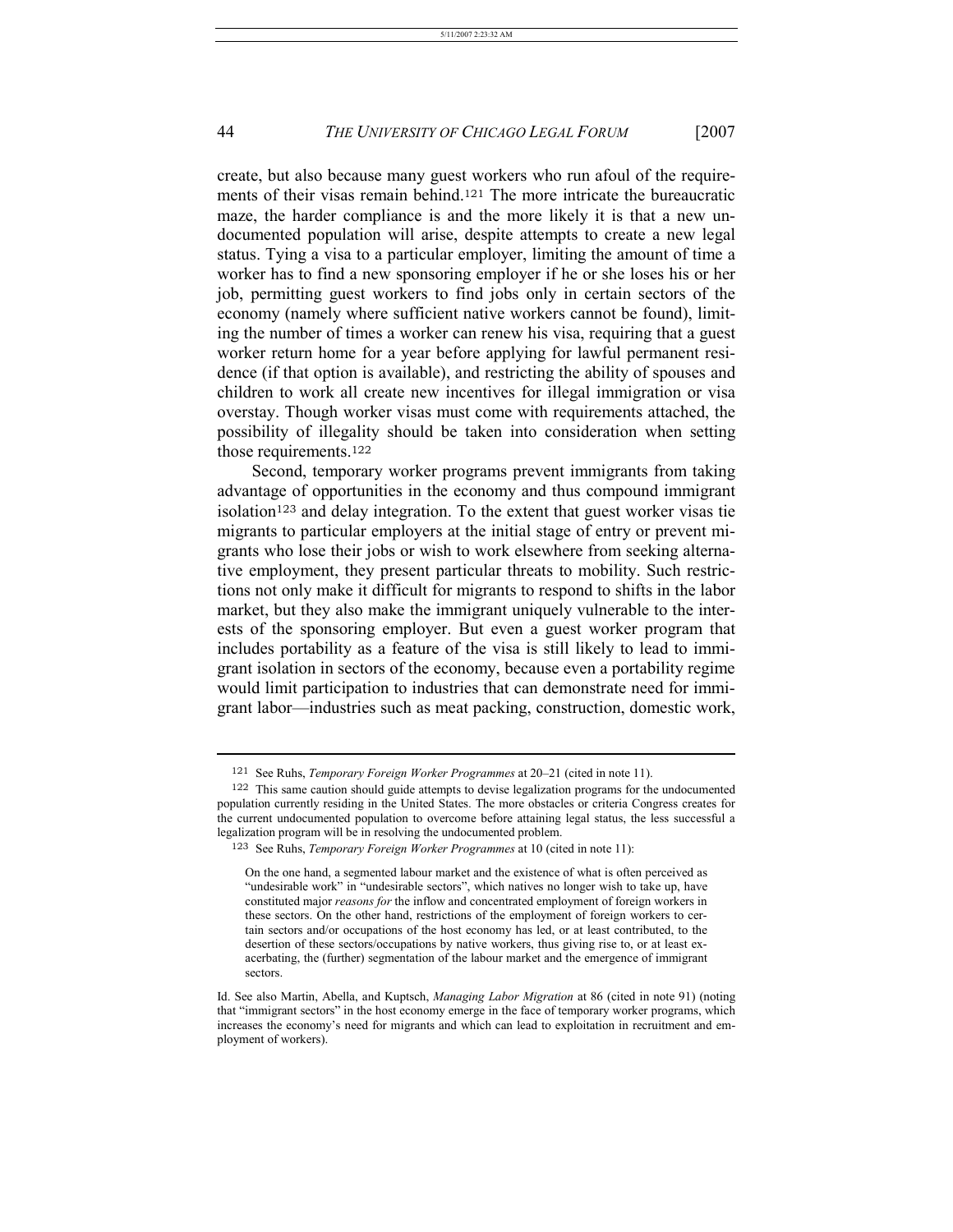and agriculture.124 Whether these limitations are justified as forms of protecting the interests of U.S.-born and LPR workers, the result of such limitations is that employers in these industries become dependent on immigrant labor,125 and immigrants remain concentrated in these industries.

In addition to the obvious restraints this concentration exerts on upward economic mobility, this isolation also makes the cultural and sociopolitical forms of assimilation more difficult to navigate. Economic isolation compounds cultural isolation. For migrants whose intents change, the strictures on their mobility outlined above become not just disincentives to invest in their temporary communities, but serious obstacles to their longer-term economic advancement. These limitations on guest workers' movement in the economy during their first years of presence thus are likely to delay their assimilation. And, as I discuss in more detail in the next section, the emergence of immigrant sectors also contributes to "social exclusion" by separating immigrant workers from native workers and into identifiable classes.126 Because immigrant sectors of the economy are often characterized by low wages and poor working conditions,127 their perpetuation helps fuel the sentiment that immigrant workers are willing to work in substandard conditions, whereas Americans are not. This contributes to the perception that immigrants as "cheap labor" are taking the jobs of American workers, thus fueling opposition to immigration generally.

Third, guest worker programs do not provide a stable basis for broader or more challenging forms of integration, because they do not guarantee the critical right to remain. Students of immigration and alienage law quickly come to realize that the most valuable right of citizenship may not be the right to vote or otherwise participate in the political process, but rather the right to continued and permanent presence in the society one calls home. The right to remain is the precursor to all other forms of participation. Mobility depends on the foundational security that permanent presence provides. There must, of course, be some sort of transition period before immigrants can become citizens, but the difference between an LPR and a temporary guest worker is that a legal commitment has been made to the former and not the latter; the former is presumptively entitled to per- .<br>.

<sup>124</sup> One potential antidote to this problem is suggested by an immigration reform about to be introduced in Singapore, a country that has long relied on guest workers to fulfill its demanding labor needs and that is also facing a population crisis. According to a recent report by the Migration Information Source, Singapore is implementing a "new category of flexible, 'personalized' employment passes tied to the person rather than the employer," which would allow the foreign worker to change jobs or stay in Singapore even after leaving his or her initial employer. See Brenda S.A. Yeoh, Singapore: Hungry for Foreign Workers at All Skill Levels (Migration Information Source Jan 2007), available at <http://www.migrationinformation.org/Profiles/display.cfm?ID=570> (last visited Jan 20, 2007).

<sup>125</sup> See Ruhs, Temporary Foreign Worker Programmes at 11–12 (cited in note 11) (noting how sectors targeted for temporary labor "are often afflicted by lowered wages and deteriorating working conditions," eventually developing a "structural demand" for foreign workers and thus suffering from permanent shortages of native workers).

<sup>126</sup> See id at 12.

<sup>127</sup> See id at 11–12.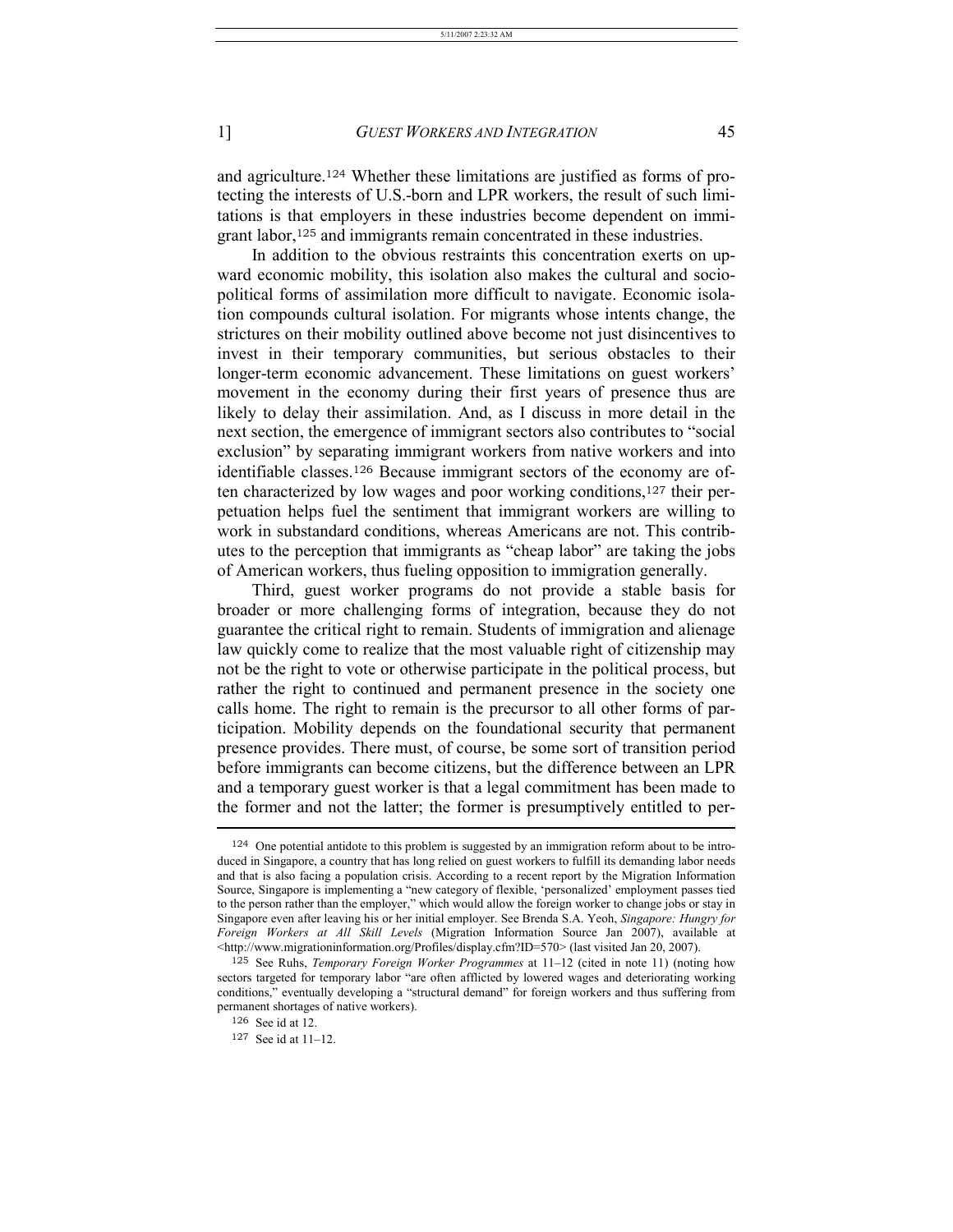manent presence, whereas the latter is not.<sup>128</sup> The absence of a commitment, or the uncertainty of one's status, diminishes incentives critical to successful assimilation—incentives to learn English and to integrate into larger social networks. A guest worker visa gives immigrants no clear signals with respect to their place in society, other than as workers. The risk of stepping outside communities of co-ethnics is great. But without taking these risks, the social capital needed to negotiate a new and diverse society becomes hard to develop. The right to remain provides a form of social insurance that makes these risks more manageable.

The policy failures common to many of the guest worker programs that have been adopted by societies in the recent past provide powerful evidence of these various threats to mobility. Studies of guest worker programs adopted in other societies underscore that the consequences of adoption are fairly predictable. As Philip Martin, Manola Abella, and Christiane Kuptsch have shown, guest worker programs grow far larger and last much longer than originally intended.<sup>129</sup> Employers become dependent on foreign workers and prove reluctant to see guest worker programs come to an end. What is promised as a limited solution to a temporary economic need often becomes an unwieldy program with an administrative and institutional life of its own. Guest worker programs create expectations and dependencies that cause them to be self-perpetuating and beyond the political control of policymakers.

The consequences of this expansion are evident in our own historical experience130 with guest worker programs, which highlights how counter-

l

<sup>&</sup>lt;sup>128</sup> Of course, the security of LPR status today is not what it once was. The dramatic expansion of the definition of aggravated felony alone, among the many highly restrictive changes of the 1996 immigration reforms, has made LPR status a precarious one. The central contention of this Article—that immigration policy should attempt to facilitate the integration of immigrants—would also demand a reform of many of the measures adopted in 1996. For a critique of our legal system's current conceptualization of lawful permanent residence, see generally Motomura, Americans in Waiting (cited in note 89). I discuss the important ideas Motomura advances in his book in more detail in Part II B.

<sup>129</sup> See Martin, Abella, and Kuptsch, Managing Labor Migration at 85 (cited in note 91) (noting that guest worker programs tend to become larger than originally planned and last longer than originally intended because of the phenomena of "distortion" and "dependence," distortion referring to the fact that once businesses make investments that assume that migrants will continue to come to the United States, they will resist changes to policies that curb the influx of foreign workers, and dependence referring to the fact that migrants, families, communities, and governments of sending societies become dependent on the earnings of guest workers and thus resist policy changes as well). See also Ruhs, Temporary Foreign Worker Programmes at 6 (cited in note 11) (analyzing the consequences of major temporary foreign worker programs adopted by six different societies in the recent past). Ruhs also documents the "bloating" that has occurred, or the "unforeseen prolongation . . . and the initially unanticipated increases in the *legal* admission of foreign workers." Id at 15–17. See also Kitty Calavita, Inside the State: The Bracero Program, Immigration, and the I.N.S. 141 (Routledge 1992) (noting that in the 1950s, the average number of braceros entering the United States each year was ten times higher than the number admitted during the wartime program of 1942–1947 when a labor emergency had been declared).

<sup>130</sup> In her important study of the Bracero program, Kitty Calavita demonstrates that, despite its initial conception in 1942 as a response to wartime labor shortages in the agricultural sector, the Bracero programs lasted until 1964, fueled both by Southwestern growers' evolving dependence on the imported labor, as well as by the INS's own institutional and bureaucratic interests in keeping the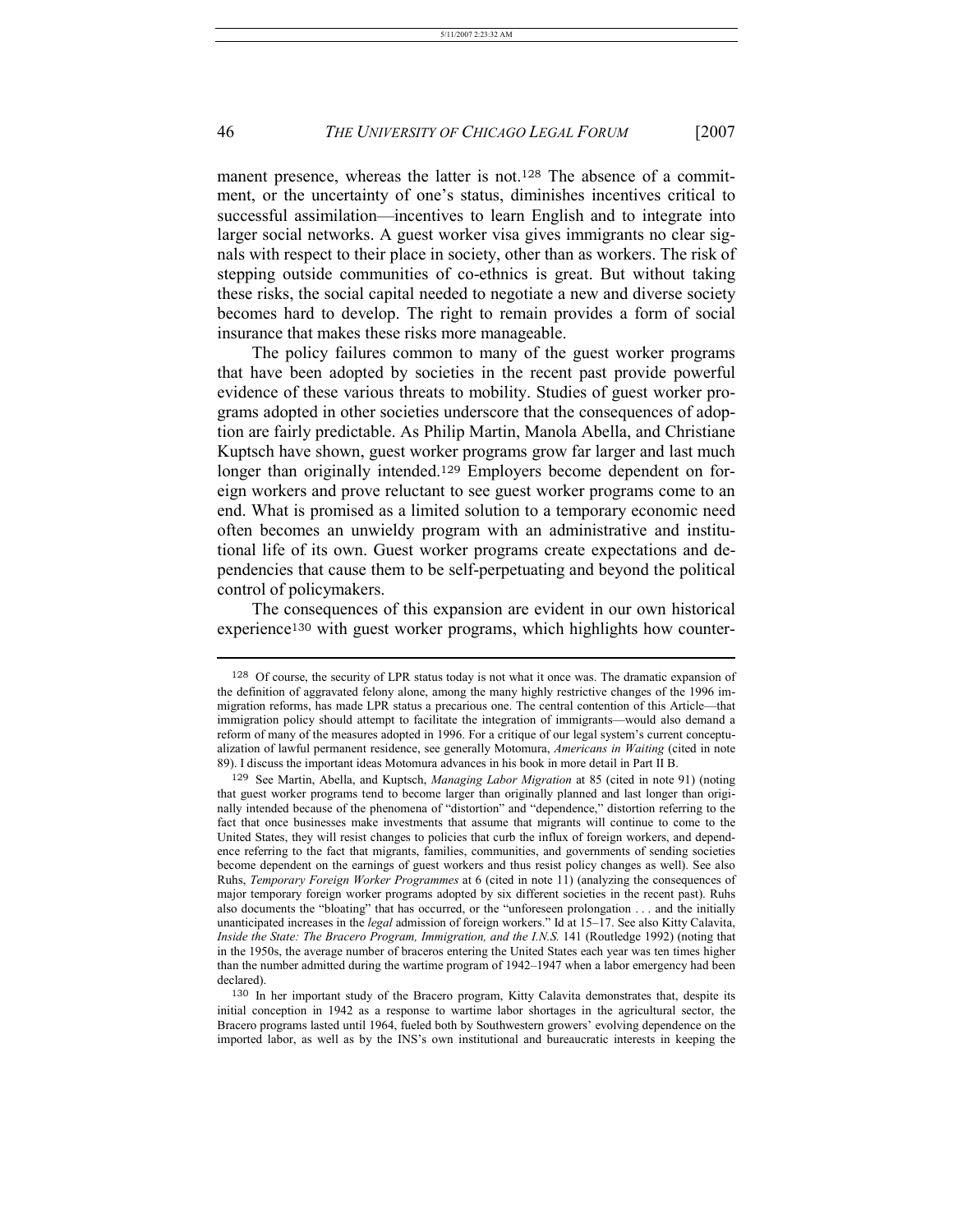productive they can be if their purpose is to prevent undocumented populations from arising, and if the assimilation of immigrants is our long-term goal. As Mae Ngai has demonstrated in powerful detail in her history of undocumented immigration, the infamous Bracero program, initially adopted to address labor shortages in the agricultural sector in the Southwest during World War II, resulted in what she terms an "imported colonialism"131 unworthy of a liberal democracy.132 During the Bracero era, which lasted until the mid-1960s, indicia of exploitation and immigrant isolation were rampant, such as violations of contract terms, including protections for the wages and jobs of native workers and poor working conditions.133 Over time, Mexico lost its ability to control the terms of the program,134 a control it had originally negotiated to protect its citizens, and a form of control it seeks today. What is more, because many more people wanted to enter the United States than were legally permitted, the program contributed to the emergence of a new, illegal population,<sup>135</sup> an explosion that the INS itself took advantage of and perpetuated.136 Indeed, commen-

<sup>132</sup> The key features of the Bracero program included a stipulation that Mexican workers would not be used to replace domestic workers or be permitted to depress wages in the agricultural sector; guarantees to the braceros of transportation, housing, food, and repatriation, as well as an exemption from U.S. military service; the setting of wages at the prevailing rate in the domestic market; and an agreement that braceros would not be subject to discrimination, such as exclusion from "white" areas of segregated public accommodations. Id at 139–40. In addition to the Bracero program, other contract labor programs operated in the mid-twentieth century in the United States as well. Workers from the British West Indies migrated to the Southeast to perform farm labor, and Puerto Ricans, though citizens, performed seasonal agricultural work in the Northeast, under the auspices of the Puerto Rican government. See id at 138.

<sup>133</sup> See Ngai, Impossible Subjects at 143–44 (cited in note 14).

 $\overline{a}$ 

<sup>134</sup> See id at 146 (noting that by giving up its right to unilaterally blackball an employer or county, Mexico "lost the only practical leverage it had over the determination of wages and the treatment of braceros," and that by agreeing to a policy of recontracting braceros at the border, Mexico effectively lost "whatever ability [it] had to control the process of emigration").

135 See id at 147–48, 155–58 (noting that despite a massive enforcement effort known as "Operation Wetback," illegal migration continued, partly as the result of border recruitment of workers and INS policies intended to rechannel illegal migration into legal migration).

136 In her critical study, Inside the State: The Bracero Program, Immigration, and the I.N.S., Kitty Calavita observes that:

To accommodate employers who complained that recruiting braceros from Mexico was expensive and time-consuming, the INS devised an even simpler arrangement: on-the-spot legalization of illegal Mexican farm workers. Indeed, the official policy during this period gave priority to illegal immigrants found in the United States. By 1950, the number of

program going. See Calavita, Inside the State at 2–4 (cited in note 129). As Calavita points out, the program was created in 1942 through administrative design by the INS and the Departments of State, Labor, and Agriculture and through a bilateral agreement with Mexico. Id at 2. Congress initially authorized the program, but in 1947, with the original justification for the program gone because of the end of the war, Congress permitted the statutory authorization of the program to expire. Id. However for almost twenty years, administrative action led by the INS sustained the program. Id.

<sup>131</sup> Ngai, Impossible Subjects at 128–29 (cited in note 14). Ngai argues that this colonialism, a legacy of the U.S. conquest of northern Mexico in the nineteenth century, arose as the result of U.S. immigration policies. Id. These policies created a "racialized, transnational workforce comprising various legal status categories across the U.S.-Mexico boundary—Mexican Americans, legal immigrants, undocumented migrants, and imported contract workers (braceros)—but which, as a whole, remained external to conventional definitions of the American working class and national body." Id.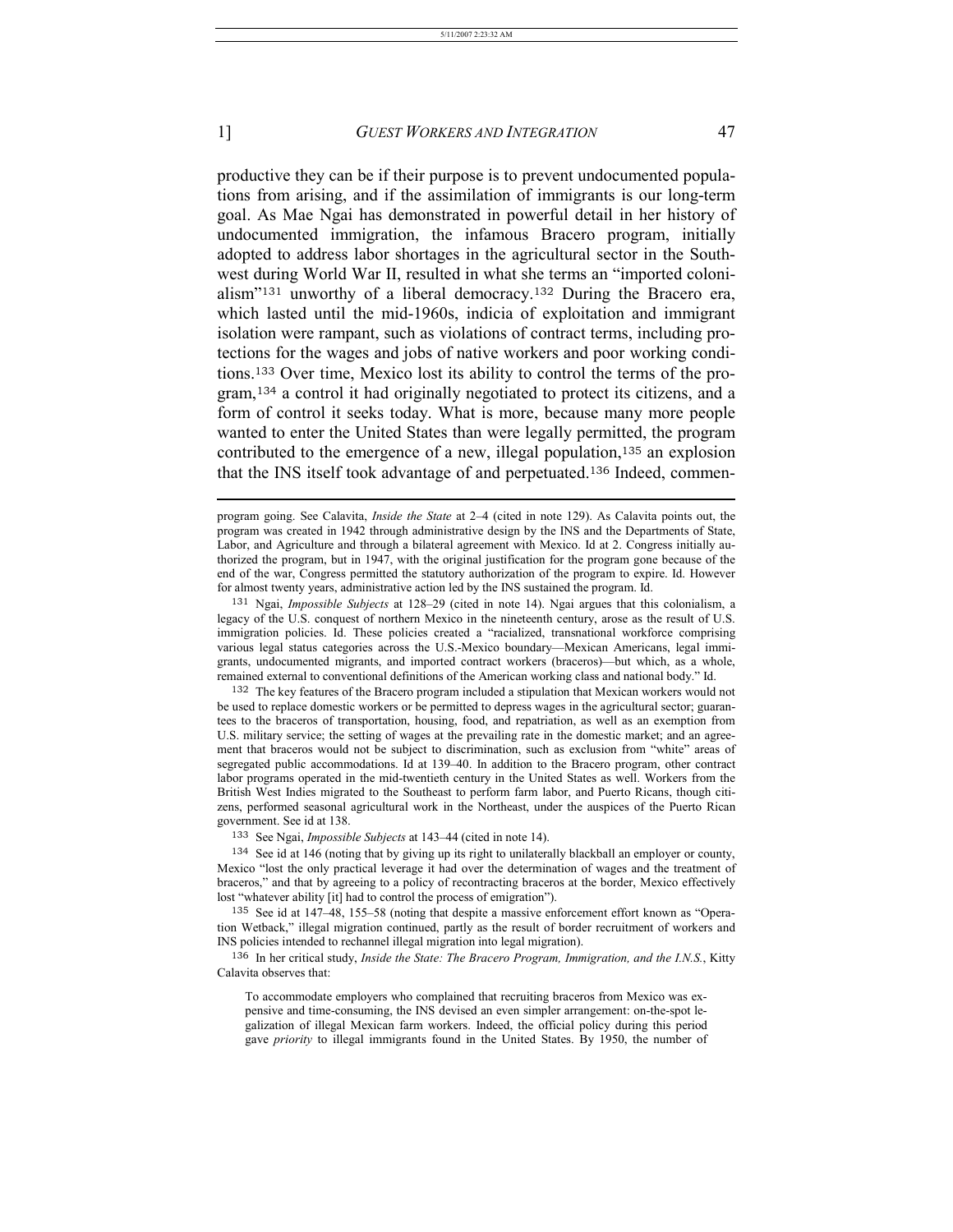tators describe the emergence of a large undocumented population as one of the primary legacies of the Bracero experiment.<sup>137</sup>

As a result of this experiment, the non-Hispanic population of the Southwest readily conflated illegal immigrants with legal immigrants and Mexican-American citizens of the United States.138 The emergence of new forms of illegality not only compromised public support for immigration generally, but also poisoned already encumbered race relations among citizens of the United States. The racial dynamics introduced by the Bracero program created tensions within the Mexican-American community as well, which resented being associated with the braceros and illegal migrants, but which also was connected to those same people through common membership in a transnational community and was thus affected by the mistreatment and deportation of the migrant workers of the period.<sup>139</sup>

Given these events, the specter of the Bracero program may be sufficient reason to reject the guest worker idea out of hand because of its impact on the status of immigrants and Latinos in the United States. Indeed, many of the same exploitative conditions have been documented recently by the Southern Poverty Law Center as features of the limited guest worker programs that persist today. The Center reports that temporary workers who have entered the U.S. on the so-called H-2 visas<sup>140</sup> are routinely denied their wages, exploited by labor brokers or employers who seize their documents, forced to live in substandard conditions, and denied medical benefits for on-the-job injuries.141 In other words, the passage of time and awareness of the pathologies of the Bracero era have not been sufficient to prevent similar conditions from arising in the lives of today's guest workers.

<sup>137</sup> See, for example, Philip L. Martin and Michael S. Teitelbaum, *The Mirage of Mexican Guest* Workers, 80 Foreign Aff 117, 123 (2001).

<sup>139</sup> See id at 158–60.

Mexicans "legalized" and "paroled" to growers as braceros was five times higher than the number actually recruited from Mexico.

Calavita, Inside the State at 2 (cited in note 129). Calavita argues that such INS policies were not simply the result of the power of the "capitalist class," or the growers, but that they arose as result of the INS's own institutional and bureaucratic needs, which often put the INS at odds with the Department of Labor during the decades-long (mis)management of the Bracero program. See id at 4.

<sup>138</sup> See Ngai, Impossible Subjects at 149 (cited in note 14).

<sup>140</sup> The H-2 program was originally launched in 1943 and enabled Florida sugar cane growers to import workers from the Caribbean. The program was revived in 1986, when Congress passed the Immigration Reform and Control Act. In 2005, approximately 32,000 H-2A, or non-agricultural visas, were issued, and approximately 89,000 H-2B, or agricultural visas, were issued. The vast majority of these temporary workers come from Mexico, Jamaica, and Guatemala, with approximately threequarters of workers coming from Mexico. See Southern Poverty Law Center, Close to Slavery: Guestworker Programs in the United States 5 (2007). For an in-depth study of these programs, see David Griffith, American Guestworkers: Jamaicans and Mexicans in the US Labor Market (Penn State 2006).

<sup>141</sup> See Close to Slavery at 2 (cited in note 140).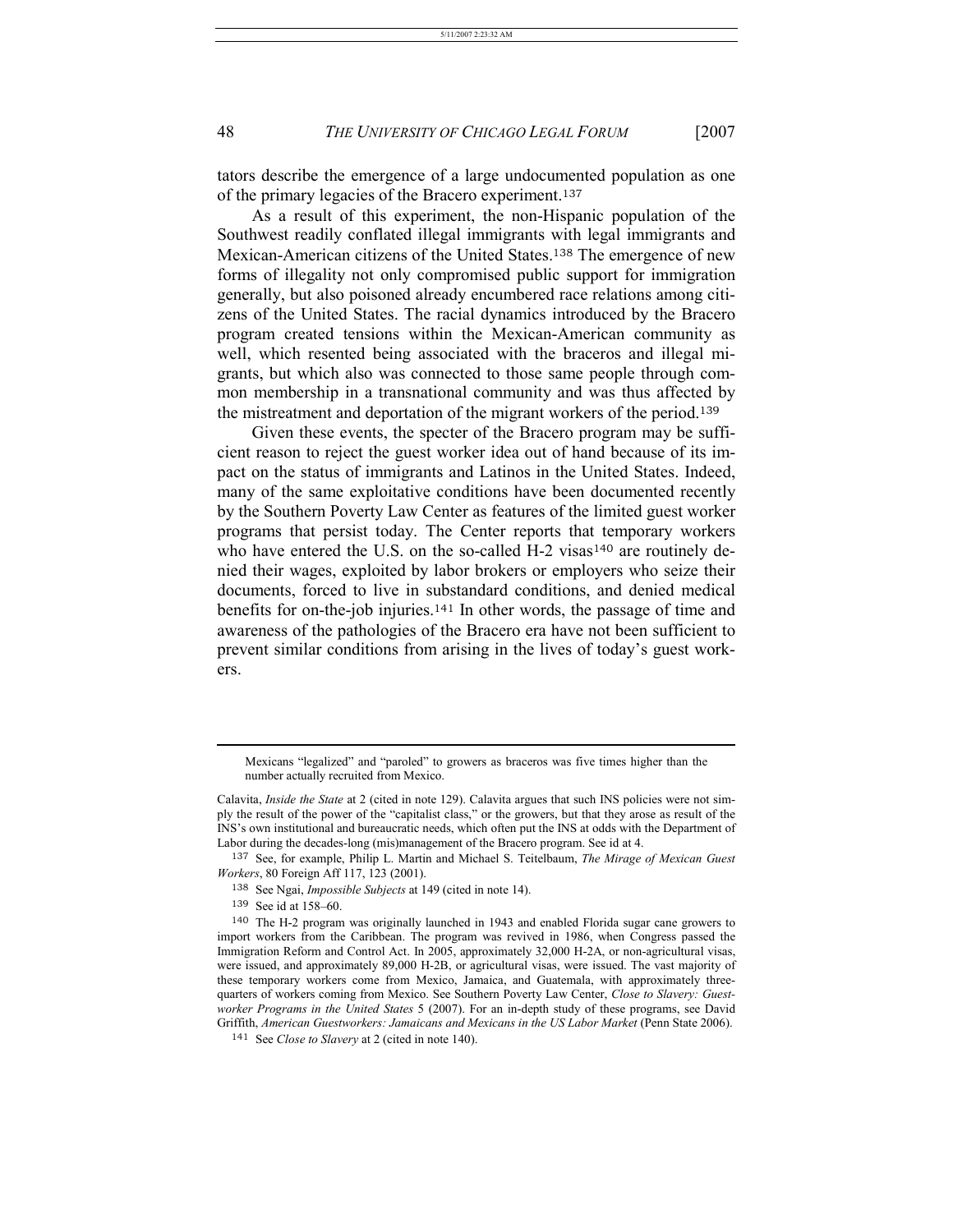$\overline{a}$ 

### 4. Integrating guest workers through institutional design.

Of course, though the problematic conditions of the Bracero experience still obtain, it might be possible to learn from past mistakes and avoid the common pitfalls of guest worker programs through innovations in institutional design. The policy panacea proposed at various stages of the debate to prevent some of the dysfunctions outlined above is a guest worker program that culminates in an earned path to permanent residence or citizenship. From the United States' perspective, such a solution might seem ideal. Workers come to the U.S. on a probationary basis, and only those with the wherewithal to comply with the strictures of the temporary program, who prove themselves able to meet certain selection criteria, are considered for permanent residence.<sup>142</sup>

A temporary visa that comes with the possibility of adjustment of status in the future would certainly be consistent with the trends in immigration law discussed above. A large share of the so-called nonimmigrant (in other words, temporary) visas allocated by Congress for workers at all levels of the employment ladder have become "de facto transitional visas,"<sup>143</sup> making temporary migration a standard path to permanent resettlement. And it should go without saying that no provisional worker program adopted should be without a path to permanent residence.

But the possibility of adjustment may not be sufficient to stave off the consequences of a guest worker program I have just outlined. Adjustment of status as it is permitted today occurs under highly restrictive circumstances involving heavy paper work, complex legal machinations, and high fees.144 What is more, forming the intent to remain while on a nonimmigrant visa can be grounds for removal.145 The adjustment process could, of course, be streamlined, but the need to adjust creates yet another significant bureaucratic hurdle for the immigrant to cross. The fact that our immigration laws have evolved in this way, probably as the result of inertia rather than consideration of the desirability of this trend, should not be a suffi-

<sup>142</sup> See generally Cox and Posner, 59 Stan L Rev 809 (cited in note 110) (describing how an immigration system might be designed to gather information about potential permanent residents by admitting them with few screening mechanisms and considering their desirability after a period spent in the United States).

<sup>143</sup> See Marc R. Rosenblum, "Comprehensive" Legislation vs. Fundamental Reform: The Limits of Current Immigration Proposals 9 (Migration Policy Institute Jan 2006), available at <http://www.migrationpolicy.org/pubs/PolicyBrief13\_Jan06\_13.pdf> (last visited Jan 20, 2007). See also Deborah Waller Meyers, Temporary Worker Programs: A Patchwork Policy Response 11 (Migration Policy Institute January 2006), available at http://www.migrationpolicy.org/ITFIAF/TFI\_12\_Meyers.pdf> (last visited Jan 20, 2007) (explaining> that a significant portion of temporary workers just adjust to lawful permanent status, demonstrating that "[f]or many employers and workers [the temporary worker system] is acting as a transition to permanent employment").

<sup>144</sup> See Rosenblum, "Comprehensive" Legislation at 9 (cited in note 143).

<sup>&</sup>lt;sup>145</sup> Id. Rosenblum concludes that "the nonimmigrant labor migration system lacks transparency, is highly inefficient, and in many cases undermines the rule of law." Id.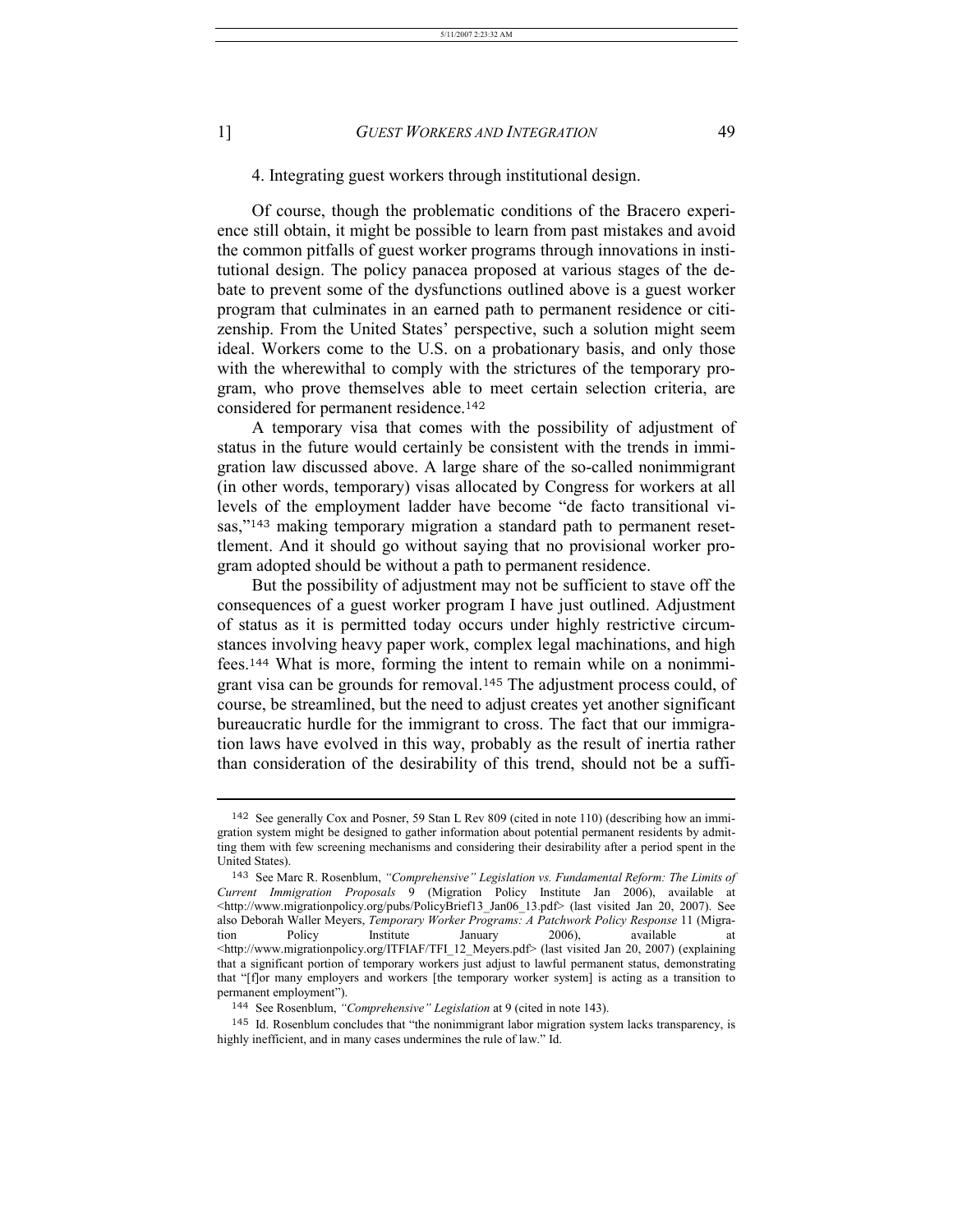cient reason for replicating a pattern likely to exacerbate the current undocumented crisis, given that the guest worker program is meant to address an immigrant stream apparently quite willing to circumvent legal requirements.

The success of such promises of adjustment in accommodating those who form the intent to remain also depends in large part on the other features of the visa program. In debating this alternative, it is important to consider whether the other requirements of the program are too strict: Do the constraints of the temporary programs make it unlikely that many migrants with permanent intent will ultimately make it to the adjustment phase? Is the requirement that workers who lose or leave their jobs find employment with another certified employer—a requirement not imposed on lawful permanent residents, who have complete freedom of movement in the economy—an overly burdensome constraint, or a constraint that keeps immigrants locked in certain sectors of the economy?

Finally, even guest worker programs that promise a path to permanent status at some future date give rise to uncertainty with respect to the migrants' future presence in the United States, thus setting up the wrong incentives.146 Again, freedom of movement and risk taking, such as leaving the security (or isolation) of one's community of co-ethnics, depends on the security of the right to remain. A visa that leaves the immigrant's longterm status undefined does not promote investment by the immigrant in the society around him. And even if the immigrant is willing to invest, the guest worker formulation nonetheless undermines social reciprocity, which ultimately stands as an independent obstacle to integration, which I consider in more detail in the final section of this Article.

One obvious alternative to a guest worker program with a path to earned citizenship would be to dramatically increase the number of LPR visas available to unskilled workers. After all, the current admission system permits the allocation of only 5,000 per year.147 An LPR visa represents a much stronger form of pre-commitment than a guest worker visa with a hypothetical possibility of adjustment of status and immediately encourages its bearer to invest in becoming American. The problem, of course, is that the current system of LPR admissions, particularly with respect to the family preference categories, is beset by backlogs, and the processing of permanent visas is a cumbersome process, at least as currently designed.

Furthermore, the responsibility attached to holding an LPR visa may be more than some migrants initially want to take on. The puzzle thus becomes how to facilitate temporary migration for those whose cyclical intent remains, while simultaneously ensuring that the migrants who decide to

<sup>146</sup> For reasons I explain in more detail in the next Part, for these types of migrants—call them semi-permanent migrants—guest worker programs present more of an obstacle to their integration because of the ways in which they undermine reciprocity.

<sup>147</sup> See note 81.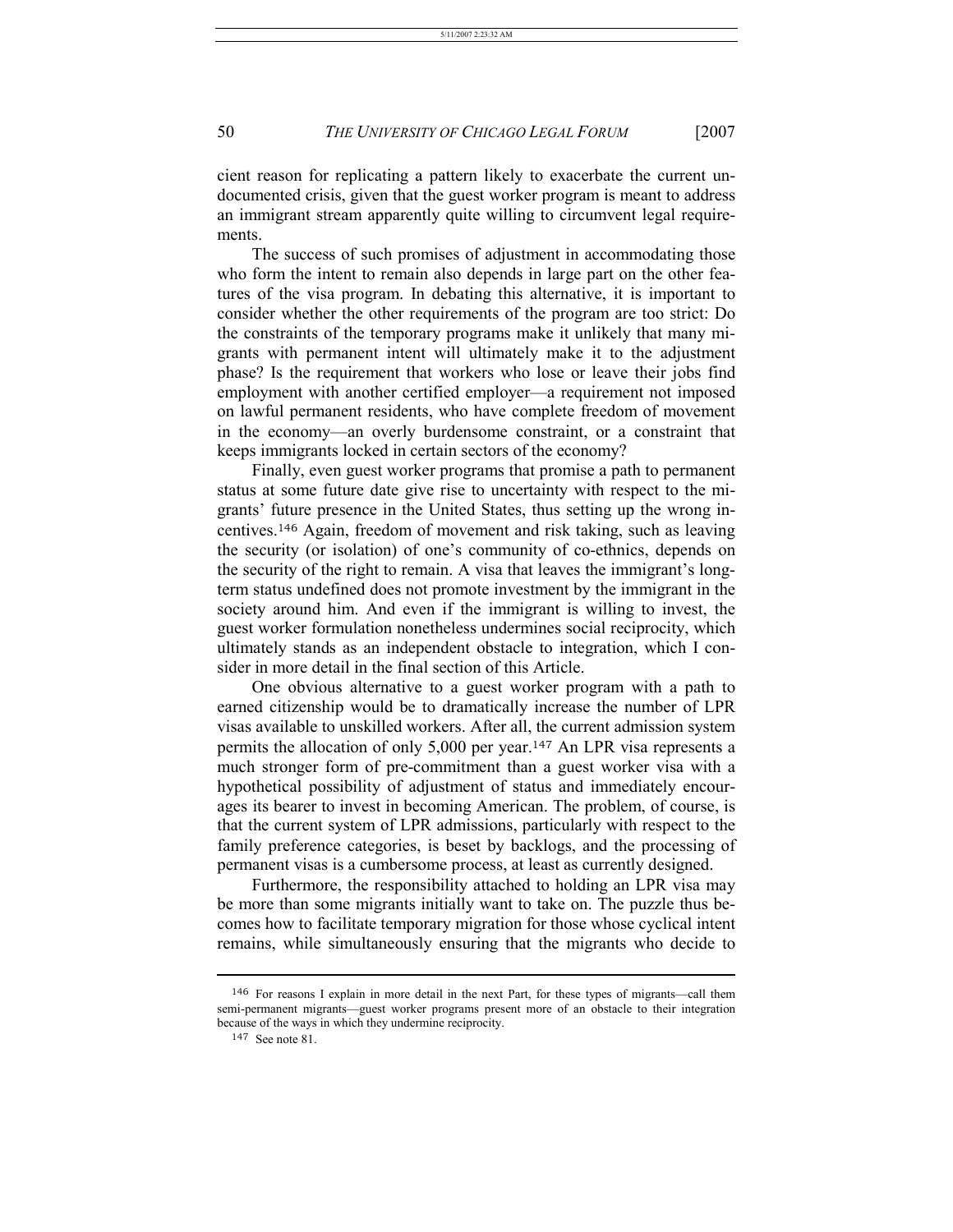remain do not become unlawful once they have exceeded the time limits of the guest worker program. Can we devise a visa or set of visas that makes a commitment to permanent membership, but that also enables immigrants to return home, if that is what they prefer?

As a policy matter, perhaps the best strategy would be to open up two separate paths. As a complement to increasing the number of permanent visas for unskilled workers—a long term strategy that will require deep reforms in the admissions bureaucracy—we might create a provisional visa that enables the quick entry of enough workers to meet current labor market needs,<sup>148</sup> but that also carries a presumption of adjustment at the end of a relatively short period of time—perhaps at the end of a single visa period. The critical design issues will involve how easy it is to adjust status, whether self-petitioning is permissible, whether there will be quotas on the number of provisional workers who can adjust status, and what exactly it means for there to be a presumption in favor of adjustment. Though these details are beyond the scope of this Article, the crucial point to keep in mind is that any policy adopted with a view to curbing undocumented immigration and assuring future integration must focus on the inevitability of the temporary migrant with permanent intent.

#### B. Guest Worker Programs and the Threat to Reciprocity

Even if we assume, despite all evidence to the contrary, that a guest worker program will be the solution to the crisis of unauthorized immigration, the initial reciprocity gains achieved through the neutralization of the illegality problem are likely to be offset by the longer-term impact of creating a new temporary immigration status. Moreover, even if some combination of temporary visas with the possibility of adjustment and a meaningful increase in the number of available LPR visas for unskilled workers were sufficient to secure optimal immigrant mobility, addressing the inevitable future demand for entry into the United States by promising Americans a temporary guest worker program will still threaten to undermine the reciprocity required for assimilation. Guest worker policies simply promise Americans too much and ask of them too little.

1. Policy failures and the threat of backlash.

In proposing a guest worker program as a prospective solution to the problem of unlawful migration, policymakers emphasize that the current undocumented population highlights the American economy's need for foreign workers in certain key sectors. As I noted at the outset of this Article, guest worker programs therefore promise Americans two things: a

<sup>148</sup> For a proposal of this type, see Abraham, et al, Immigration and America's Future at 36 (cited in note 7) (proposing to dramatically simplify the current visa system by creating provisional visas, which would apply across all employment categories, including the unskilled).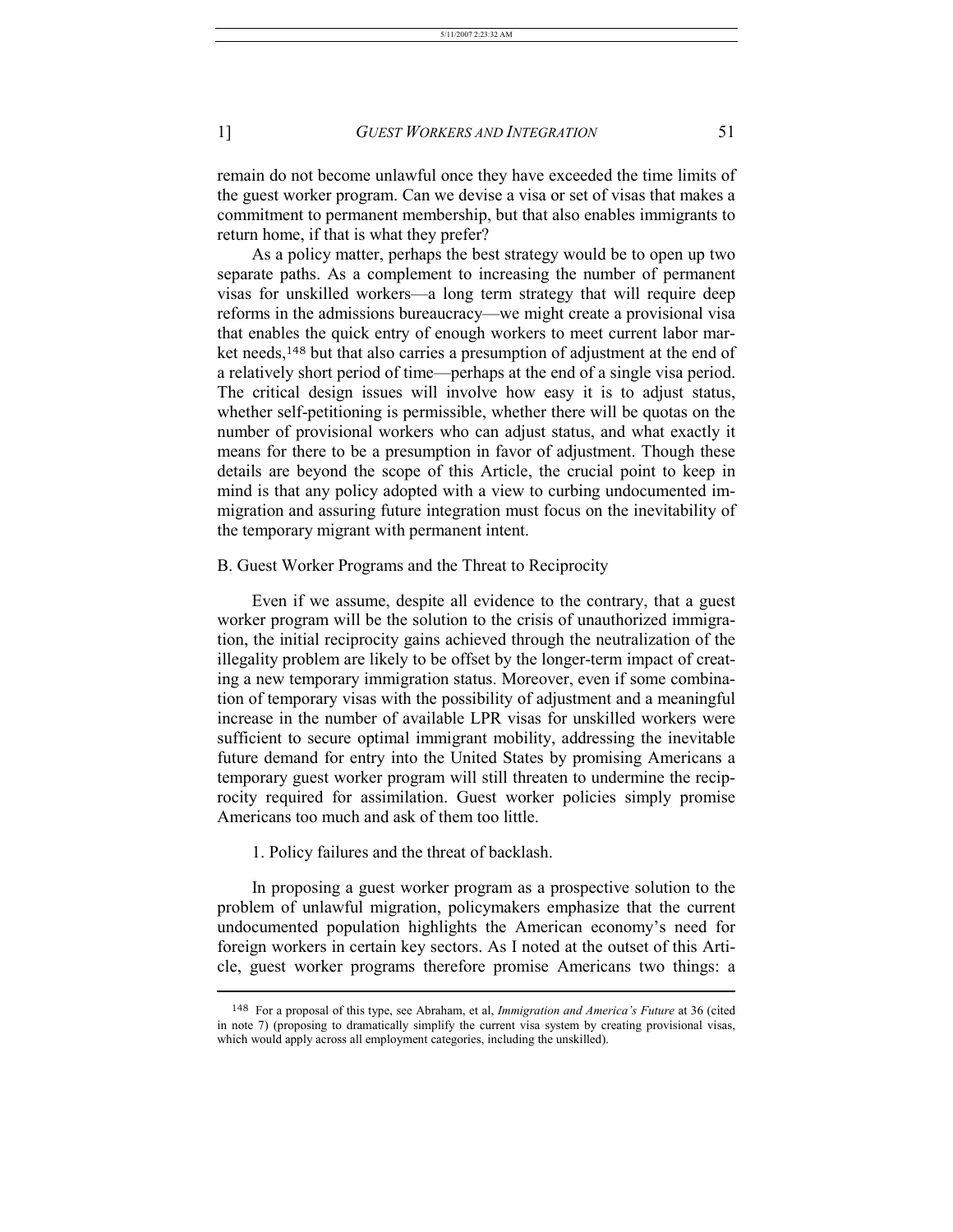means of securing essential labor in a way that will not dislocate the American worker, and a policy fix that will prevent the emergence of future undocumented immigration without opening the door to permanent immigrant resettlement.

But given the preceding discussion, it seems clear that these promises are unlikely to be met. When a program billed simultaneously as a solution to illegal immigration and a means of serving temporary economic demands results in the reemergence of either unauthorized immigration or the apparent resettlement of migrants and their families, the public is likely to conclude that the government has lost control of the policymaker's grand plans and thus demand that the plans be abandoned altogether—a major reason the Bracero program eventually came to an end.149 As was the case during the Bracero era, the rise of illegality, along with general concern over working conditions and the saddling of the American worker with unfair competition, helps generate resentment of immigration that is often expressed as resentment of illegal migration specifically but also reflects eroded support for immigration more generally. This erosion ultimately threatens the reciprocity required for the absorption of immigrants into the fabric of American life.

The harm of a temporary guest worker policy will, however, include more than these previously experienced pitfalls. The guest worker solution, in and of itself and regardless of its consequences, fails to promote the necessary reciprocal social adaptation in at least three ways. First, either because Americans believe guest workers will not be or are not supposed to be repeat players, they are given little incentive to incorporate immigrants into their neighborhoods, friendship networks, civic and religious associations, and other forms of organization. Second, guest worker programs do not prepare Americans to consider immigrant laborers as actors with legitimate political status, who are entitled to demand action on their behalf by government, or demand recognition of their voice in public conversations about matters that affect the course of their lives in the United States. Finally, guest worker policies reinforce the perception that immigrants bring with them foreign cultures, as opposed to cultural identities that must in some way be integrated into conceptions of American culture. In other words, the guest worker formulation ensures that the forms of cultural distinctiveness—linguistic and otherwise—that immigration inevitably introduces into the receiving society will not be normalized, but instead will continue to be thought of as foreign.

Of course, the idea of the guest worker may on one level lead to greater acceptance of cultural distinctiveness. After all, if the worker's presence is temporary, there is no need for him to adapt to the surrounding

<sup>149</sup> See Ngai, Impossible Subjects at 161–66 (cited in note 14) (discussing the variety of factors that led to the end of the Bracero program, including pressure from labor unions and civil rights activists, as well as heightened public awareness).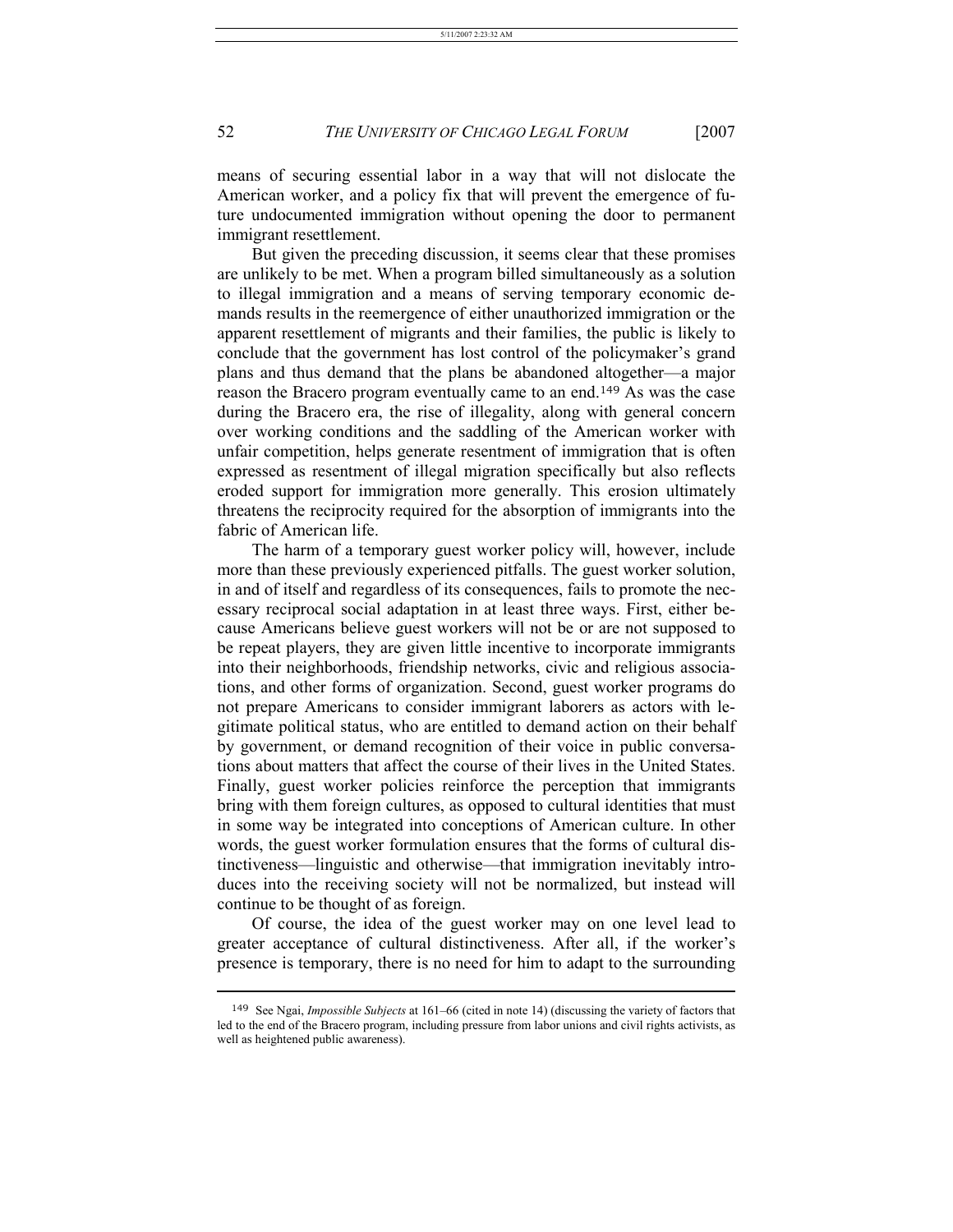culture in the United States. This form of acceptance might even translate into greater tolerance of non-English-speaking children in the public schools and a corresponding willingness to support forms of instruction that emphasize the language, history, and culture of Mexico and the rest of Latin America—forms of instruction less likely to be tolerated for immigrants on the path to permanent residence.

Yet the obligations the United States might have as the host of temporary workers, particularly to the spouses and children of those workers, have scarcely been addressed in the public debate. And the cultural reciprocity required for immigrant assimilation to succeed is not acceptance of the presence of foreign cultures in the American midst, but rather a tolerance for the hybrid forms of cultural identity that assimilation produces, as well as acceptance of a public sphere that includes other languages, celebrations, forms of recreation, and forms of social organization.

In the end, guest worker programs offer an ad hoc solution to a persistent problem. As a policy solution, they leave for a later date a reality Americans must confront. Instead of devising technocratic quick fixes to the crisis that is pushing policymakers to address immigration in the first place, Congress and the American people should come to terms with the reality of the interdependence of the United States and Mexico and with the reality that Americans and Mexicans, and to a lesser extent other Latin Americans, are in an important sense part of the same society, which for the foreseeable future means the permanent presence of migrants within our borders.

2. Guest worker programs as a failure of reciprocal obligation.

For a variety of compelling reasons, political theorists have criticized the concept of the guest worker as inconsistent with liberal values. Michael Walzer's rejection of the guest worker formulation in his analysis of immigration in Spheres of Justice remains a touchstone for theoretical reflection on such proposals and is therefore worth considering in some detail. Walzer begins from the premise that membership is the primary good we distribute to one another, serving, as it does, as the individual's guarantee of security, welfare, and protection from the vicissitudes of the market.<sup>150</sup> Existing members of a political community have a right to distribute membership, thereby shaping their population.151 This distribution is subject only to the limitations imposed by the meaning existing members give to the concept of membership and the duties of mutual aid we owe to strangers.<sup>152</sup>

<sup>150</sup> See Walzer, Spheres of Justice at 31–32 (cited in note 17).

<sup>151</sup> Id at 52.

<sup>152</sup> Id.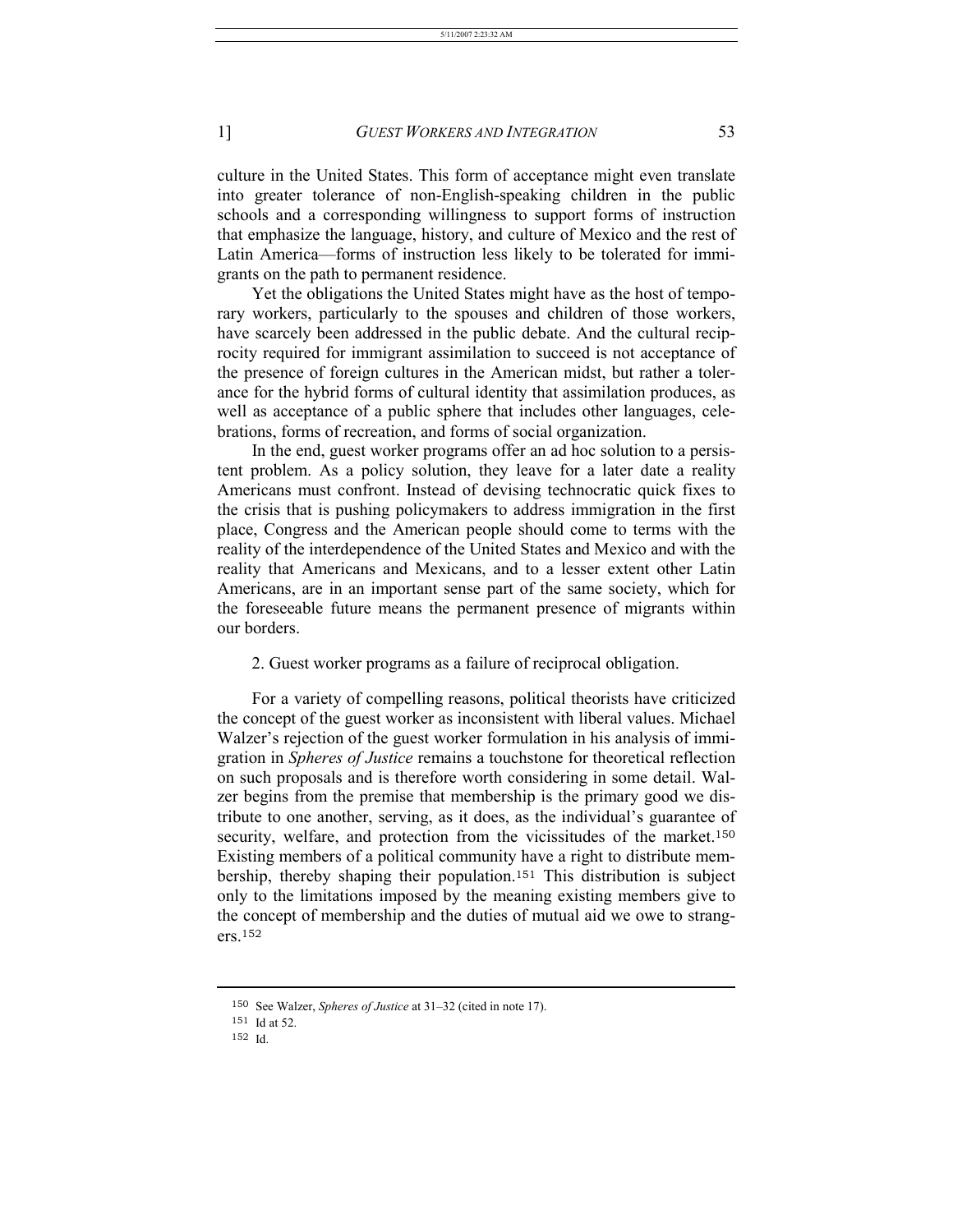But, as Walzer emphasizes, though a state has a right to control whom it admits, every immigrant admitted should be a potential citizen. He writes, "members must be prepared to accept, as their own equals in a world of shared obligation, the men and women they admit."<sup>153</sup> In return, "immigrants must be prepared to share the obligation."154 This relationship is, in a sense, one of perfect reciprocity.

On the face of things, guest worker programs might seem to promote reciprocity. The receiving society has engineered for itself and the guest worker an apparent bargain. Workers send money home they otherwise would not have had, and the receiving society saves as well. Though the receiving society loses something in the form of the remittances sent elsewhere and must, under some programs, spend to provide housing for their new guests, these costs are probably lower than the investment that would have been required had the migrants come in as future citizens. The lost remittances must be less than the cost of shaking up the domestic labor market and existing labor law consensus to channel citizen workers into the jobs that guest workers would otherwise fill.<sup>155</sup>

But the bargain is only short term, and its success is contingent. The employer ends up in the most favorable position, because his labor needs have been met. The guest worker is also better off than he would have been had he entered the country illegally. But because migrants' intents change in ways they could not have foreseen when they entered into the guest worker contract,156 guest worker programs that are truly temporary ultimately force migrants into an untenable choice: either to become unauthorized when their visas have expired or compromise the economic, social, and familial ties they have forged during their time as guest workers and return home. In addition to becoming a constraint on the guest worker whose intent changes, the initial Pareto superior bargain also imposes externalities on society. By creating a temporary laboring class without full participation rights, or even the prospect of full participation rights, such programs introduce opportunities for exploitation and inequalities into so-

Id (citations omitted).

<sup>153</sup> Id.

<sup>154</sup> Walzer, Spheres of Justice at 52 (cited in note 17).

<sup>155</sup> See id at 56–58. See also Chang, 78 Chi Kent L Rev at 314 (cited in note 73) ("The empirical evidence indicates that immigrants are likely to make a positive contribution to the public treasury through the taxes they pay during their working years and impose a burden only if they remain in the United States for their retirement years and gain access to public benefits.").

<sup>156</sup> See Massey, Goldring, and Durand, 99 Am J Sociol at 1497 (cited in note 21), which states:

At the individual level, participation in high-wage economy induces changes in tastes and motivations that turn people away from target earning and toward persistent migration. Satisfaction of the wants that originally led to migration creates new wants. Access to high wages and the goods they buy creates new standards of material well-being, and first-hand experience in an affluent society raises expectations and create new ambitions for upward mobility. As migrants earn high wages and alter their consumption patterns, they adopt new lifestyles and local economic pursuits become less attractive.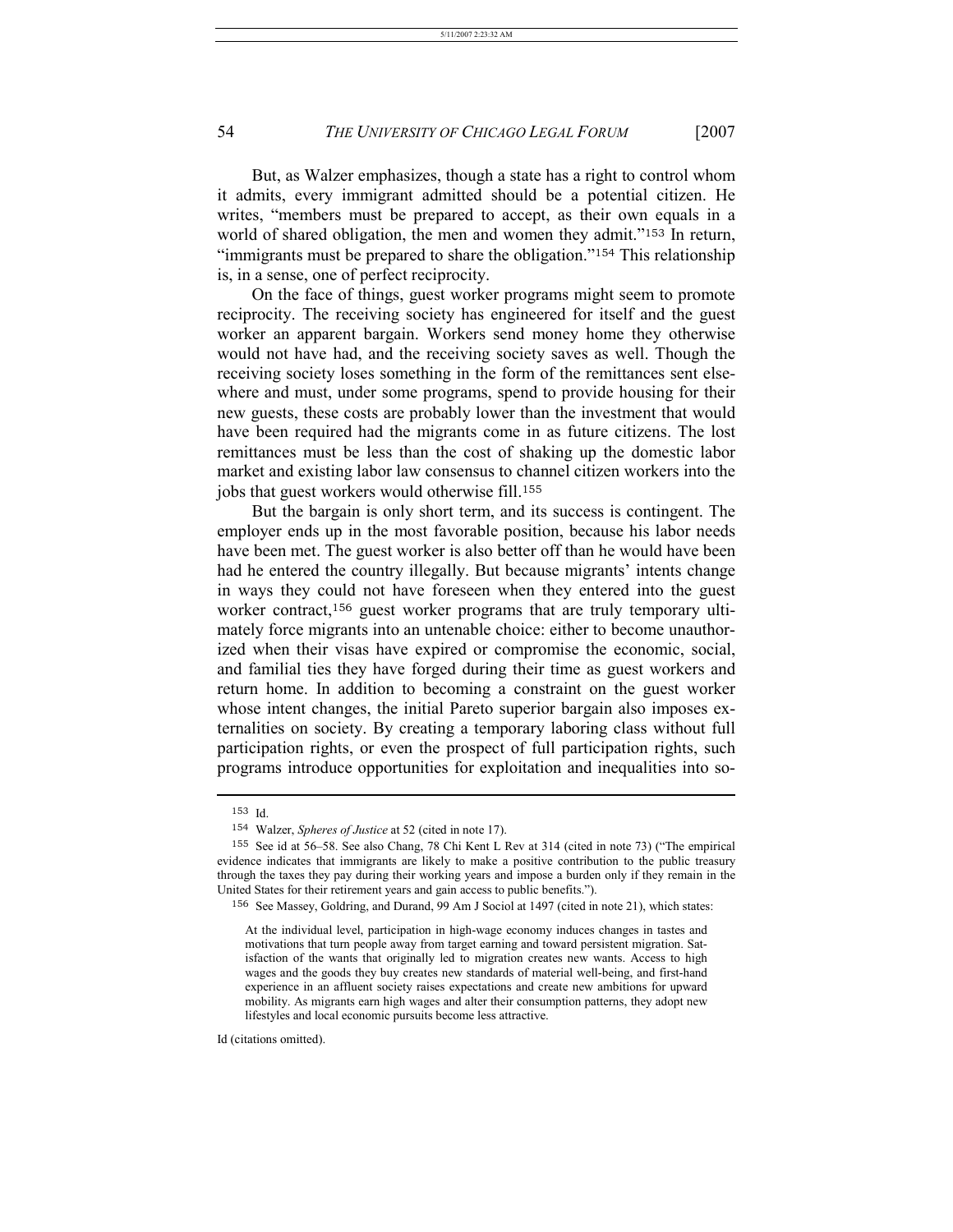cial, political, and economic relations that are unacceptable in a democratic society that depends on the ongoing consent of its subjects and an absence of castes.157 As a policy matter, given the predictable externalities, it is no answer to say that the guest worker willingly entered into the temporary contract, which underscores the absence of true reciprocity in the guest worker arrangement. As Walzer points out, guest workers are not truly guests, nor are they like tourists.158 In Walzer's analogy, guest worker programs create live-in servants, hired to perform the tasks members of the family eschew.<sup>159</sup> They perform "socially necessary work" and are immersed in and subject to the legal system of the society in which they labor.160 The treatment of guest workers should be governed by principles of justice, which demand that the guest worker have the choice about whether to remain or return home.161 But the power of the state looms tyrannically over guest workers in the form of the constant threat of deportation,<sup>162</sup> and, I would add, the threat of having to become an undocumented immigrant if one cannot meet the terms of the guest worker visa. This power is interrelated with and augments the power of the employer, who holds the keys to the guest worker's right to remain and therefore acts with a form of authority over the worker to which citizens and LPRs are not subject.

In his recent work calling for a reconceptualization of our ideas of citizenship, Hiroshi Motomura articulates a vision of permanent commitment to immigrants that has certain affinities with Walzer's views on the importance of equal membership. Motomura calls for a revival of the concept of "Americans in waiting," or for treating immigrants not as strangers, as we largely do today,163 but as future citizens, as was the practice before 1952, the year Congress passed the major statute that now governs all of

 $\overline{a}$ 

<sup>157</sup> See Walzer, Spheres of Justice at 58–59 (cited in note 17). Note, the guest worker programs Walzer critiques are those that bar workers from future citizenship. Those admitted with the promise of future citizenship, according to Walzer, would temporarily occupy the lower rungs of the economy but would benefit from welfare and union protections and could, through their initiative, outdo and therefore move past local workers. See id at 56. Whether Walzer would accept a guest worker program that promises a path to citizenship is unclear, though it would probably depend on how secure the law makes that path. Walzer explicitly notes that the only acceptable conditions on naturalization are time and "qualification," but he does not specify what legitimate qualifications would be. Id at 60. What is more, despite the potential availability of adjustment, many of the same conditions Walzer decries are likely to result from a guest worker program whether it promises a path to citizenship or not, including the poor working conditions, and the failure of the existing population to regard guest workers as fellow citizens. It seems unlikely that the largely formal innovation of making adjustment of status available at the end of a certain number of visa cycles will cure the problems that have characterized most of the twentieth century's guest worker programs.

<sup>158</sup> Id at 59.

<sup>159</sup> Walzer, Spheres of Justice at 58–59 (cited in note 17).

<sup>160</sup> Id at 60.

<sup>161</sup> See id.

<sup>162</sup> See id at 58–59. See also the discussion of the ways in which the various bureaucratic requirements of guest worker programs engender serious insecurities in the legal status of the guest worker in Part II A 2.

<sup>163</sup> See Motomura, Americans in Waiting at 9 (cited in note 89).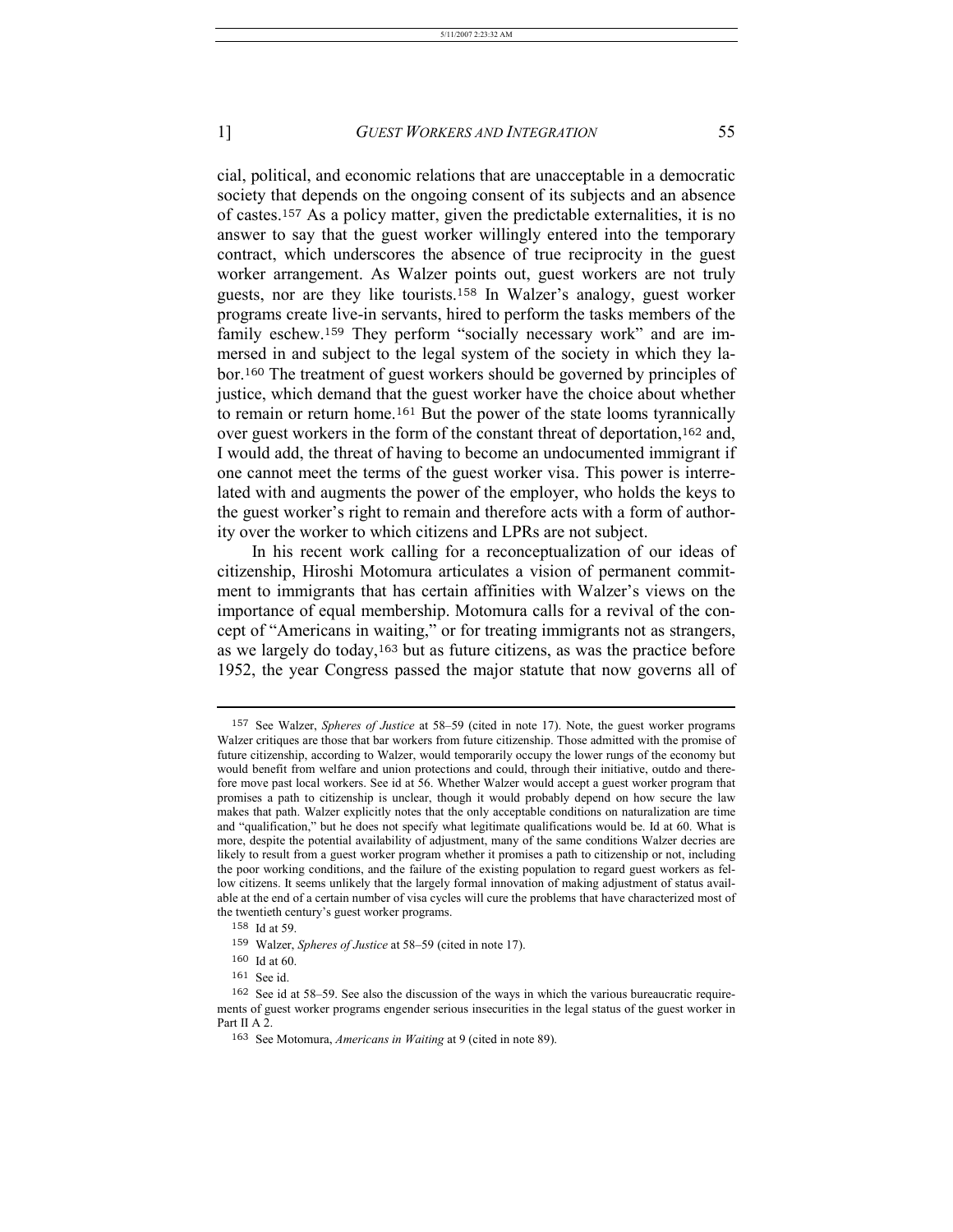immigration law.164 According to this form of membership, immigrants would be entitled to treatment as essentially full American citizens as they follow the path the law lays out to full membership. <sup>165</sup> Under his proposal, lawful immigrants would be permitted to sponsor their close relatives for admission in the same ways as citizens, immigrants would be permitted to vote, and immigrants would be eligible for the same public benefits as citizens.166 The idea of Americans-in-waiting presumably stems from a belief, similar to Walzer's, that democracy is impoverished when those who are governed by the law have no voice in its conception. 167 Motomura's perspective also suggests that, by making an early commitment to the inclusion of immigrants into the polity, our law will not only make good on liberalism's promise of equal treatment, but also will promote affection for the body politic and the American community among new arrivals by promising them full membership from the outset, thus promoting immigrant integration.<sup>168</sup>

My conception of reciprocity has much in common with these positions, based as it is on the idea that the incorporation of immigrants depends on the willingness of citizens and residents to accept immigrants into their political and social institutions and to giving immigrants security that will encourage their investment in American society. As I have made clear throughout, like Motomura, I believe that the "we/they" lines we draw should be based on the fact that many of the "them" will inevitably become "us,"169 if not in the immigrant generation itself, certainly in the second generation, by virtue of our birthright citizenship rule.

Motomura's conception of immigrants in transition goes a step further than my own, as I have articulated it thus far, because it reveals the limitations of our current system of lawful permanent residence, demonstrating that even the ostensibly permanent admission system is not supported by a conception of immigration that views immigrants as potentially permanent members of our society.170 Given the increasing insecurity of LPR status,

<sup>164</sup> See id at 8. Motomura notes that, from 1795 to 1952, every applicant for naturalization was required to file a "declaration of intent" several years in advance, which in turn elevated the immigrant to a unique pre-citizenship status. Id, citing Act of Jan 29, 1795, ch 20, § 1, 1 Stat 414, 414.

<sup>165</sup> For earlier work exploring these themes, see Gerald Rosenberg, Aliens and Equal Protection: Why not the Right to Vote, 75 Mich L Rev 1092 (1977) (arguing that lawful permanent residents embody qualities that should make them full members of society); and T. Alexander Aleinikoff, Citizens, Aliens, Membership, and the Constitution 7 Con Comm 9 (1990) (arguing that lawful permanent residents should be thought of as members).

<sup>166</sup> See id at 13.

<sup>167</sup> See Motomura, Americans in Waiting at 151 (cited in note 89).

<sup>168</sup> Compare Cox and Posner, 59 Stan L Rev at 827–28 (cited in note 110) (noting that "risk-averse noncitizens who do not know whether they will be retained may be reluctant to come to the country and make country-specific investments," which are defined as "investments whose return can be obtained only through continued residence in the country").

<sup>169</sup> See Motomura, Americans in Waiting at 14 (cited in note 89).

<sup>170</sup> Motomura identifies two other conceptions of immigration at work in our system: "immigration as contract" and "immigration as affiliation." See id at 9–11. According to immigration as contract,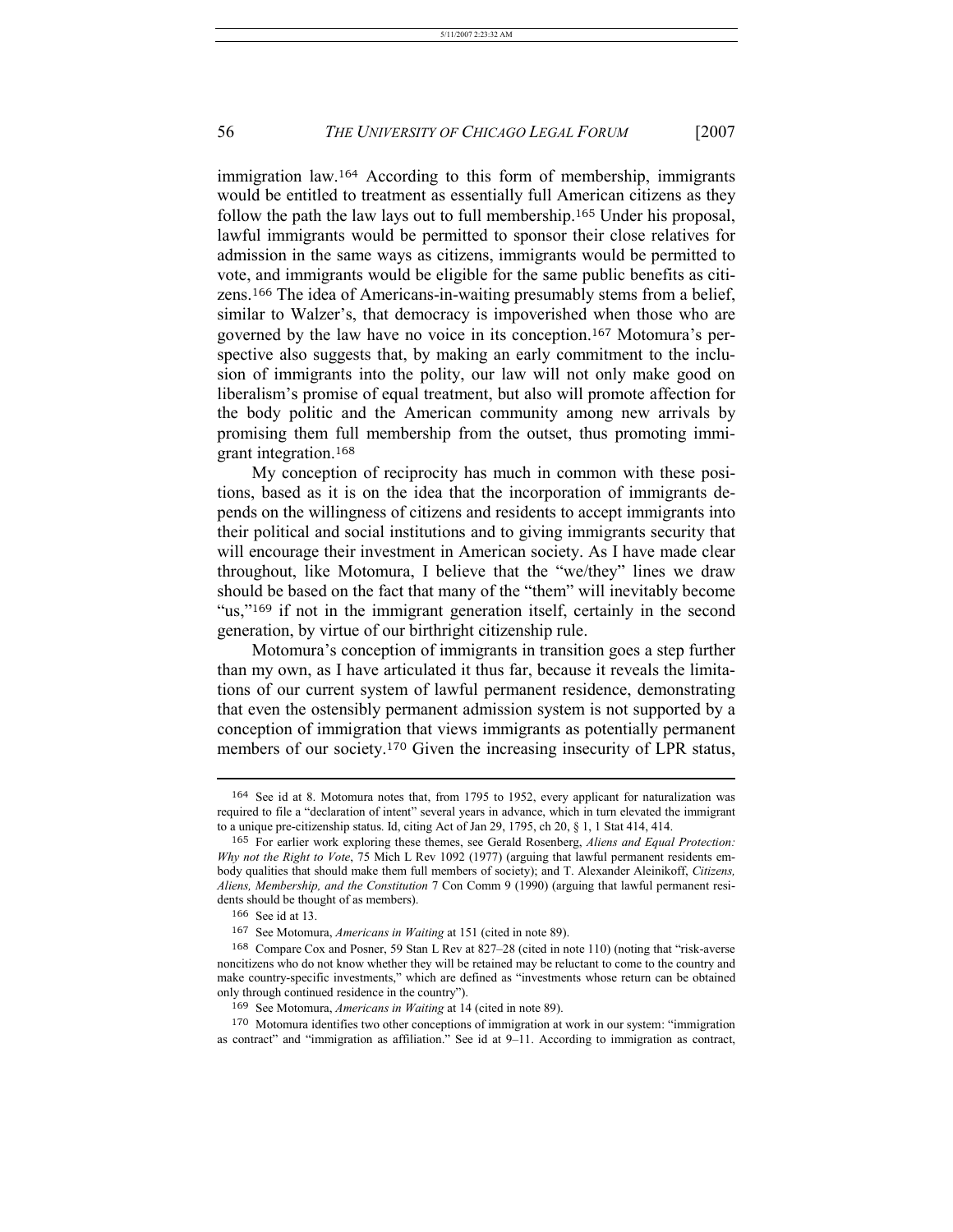expanding the numbers of LPR visas available to unskilled workers may not, therefore, enable mobility and secure reciprocity as broadly as I would advocate. The difference between LPR visas and guest worker visas may be of degree rather than kind. Regardless, the degrees of differences between the two are critical and worth emphasizing in the current debate, though I would not foreclose a complete reorientation of the system governing the rights of LPRs to remain in the U.S. for the same reasons that I am wary of guest worker programs.

Though I share Walzer's skepticism about the compatibility of guest worker programs and liberal democratic society, the core of my critique of the guest worker program does not depend on taking a communitarian point of view and emphasizing preservation of the tight-knit communities necessary to social bonding and self-government, as Walzer's does. The idea of reciprocity, or of mutual obligation as I present it, is built into liberal conceptions of society as a cooperative scheme that depends on a sense of obligation to regard those with whom we associate as members entitled to equal concern.

Not only does the idea of obligation stemming from association render guest worker programs problematic, it also calls into question strict admissions decisions. In his discussion, Walzer implies that the United States is justified in imposing restrictions on initial admissions as a way of avoiding the unseemly results of a guest worker experiment; rather than embroil itself in the creation of a mini-tyranny within a democratic society, the wall precluding entrance altogether should remain high. But under current conditions in the U.S., we must extend the concept of reciprocity to our admissions decisions. The pretense that we can avoid internal inequalities by restricting immigration is not only exposed as a pretense by the brute fact of undocumented immigration, it is also inconsistent with our behavior as a society.

In addition, as I have emphasized throughout this Article, the communitarian's faith that restrictions on admissions at the border will prevent the pathologies of a guest worker program from arising is misplaced. The inevitability of current migration means that if we do not adopt new forms of permanent membership, we will find ourselves either with a guest worker program as a second-best option, or a compounded crisis of illegal immigration, which would be even worse. Walzer's world is simply not achievable. To avoid these pitfalls, we must resist restrictionist tendencies in our

l

immigrants agree to abide by the law and are subject to deportation, basically under whatever terms the government decides are warranted. See id at 9–10. The elaborate maze of grounds of admissibility and deportability, the fact that courts have no difficulty finding changes in the immigration law to apply retroactively, and the fact that there are no external constitutional limits on Congress' power to establish grounds of inadmissibility and deportability support this view. According to immigration as affiliation, the treatment of immigrants should depend on the ties that they have inside the United States. See id at 10–11. The fact that the family preference categories dominate the LPR admissions categories, as well as admissions more generally (through the unlimited admission of spouses and children of U.S. citizens) reflects this view.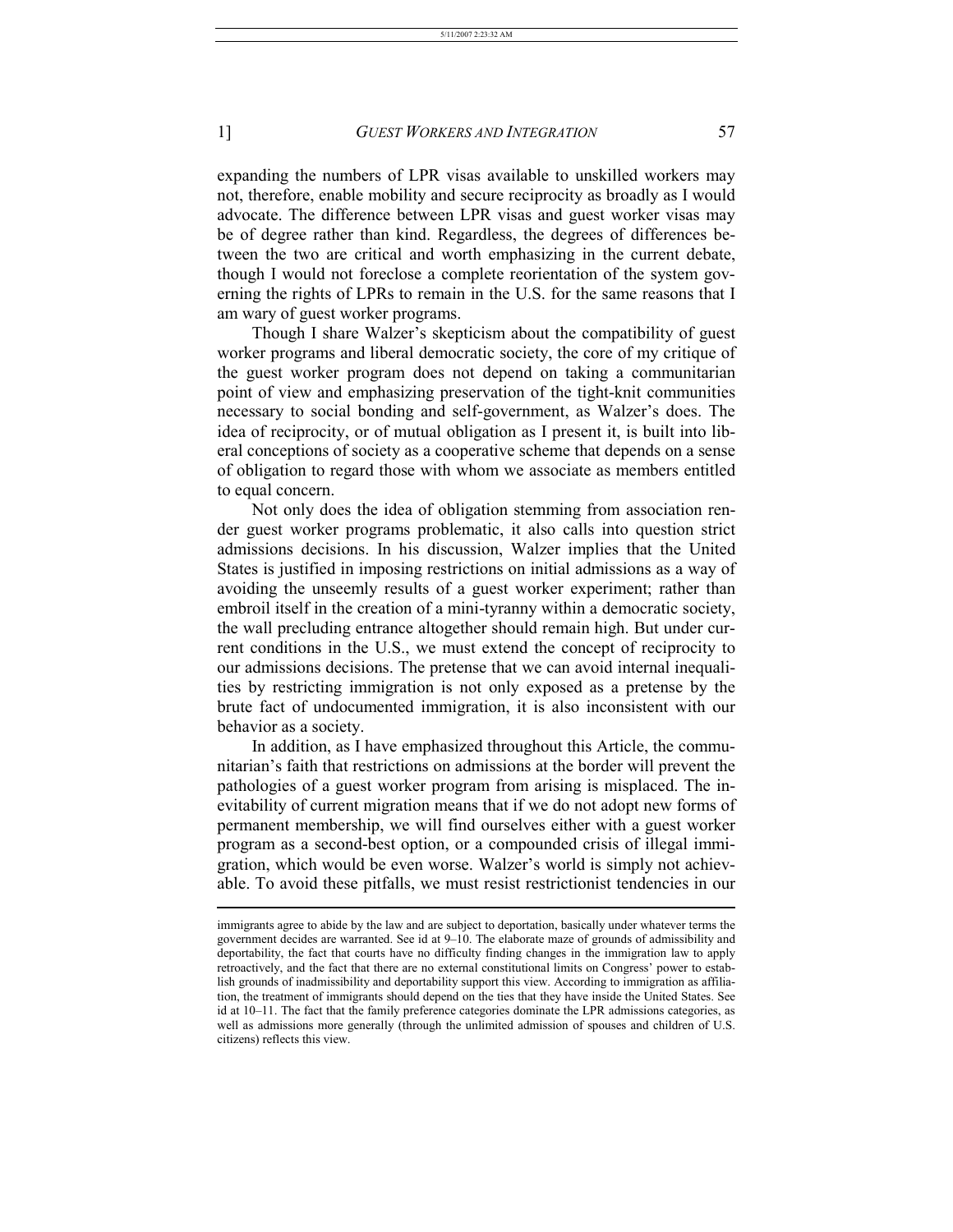admissions policies and be open to shifts in the permanent characteristics of our demography, creating rules of membership that facilitate the acceptance of these changes.

Put slightly differently, the fact is that United States as a sovereign entity is not in complete control of its membership rules. Walzer and other theorists who write about the legitimacy of restricting immigration as if such complete control existed seem to ignore this reality.<sup>171</sup> Walzer defines membership as "a social good constituted by our understanding," meaning that the current members of a society decide, through "work and conversation," to which strangers or aliens to give the good of membership.172 But forces beyond the control of Congress—namely market and social realities in the U.S. and Mexico—are creating new members of American society in the form of undocumented migrants or members without legal status. In other words, the distribution of membership does not occur and is not occurring through a centralized entity; the centrally controlled naturalization process is hardly the only means through which new members of American society are being created. Congress is now behaving reactively and is under great pressure to create new channels of membership through legalization and guest worker programs, channels that might be very different from those we would establish in an unconstrained world.

As I emphasized in Part I, the illegal migrants of today and the guest workers of the future come to the United States as the result of bidirectional forms of association, or because of hemispheric interconnectedness. Though this interconnectedness may begin as a matter of economics, our economic choices result in the creation of social networks that facilitate migration, even once the economic incentives for migration fade<sup>173</sup> networks of which U.S. residents are as much the authors as the immigrants themselves. The idea that obligations to others arise from our association with them requires that we expand our conceptions of political community. This observation does not mean that restrictions on admissions will not be appropriate in other contexts, but with respect to the phenomenon that is the focus of this paper, such restrictions must be limited.

\* \* \*

We thus are faced with the need to adapt or find ways to absorb largescale immigration. We can conceptualize this need in two ways—as a mat-

<sup>&</sup>lt;sup>171</sup> The idea of membership distribution is supported by a distinction between members and strangers that Walzer defends. The existence of this distinction means that admissions decisions must be made by political communities, and it means that those decisions are rarely criticized as a failure of distributive justice. Admissions decisions may be criticized to the extent that they display a lack of charity—a criticism that reflects the idea that we owe strangers a duty of mutual aid—but the scope of our obligations to strangers, in Walzer's view, is clearly limited, and does not appear to require certain types of admissions decisions over others. See Walzer, Spheres of Justice at 33–34 (cited in note 17).

<sup>172</sup> Id at 32.

<sup>173</sup> See Portes and Rumbaut, Immigrant America at 17 (cited in note 21).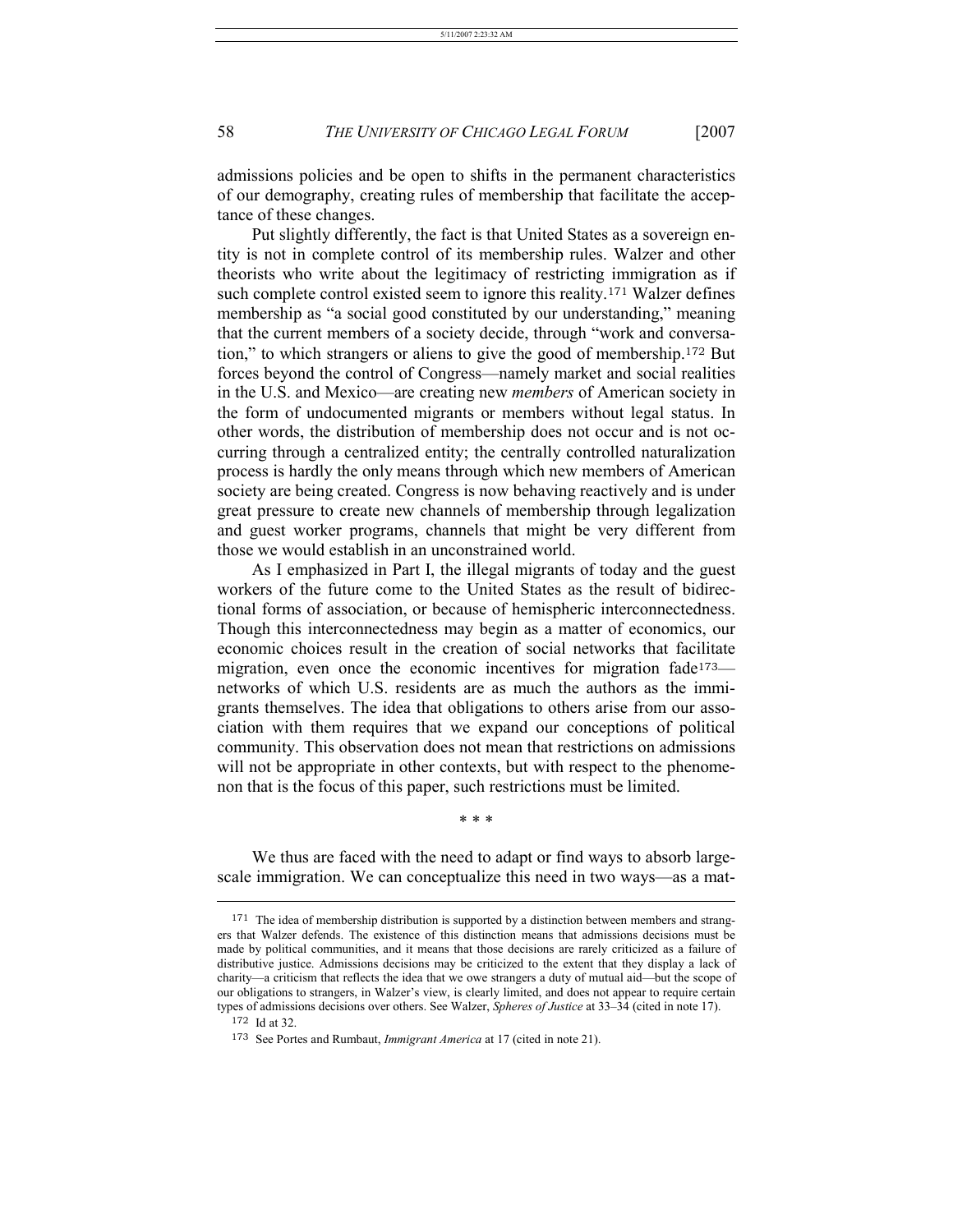ter of pragmatics and as a matter of obligation. Either way, whether Americans like it or not, the social conditions that are generating the current wave of immigration are producing a population of semi-permanent and permanent settlers. Our commitment to certain political principles—to living in a liberal democracy without castes—as well as to a desire to live in social peace, require that we incorporate these immigrants into mainstream social and political institutions. But by characterizing immigrants as temporary sojourners, the very idea of a guest worker program frames immigration as a temporary solution to the needs of Americans, as opposed to a social condition to which Americans must adapt.

#### **CONCLUSION**

I began from the premise that guest worker programs represent a prospective solution to undocumented immigration. In that sense, these programs offer a productive approach to contemplating the current immigration phenomenon and an essential policy complement to proposals for stricter enforcement at the border and in the interior. It is difficult to specify how much of the current anxiety concerning immigration results from the high levels of unauthorized migration, and how much is simply a reaction to large-scale immigration in general, with "illegal" status serving as a convenient outlet for a more general frustration. But policies that reduce illegal immigration are likely to help shape American attitudes concerning immigration to correspond with our national mythology as a country that welcomes immigrants and thrives because of their presence. The cycle in which the United States finds itself—of permitting an undocumented population to accumulate as the result of under-enforcement and the failure to update the legal immigration system to changing demographic pressures, followed by immigration reform that includes legalization of undocumented migrants—is unhealthy, if only because it erodes support for the immigration that is both an inevitable and necessary part of the country's future.

But as a means of breaking this unproductive cycle, a guest worker program promises short-term benefits and long-term friction. Because temporary worker programs are being proposed to channel migration flows with semi-permanent to permanent time horizons, they should be adopted only to the extent that they are consistent with the long-term objectives of assimilation. But by limiting immigrant mobility and failing to encourage reciprocity on the part of Americans, guest worker programs fall short of that objective. Our long-term interest in assimilation would be far better served by substantially expanding opportunities for permanent membership, perhaps by expanding the number of LPR visas available to unskilled immigrants and raising the country ceilings on immigration from key parts of the world, namely Mexico. Of course, given the current political climate, a guest worker program may be a second-best solution: we might not have sufficient political will or administrative capacity to support these